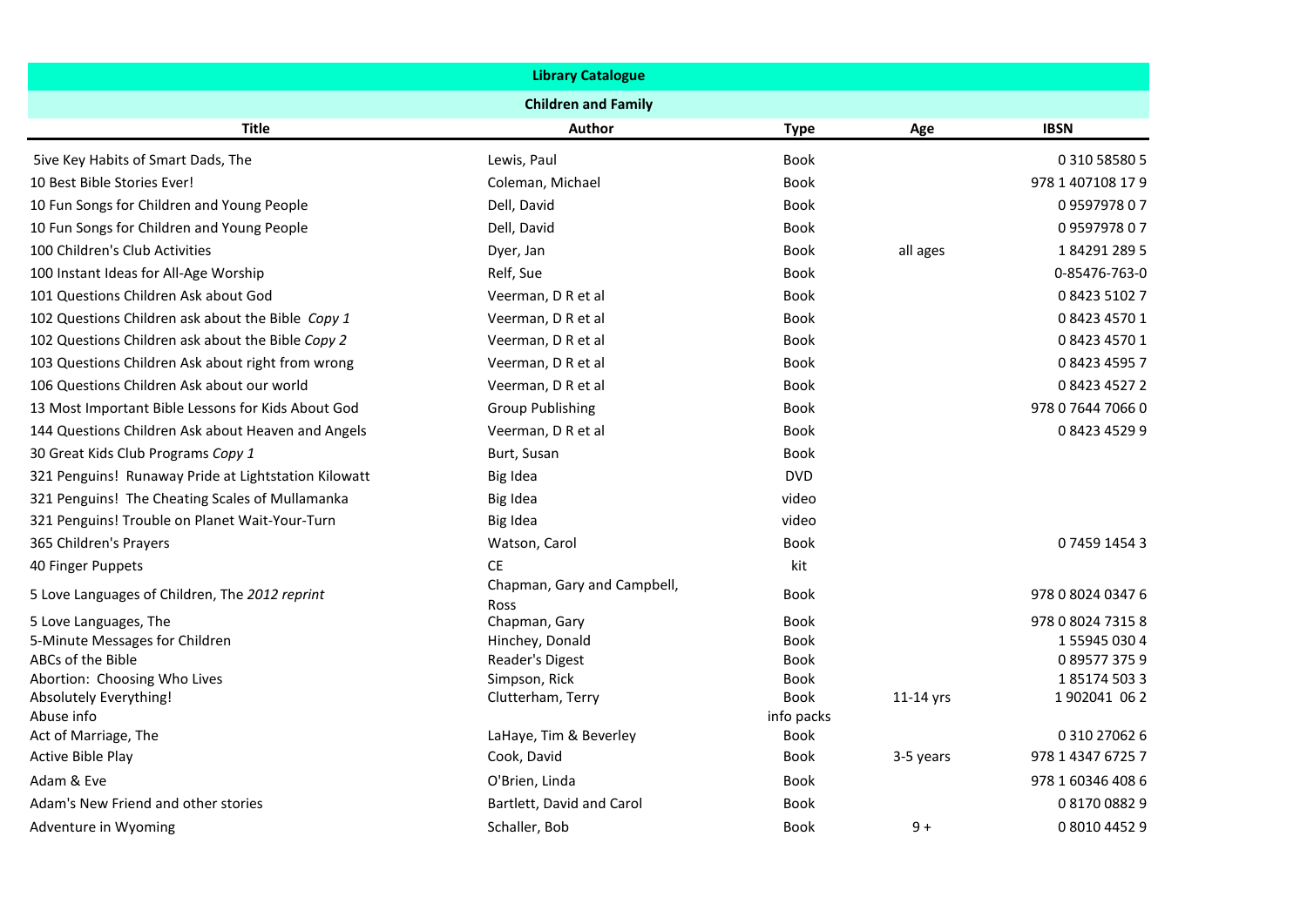| <b>Title</b>                                           | Author                         | <b>Type</b>                    | Age        | <b>IBSN</b>       |
|--------------------------------------------------------|--------------------------------|--------------------------------|------------|-------------------|
| Adventure: God Rescues His People                      | <b>CEP</b>                     | <b>Book</b>                    |            |                   |
| Adventure: God Rescues His People                      | <b>CEP</b>                     | Kit                            |            |                   |
| Adventures in Odyssey Bible, The                       | <b>Bible</b>                   | Book                           |            | 0849950244        |
| Adventures of the Lost Heroes                          | Tolman, Tammy                  | Book                           | 8-12 years |                   |
| After the Funeral                                      | Winsch, Jane Loretta           | Book                           |            | 978 0 8091 6625 1 |
| All the Best Songs for Kids                            | Bible, Ken                     | <b>Book</b>                    |            | 083 419 6352      |
| All the Best Songs for Kids                            | Bible, Ken                     | Book                           |            | 083 419 6352      |
| All-Age Services                                       | Hartman, Bob                   | Book                           |            | 978 1 84291 393 2 |
| All-Age Worship                                        | Moore, Lucy                    | <b>Book</b>                    |            | 978 1 84101 432 6 |
| All-in-One Sunday School Volume 4 - Summer             | Keffer, Lois                   | <b>Book</b>                    | 4-12 years | 978 0 7644 4947 5 |
| Andy's Big Question - A Child's Guide to Adoption      | Nystrom, Carolyn               | Book                           |            | 0745912702        |
| Anger Toolbox, The                                     | Skylight                       | Book                           |            | 978 0 9582655 8 4 |
| Animals' Christmas & Other Stories, The                | Rowlands, Avril                | Book                           |            | 0746936997        |
| Animals' Easter & Other Stories, The                   | Rowlands, Avril                | <b>Book</b>                    |            | 0745941583        |
| Annie Ant, Don't Cry!                                  | Brouwer, Sigmund               | <b>Book</b>                    |            | 0849977347        |
| Another Step With Jesus Copy 2                         | Capt Alan Price CA             | Booklet                        |            | all together      |
| Ark, The                                               | Poortvliet, Rien               | <b>Book</b>                    |            | 0746922139        |
| Art of 11-14s, Age Range Tools for Leading Groups, The | <b>CPAS</b>                    | <b>Book</b>                    | 11-14 yrs  | 1859991696        |
| Art of 3-11s, Age Range Tools for Leading Groups, The  | <b>Marshall and Heathfield</b> | <b>Book</b>                    | 3-11 years | 1859991947        |
| <b>AstroBall Free-4-All</b>                            | Elmer, Robert                  | <b>Book</b>                    |            | 0764226282        |
| <b>Attention Deficit Disorder</b>                      | Hartmann, Thom                 | Book                           |            | 0717128652        |
| Awesome Animals in the Bible                           | Green, Steve; Lucado, Max;     | <b>DVD</b>                     | 3-10 years |                   |
| Baby & child from birth to age 5                       | Clark, Roy<br>Leach, Penelope  | <b>Book</b>                    |            | 0 14 0 46 3 93 3  |
| Baby Ant, Stinky Pants?                                | Brouwer, Sigmund               | Book                           |            | 0849977312        |
| <b>Badger's Parting Gifts</b>                          | Varley, Susan                  | Book                           |            | 978 0 00 784669 6 |
| <b>Balloon Modelling</b>                               | Top That Publishing plc.       | <b>Book</b>                    |            |                   |
| Baptism Cube, The                                      | Church House Publishing        | cube                           |            | 978 0 7151 4077 2 |
| Baptism Follow-Up                                      | Wigley, Judith                 | <b>Book</b>                    |            |                   |
| <b>Basil the Branch</b>                                | McDonough, Andrew              | Huge book                      |            | 1921220071        |
|                                                        |                                |                                |            | 0946616752        |
| <b>Battered into Submission</b>                        | Storkey, Elaine                | <b>Book</b>                    |            |                   |
| Before your teenagers drive you crazy, read this!      | Latta, Nigel                   | <b>Book</b>                    |            | 978 1 86950 713 8 |
| Beginners' Teachers July-December 1994                 | Joint Board of CE              | <b>Book</b><br>Visual Aid Pack | 3-5 years  | 085819998X        |
| Beginning with God                                     | <b>CEP</b>                     | (photocopyable pages)          |            |                   |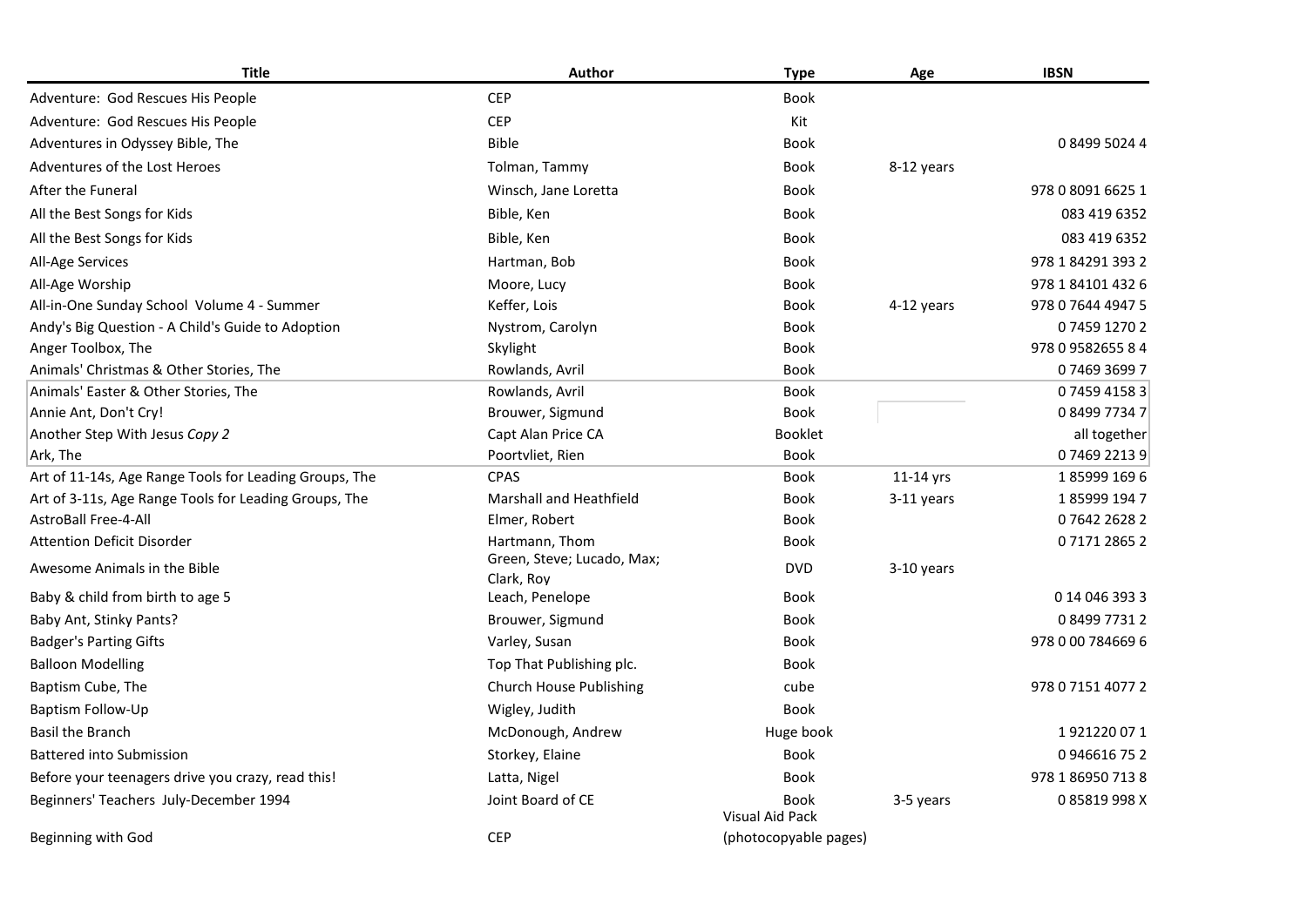| <b>Title</b>                                               | Author                          |   | <b>Type</b> | Age          | <b>IBSN</b>       |
|------------------------------------------------------------|---------------------------------|---|-------------|--------------|-------------------|
| Beginning with the Bible - The Old Testament               | <b>TNT Ministries</b>           |   | <b>Book</b> |              | 1857924541        |
| Beginning with the Bible A Class Above - The New Testament | <b>TNT Ministries</b>           |   | <b>Book</b> |              |                   |
| Berenstain Bears, The Vol 1                                |                                 |   | <b>DVD</b>  | G            |                   |
| Best of Children's Art & Crafts, The                       | Australian Women's Weekly       |   | Book        |              | 1863963308        |
| Between Everything                                         | Trimmer, Ed and Meyers, Patty   |   | Book        |              | 0687058287        |
| Beyond Words, Grieving when your child has died            | Skylight                        |   | <b>Book</b> |              | 978 0 9876540 0 7 |
| Beyond Words, Grieving when your child has died            | Skylight                        |   | <b>Book</b> |              |                   |
| Beyond Words, Grieving when your child has died            | Skylight                        |   | <b>Book</b> |              | 978 0 9876540 0 7 |
| Bible Alive and Active, The                                | <b>Oasis</b>                    |   | Kit         | $7-11$ years |                   |
| <b>Bible Detectives - Acts</b>                             | Woodman, Ros                    |   | Book        |              | 184550223 X       |
| <b>Bible Detectives - Genesis</b>                          | Woodman, Ros                    |   | Book        |              | 1845500660        |
| <b>Bible Detectives - Luke</b>                             | Woodman, Ros                    |   | Book        |              | 1857927583        |
| <b>Bible Detectives - Mark</b>                             | Woodman, Ros                    |   | <b>Book</b> | $7-11$ years | 1-85792-674-9     |
| <b>Bible Detectives - Matthew</b>                          | Woodman, Ros                    |   | <b>Book</b> | 7-11 years   | 185792673 - 0     |
| Bible Fun Stuff - Active Bible Play                        | Cook, David                     |   | Book        | 3-5 years    | 978 1 4347 6725 7 |
| Bible Fun Stuff - Fun & Freaky Science                     | Cook, David                     |   | Book        | 7-9 years    | 978 1 4347 6723 3 |
| Bible Fun Stuff - X-perience it!                           | Cook, David                     |   | Book        | 9-11 years   | 978 1 4347 6717 2 |
| <b>Bible Games and Activities</b>                          | Keeler, Ronald                  |   | Book        |              | 0 8010 5489 3     |
| <b>Bible Handbook for Young Readers</b>                    | Deverell, Richard and Christine |   | <b>Book</b> |              | 1856082024        |
| Bible Project Book, The                                    | Dineen, Jacqueline              |   | <b>Book</b> |              | 0 340 57077 6     |
| Bible Stories with Songs and Fingerplays                   | Elliot, Julie                   |   | <b>Book</b> |              | 1551452979        |
| <b>Bible Story Games</b>                                   | Group                           |   | <b>Book</b> |              |                   |
| Bible Tells Me So, The                                     | Loth, Paul J                    |   | Book        | 5-9 years    | 0840792328        |
| Big Bible Storybook, The                                   | <b>Scripture Union</b>          |   | Book        |              | 978 1 84427 228 0 |
| Big Blue Book, The                                         | <b>Scripture Union</b>          |   | Book        | Pre-school   | 1-85999-657-4     |
| Big Book of Family, The                                    | Arp, Claudia and Dillow, L      |   | <b>Book</b> | Lovely       | 0785282009        |
| Big Book of Wild & Wacky Bible Presentations               | Barringer, Judy                 |   | Book        | 8-12 years   | 0830738487        |
| Big Orange Book, The                                       | <b>Scripture Union</b>          |   | Book        | Pre-school   | 1-85999-716-3     |
| Big Red Book, The                                          | <b>Scripture Union</b>          | C | <b>Book</b> | Pre-school   | 1-85999-658-2     |
| Big Word For Kids, The                                     | <b>Bible Society</b>            |   | Book        |              | 0 647 50804 4     |
| Birth of Jesus, and other Bible stories, The               | Parker, Vic                     |   | <b>Book</b> |              | 978 1 84810 399 3 |
| Blue Day Book, The                                         | Greive, Bradley Trevor          |   | <b>Book</b> |              | 009 1842050       |
| Bob the Bird                                               | McDonough, Andrew               |   | Huge book   |              | 1921229055        |
| Boggin, Blizzy, and Sleeter the Cheater                    | Waite, Michael P                |   | <b>Book</b> | 4-7 years    | 1555136184        |
| Book of Christmas Plays, A Copy 3                          | Hayward, Dorothy                |   | <b>Book</b> |              |                   |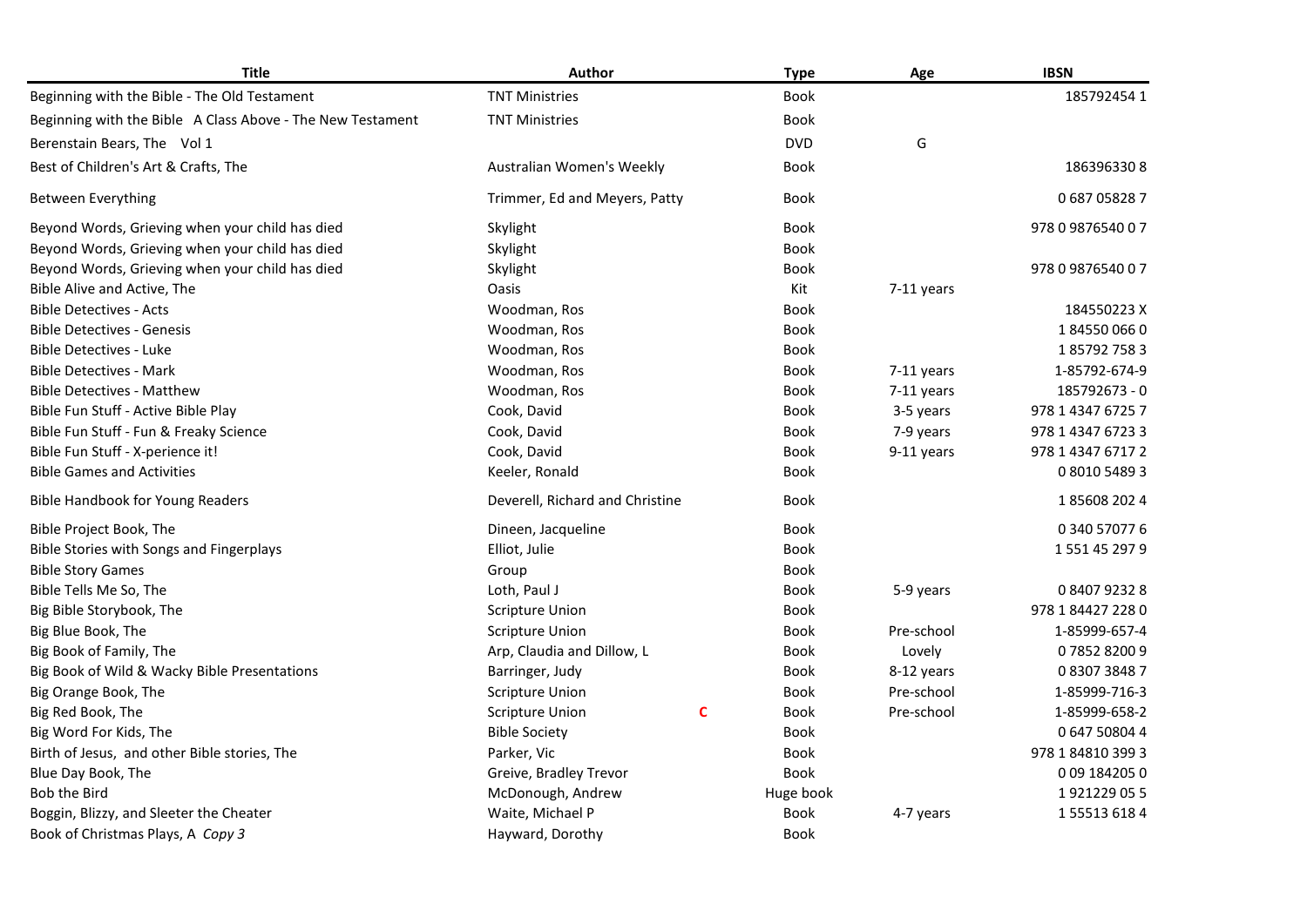| <b>Title</b>                                             | Author                                 | <b>Type</b>       | Age        | <b>IBSN</b>           |
|----------------------------------------------------------|----------------------------------------|-------------------|------------|-----------------------|
| Book of Christmas Plays, A Copy 4                        | Hayward, Dorothy                       | <b>Book</b>       |            |                       |
| Boring Bible Bible Buster                                | Robb, Andy                             | <b>Book</b>       |            | 1842981234            |
| Born to Win!                                             | Tolman, Tammy                          | Book              | 8-12 yrs   |                       |
| <b>Boundaries</b>                                        | Cloud, Dr H & Townsend, Dr J           | Book              |            | 13: 978 0 310 24745 6 |
| <b>Boundaries in Marriage</b>                            | Cloud, Dr H & Townsend, Dr J           | Book              |            | 1876825308            |
| Boundaries with Kids Copy 1                              | Cloud, Dr H & Townsend, Dr J           | <b>Book</b>       |            | 095 8686653           |
| Boundaries with Kids Copy 2                              | Cloud, Dr H & Townsend, Dr J           | <b>Book</b>       |            | 095 868665 3          |
| Boundaries with Kids Copy 3                              | Cloud, Dr H & Townsend, Dr J           | <b>Book</b>       |            | 095 868665 3          |
| Boundaries with Kids Copy 4                              | Cloud, Dr H & Townsend, Dr J           | <b>Book</b>       |            | 95 8686653            |
| Boy Jesus, The                                           | Newman, Marjorie                       | Book              | 5-7 years  | 0723544646            |
| Boy Who Gave his Lunch Away, the                         | Hill, Dave                             | <b>Book</b>       |            | 0 570 06027 3         |
| <b>Brave David</b>                                       | Lion Children's                        | Huge book         |            | 978 0 7459 6145 3     |
| Breaking out of the Bungle Bird                          | Reynolds, Aaron                        | Book              |            | 0 310 70956 3         |
| Bright Star Night                                        | Rock, Lois and Rawlings, Louise L      | Book              | 2-6 years  | 0745937314            |
| Brightest Star, The                                      | Caddy, Anna                            | <b>Book</b>       |            | 0902731556            |
| <b>Bringing up Boys</b>                                  | Dobson, Dr James                       | <b>Book</b>       |            | 0842369295            |
| Bubbles for leaders (5s and under)                       | <b>Scripture Union</b>                 | kit               |            |                       |
| <b>Building Healthy Friendships</b>                      | Beck, Terry A                          | <b>Book</b>       |            | 1568750730            |
| Building Strong Families Sessions 1-4                    | Hope Community Church                  | <b>DVD</b>        |            |                       |
| Bullies are a pain in the brain                          | Romain, Trevor                         | Book              | 8-13 years | 1575420236            |
| Bumper Instant Art Book 1                                | <b>Scripture Union</b>                 | <b>Book</b>       |            | 1840037431            |
| Bye-Bye Bully! A kid's guide for dealing with bullies    | Jackson, J S                           | <b>Book</b>       |            |                       |
| Captain Alan and the Captain's Crew Copy 1               | Captain Alan Price                     |                   |            |                       |
| Captain Alan and the Captain's Crew Copy 2               | Captain Alan Price                     |                   |            |                       |
| Care for the Family                                      | Parentalk                              | kit               |            |                       |
| Celebrate                                                |                                        |                   |            |                       |
| Celebrate Children                                       | Goodwin, David                         | <b>Book</b>       |            |                       |
| Celebrate: RIL songs for Easter and Christmas            | <b>CCE</b>                             | booklet           |            |                       |
| Celebrating the Christian Year - reference/resource book | <b>CFM Nelson</b>                      | spiral bound Book |            |                       |
| <b>Celebrations Sorted</b>                               | <b>Scripture Union</b>                 | Book              |            | 978 1 84427 182 5     |
| CFM Services File 2                                      | Reference -for photocopying            | folder            |            |                       |
| CFM Services (Christmas and Easter) File 1               | Reference -for photocopying            | folder            |            |                       |
| Chaplain: A Faith Presence in the School Community, The  | Monahan, Luke and Renehan,<br>Caroline | <b>Book</b>       |            | 1856072258            |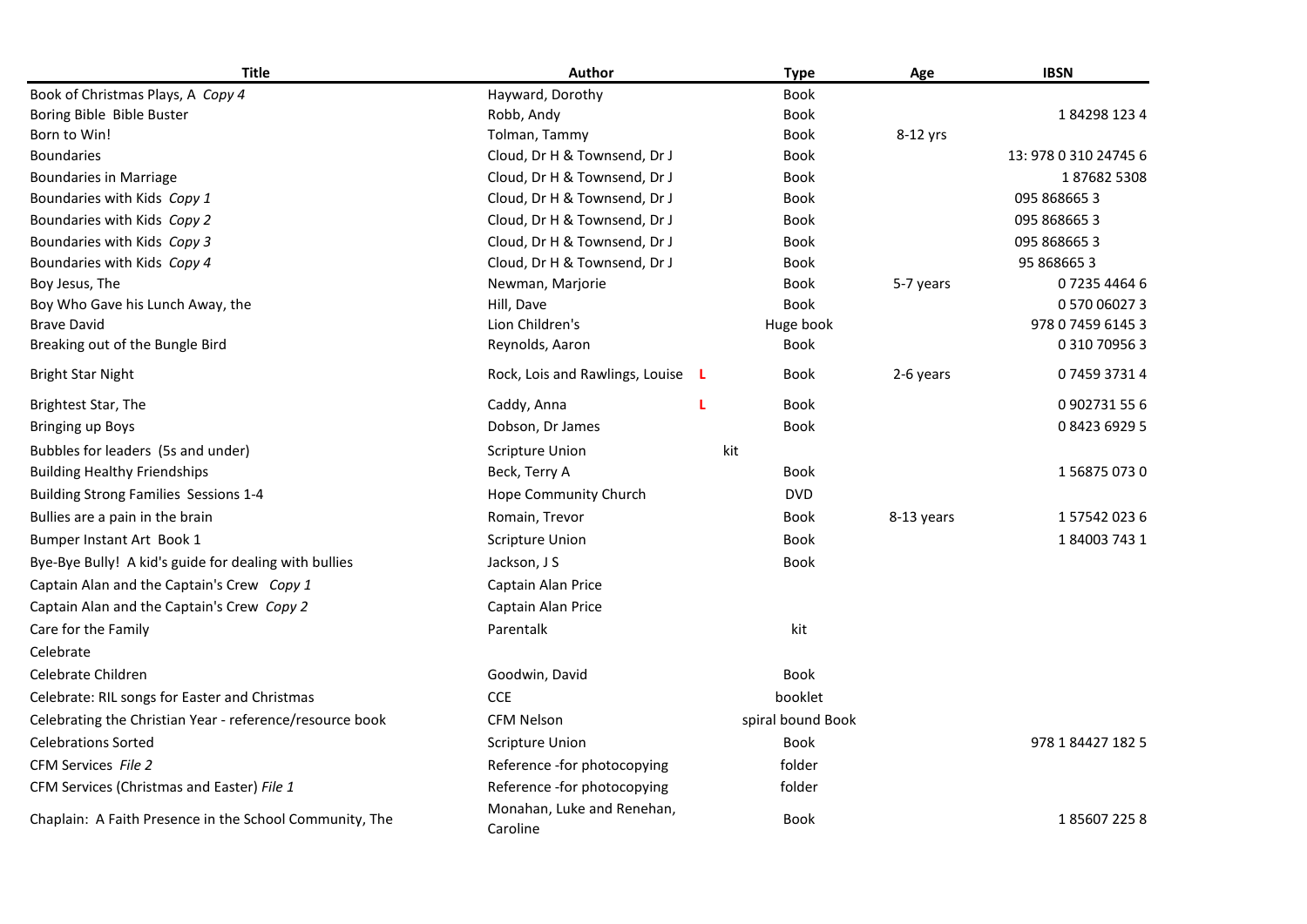| <b>Title</b>                                                      | Author                                                       |   | <b>Type</b> | Age                  | <b>IBSN</b>                                  |
|-------------------------------------------------------------------|--------------------------------------------------------------|---|-------------|----------------------|----------------------------------------------|
| <b>Chatter Box</b>                                                | Saunders, Andy and Copsey<br>Kathryn                         |   | <b>Book</b> | 5-11 years           | 0862019893                                   |
| Chicken Soup for the Teenage Soul                                 | Canfield, Jack; Hansen, Mark<br>Victor; Kirberger, Kimberley |   | <b>Book</b> |                      | 1558744630                                   |
| Child Rearing & Personality Development                           | Meier, Paul, Ratcliff, D and<br>Rowe, F                      |   | Book        |                      | 0 8010 6305 1                                |
| Children and the Gospel                                           | Buckland, Ron                                                |   | <b>Book</b> |                      | 978 1 876794 13 2                            |
| Children and the Supernatural                                     | Toledo, Jennifer                                             |   | <b>Book</b> |                      | 978 1 61638 606 1                            |
| Children are Unbeatable - 7 very good reasons not to hit children | Pritchard, Rhonda                                            |   | <b>Book</b> |                      |                                              |
| Children First - Worshipping with the Family of God               | Burrows, Mark                                                | п | book and cd |                      | 978 1 426 70775 9                            |
| Children Matter copy 1                                            | May, Posterski, Stonehouse,<br>Cannell                       |   | <b>Book</b> |                      | 978 0 8028 2228 4                            |
| Children Matter copy 2                                            | May, Posterski, Stonehouse,<br>Cannell                       |   | Book        |                      | 978 0 8028 2228 4                            |
| Children of the World floor puzzle                                | Melissa & Doug                                               |   | Puzzle      |                      |                                              |
| Children's Bible                                                  | Knowles, Andrew                                              |   | <b>Book</b> |                      | 000 6258948                                  |
| Children's Communion Book, A                                      | Atkin, Virginia                                              |   | Book        |                      | 1869500490                                   |
| Children's Liturgy of the Eucharist, The                          | Atkin, Virginia and Webb,<br>Graeme                          |   | <b>Book</b> |                      |                                              |
| Children's Ministry - Skills and Dynamics Ministry part 2         | Goodwin, David                                               |   | Ringbinder  |                      |                                              |
| Children's Ministry - Skills and Dynamics Ministry part 1         | Goodwin, David                                               |   | Ringbinder  |                      |                                              |
| Children's Ministry 2004-2008                                     |                                                              |   | magazines   |                      |                                              |
| Children's Ministry Resource Bible                                | <b>Bible</b>                                                 |   | <b>Book</b> | 5-12 years           | 0840785070                                   |
| Child's Book of Values, A Copy 1                                  | Wright, Lesley                                               |   | Book        |                      | 0751367125                                   |
| Child's Book of Values, A Copy 2                                  | Wright, Lesley                                               |   | <b>Book</b> |                      | 0751367125                                   |
| Child's Book of Values, A Copy 3                                  | Wright, Lesley                                               |   | <b>Book</b> |                      | 0751367125                                   |
| Choke Hold                                                        | Maselli, Christopher P N                                     |   | <b>Book</b> | 8-12 years           | 0 310 70666 1                                |
| Christian Marriage                                                | Foulkes, Francis and Marjorie                                |   | <b>Book</b> |                      | 095836821X                                   |
| Christian Parenting and Child care                                | Sears, William                                               |   | <b>Book</b> |                      | 0840732279                                   |
| <b>Christmas and Easter</b>                                       | Tavener, Jenni                                               |   | <b>Book</b> | early years          | 043997139X                                   |
| <b>Christmas and Easter Unwrapped!</b>                            | Oasis                                                        |   | Kit         | 7-11 years           |                                              |
| <b>Christmas for Kids</b>                                         | <b>CEP</b>                                                   | н | Book and CD |                      | 1920935827                                   |
| <b>Christmas for Kids</b>                                         | Kemp, Jill                                                   |   | cd          | pre-sch &<br>primary |                                              |
| Christmas Fun Book                                                | Chapman, Jean                                                |   | <b>Book</b> |                      | 0949290629                                   |
| Christmas Journey, A                                              | Poole, Susie                                                 | L | Book        |                      | <b>T2: 210 T 201021 202</b><br>10.1001627261 |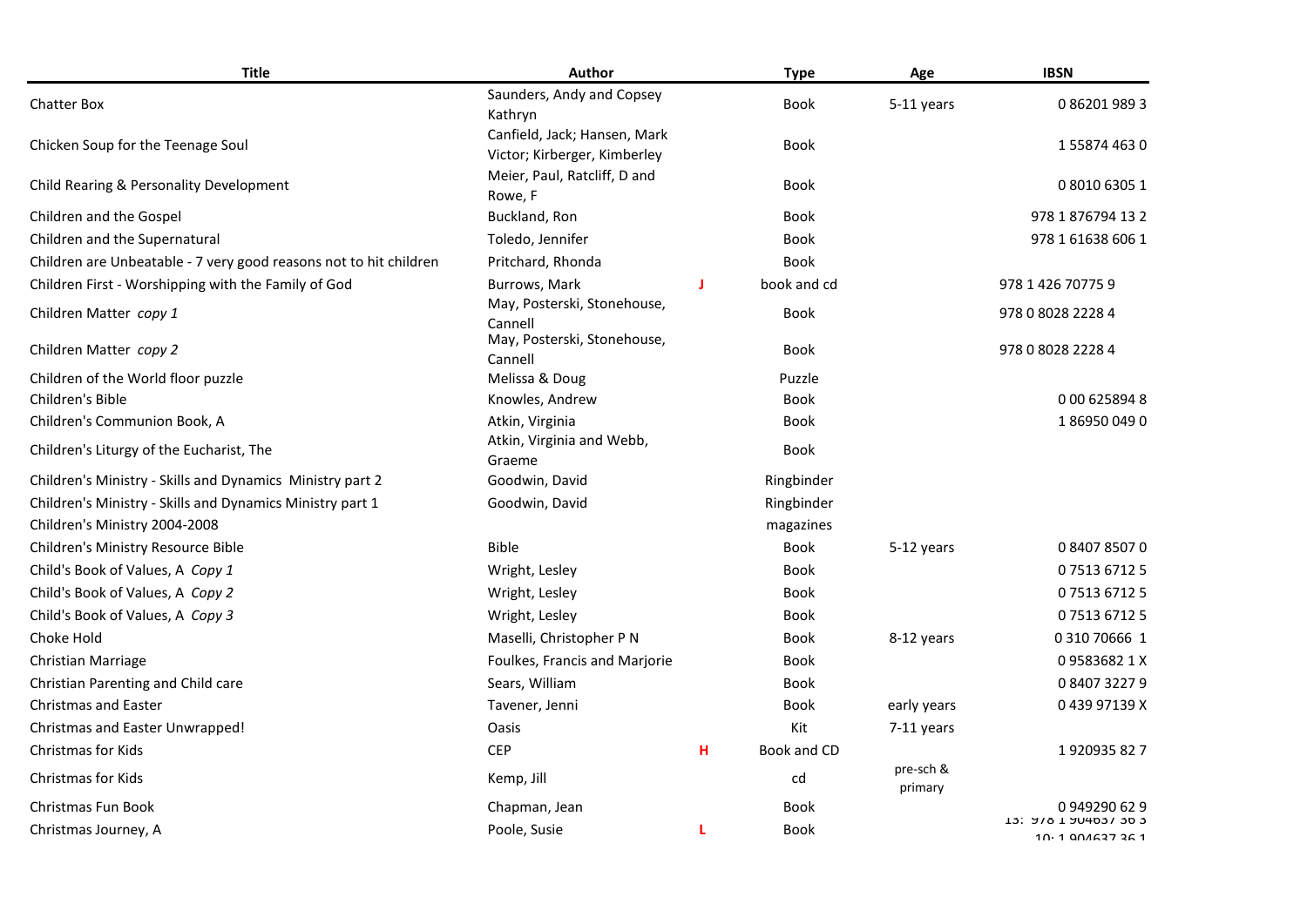| <b>Title</b>                                                                     | <b>Author</b>                           |   | <b>Type</b>                             | Age        | <b>IBSN</b>       |
|----------------------------------------------------------------------------------|-----------------------------------------|---|-----------------------------------------|------------|-------------------|
| Christmas Musical Extravaganza, The                                              | Young, Julie                            |   | 1x DVD, 2 CDs                           |            |                   |
| <b>Christmas Pageants and Plays</b>                                              | Minshull, Evelyn                        | н | <b>Book</b>                             |            | 068700425X        |
| Christmas Programmes for Children                                                | Fittro, Pat                             |   | <b>Book</b>                             |            | 078471343X        |
| Christmas Programmes for Children                                                | Spence, Christine                       | н | <b>Book</b>                             |            | 0784716129        |
| Christmas Wrapped Up!                                                            | <b>Scripture Union</b>                  |   | <b>Book</b>                             |            | 978 1 85999 795 6 |
| Church for All Ages, A                                                           | Graystone, P & Turner, E                |   | <b>Book</b>                             |            | 0862018595        |
| Circle of Love, A - Daily devotions for parents                                  | Brown, Laura                            |   | Book                                    |            | 0840745613        |
| Cliques, Phonies, & Other Baloney                                                | Romain, Trevor                          |   | Book                                    | 8-13 years | 1575420457        |
| Communication: key to your marriage                                              | Wright, H Norman                        |   | <b>Book</b>                             |            | 0830702555        |
| Communion for Children Copies 1, 2, 3, 4, 5                                      | Goodwin, David                          |   | 5 booklets                              |            |                   |
| <b>Communion Guides</b>                                                          |                                         |   | Pack of booklets                        |            |                   |
| Company's Coming                                                                 | Holub, Joan                             |   | <b>Book</b>                             |            | 978 0 14 230062 6 |
| <b>Compassionate &amp; Trusting</b>                                              | Larson Ellen E.                         |   | <b>Book</b>                             | 6-12 years | 0781450950        |
| Complete Chronicles of Narnia (less The Lion the witch and the<br>wardrobe), The | Lewis, CS                               |   | Set                                     |            | 0 00 672773 5     |
| <b>Conflict Free Living</b>                                                      | Meyer, Joyce                            |   | Book                                    |            | 978 1 59979 329 0 |
| Connecting Teenage Boys, Spirituality and Religious Education                    | Engebretson, Kath                       |   | Book                                    |            | 978 1 921032 27 1 |
| <b>Conviction &amp; Sincerity</b>                                                | Larson Ellen E.                         |   | <b>Book</b>                             | 6-12 years | 0781451027        |
| Cool Bananas Curriculum                                                          | Inspire                                 |   | Ringbinder, 4 books 4<br>DVDs (or CDs?) |            |                   |
| Country Far Away, A                                                              | Gray, Nigel and Dupasquier,<br>Philippe |   | <b>Book</b>                             |            | 0 531 07024 7     |
| Cradle Roll Programme                                                            | Genesis                                 |   | kit                                     |            |                   |
| Crafty Cookin'                                                                   | Cook, David                             |   | <b>Book</b>                             | 5-7 years  | 978 1 4347 6719 6 |
| <b>Creative Bible Games</b>                                                      | Dorsett, Judy                           |   | Book                                    | all ages   | 0-87403-656-9     |
| <b>Creative Conflict</b>                                                         | Huggett, Joyce                          |   | Book                                    |            | 0877844038        |
| Creative Ideas for All-Age Church 12 through the year programmes                 | Bulley, Karen                           |   | Book                                    |            | 978 1 84101 663 4 |
| <b>Creative Mission</b>                                                          | Orme, Rona                              |   | Book                                    |            | 978 1 84101 806 5 |
| <b>Creative Teaching Methods</b>                                                 | LeFever, Marlene D                      |   | <b>Book</b>                             |            | 0891917608        |
| Creative Ways to Tell a Bible Story                                              | Payne, Martyn                           |   | Book                                    |            | 9 780757 461131   |
| Crime in a Colorado Cave                                                         | Schaller, Bob                           |   | Book                                    | $9+$       | 0 8010 4453 7     |
| Daddy Ant, You Never Listen!                                                     | Brouwer, Sigmund                        |   | Book                                    |            | 0849977320        |
| Dangerous Encounters                                                             | Maselli, Christopher P N                |   | <b>Book</b>                             | 8-12 years | 0 310 70664 5     |
| Daniel and the Dark Arts                                                         | Spellbinder, Earnest                    |   | Book                                    |            | 1859994717        |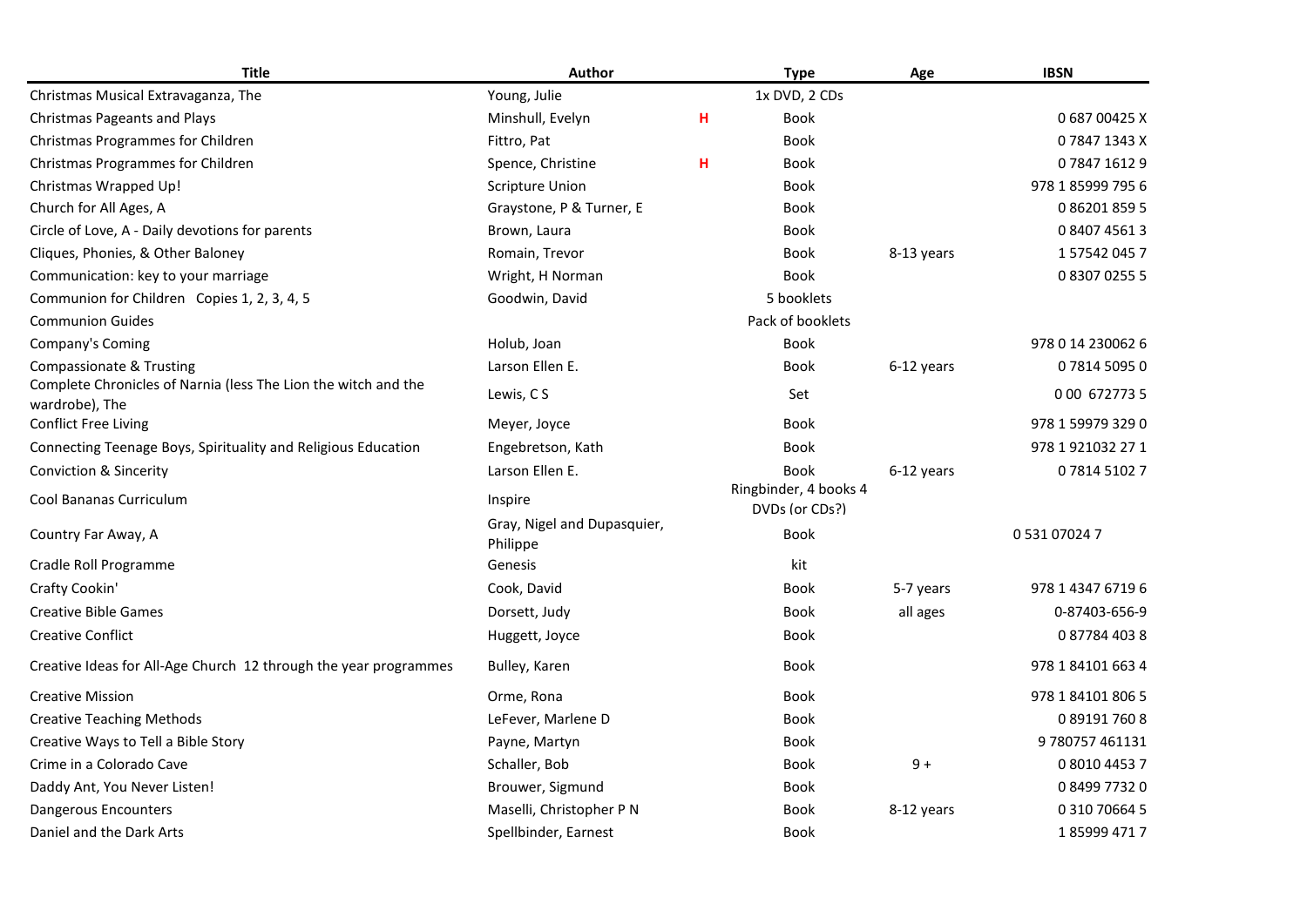| <b>Title</b>                                                                    | <b>Author</b>                                             | <b>Type</b>     | Age                  | <b>IBSN</b>                                                                                                                                                      |
|---------------------------------------------------------------------------------|-----------------------------------------------------------|-----------------|----------------------|------------------------------------------------------------------------------------------------------------------------------------------------------------------|
| Daniel and the Lions                                                            | Sully, Katherine                                          | <b>Book</b>     |                      | 978 1 84835 894 2                                                                                                                                                |
| Daniel in the Lions' Den - pull-tabs, flaps and pop-ups                         | <b>LION</b>                                               | <b>Book</b>     |                      | 0745931979                                                                                                                                                       |
| Darcy's Dog Dilemma                                                             | Taka, Joni Eareckson                                      | <b>Book</b>     | 10-12 yrs            | 0781401674                                                                                                                                                       |
| Dare to Make Change - teaching guide                                            | NZ Police, DARE NZ, Telecom                               | ringbinder      |                      |                                                                                                                                                                  |
| Dares from Jesus                                                                | Oestreicher, Mark                                         | <b>Book</b>     |                      | 0 310 24187 1                                                                                                                                                    |
| David and Goliath                                                               | Sully, Katherine                                          | book            |                      | 078 1 84835 892 8                                                                                                                                                |
| Day by Day Kid's Bible                                                          | Henley, Karyn                                             | book            | 7-10 years           | 978 0 8423 5536 0                                                                                                                                                |
| Dear Fury, A Single Cry - reflections on being a single woman                   | Wood, Catherine                                           | <b>Book</b>     |                      | 0959801413                                                                                                                                                       |
| Dear God, Why Can't We Have a Baby?                                             | Van Regenmorter, John and<br>Sylvia, and McIlhaney, Joe S | <b>Book</b>     |                      | 0 80109301 5                                                                                                                                                     |
| Desert Detectives - holiday club programme                                      | Wallis, Paul                                              | book            | 5-6yrs & 8-11<br>yrs | 1859994989                                                                                                                                                       |
| Detonate copy 1 (pages 95-112 missing)                                          | Griffiths, Mark                                           | book            | 5-12 years           | 1854246798                                                                                                                                                       |
| Detonate copy 2                                                                 | Griffiths, Mark                                           | book            | 5-12 years           | 1854246798                                                                                                                                                       |
| Developing Faith in Children                                                    | Goodwin, David                                            | Ringbinder      |                      |                                                                                                                                                                  |
| Did You Know Devotions - 365 days of trivia, memory verses and fun<br>devotions | Hill, Nancy S                                             | book            | $6-10$ yrs           | 978 1 4143 1813 4                                                                                                                                                |
| Discuss It                                                                      | <b>Standard Publishing</b>                                | book and cd-rom | Teens                | 978 0 7847 2297 8                                                                                                                                                |
| Divorce and Remarriage                                                          | Instone-Brewer, David                                     | <b>Book</b>     |                      | 1851744592                                                                                                                                                       |
| Does God Eat Pumpkins?                                                          | de Roo, Anne                                              | <b>Book</b>     |                      | 0 908949 09 X                                                                                                                                                    |
| Does God Know How to Tie Shoes?                                                 | Carlstron, Nancy White                                    | book            |                      | 978 0 473 16220 7                                                                                                                                                |
| Don't Cry, Lion!                                                                | Mackall, Dandi Daley                                      | <b>Book</b>     |                      | 0849977533                                                                                                                                                       |
| Don't Sweat Guide for Grandparents, The                                         | Don't Sweat Press                                         | book            |                      | 1863253351                                                                                                                                                       |
| Don't Tell Cute Stories - Change Lives!                                         | Griffiths, Mark                                           | <b>Book</b>     |                      | <b>I 90424 024 U UN</b><br>$\bigcap$ One $\bigcap$ $\bigcap$ $\bigcap$ $\bigcap$ $\bigcap$ $\bigcap$ $\bigcap$ $\bigcap$ $\bigcap$ $\bigcap$ $\bigcap$ $\bigcap$ |
| Door of Hope, A                                                                 | Frank, Jan                                                | <b>Book</b>     |                      | 0898401879                                                                                                                                                       |
| Double Dabble Surprise, The                                                     | Lewis, Beverley                                           | Book            |                      | 1556616252                                                                                                                                                       |
| Double-Take                                                                     | Maselli, Christopher P N                                  | <b>Book</b>     | 8-12 years           | 0 310 70339 5                                                                                                                                                    |
| Dr Drabble and the Dynamic Duplicator                                           | Brouwer, Sigmund & Davidson,<br>Wavne                     | <b>Book</b>     |                      | 0849936608                                                                                                                                                       |
| Dr Drabble's Remarkable Underwater Breathing Pills                              | Brouwer, Sigmund & Davidson,<br>Wayne                     | Book            |                      | 0849936594                                                                                                                                                       |
| Duckie Duck                                                                     | Toms, Kate                                                | book            |                      | 1848797400                                                                                                                                                       |
| Duggie Dug Dug Goes Wild!                                                       | Duggie Dug Dug                                            | dvd             |                      | 5 019282 002287                                                                                                                                                  |
| Duggie Dug Dug's Animated Karaoke backgrounds Volume 3                          | Horley, Doug                                              | <b>DVD</b>      | Under 12             | 60064030110                                                                                                                                                      |
| Duggie Dug Dug's Animated Karaoke Backgrounds Volume 3                          | Horley, Doug                                              | <b>DVD</b>      |                      | \$2 owing                                                                                                                                                        |
| Duggie Dug Dug's Animated Karaoke backgrounds Volume 4                          | Horley, Doug                                              | <b>DVD</b>      | Under 12             | 60064030110                                                                                                                                                      |
| Duggie Dug Dug's Funky Action Songs Volume 3                                    | Horley, Doug                                              | <b>DVD</b>      | Under 12             |                                                                                                                                                                  |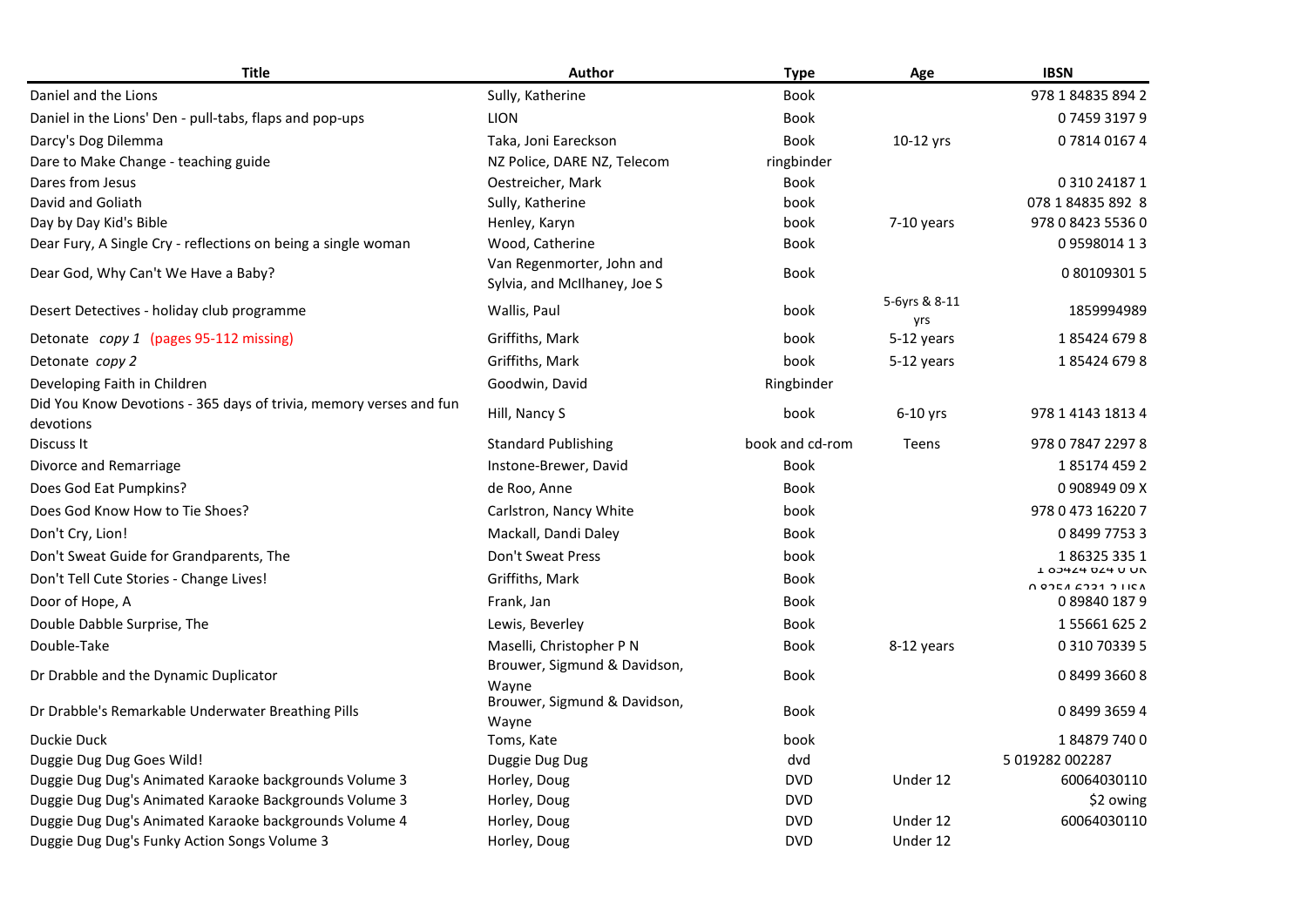| <b>Title</b>                                               | <b>Author</b>                             |   | <b>Type</b>     | Age        | <b>IBSN</b>            |
|------------------------------------------------------------|-------------------------------------------|---|-----------------|------------|------------------------|
| Duggie Dug Dug's Funky Action Songs Volume 4               | Horley, Doug                              |   | <b>DVD</b>      | Under 12   | 19282300284            |
| Duggie Dug Dug's Funky Action Songs Volumes 1 & 2          | Horley, Doug                              |   | <b>DVD</b>      | Under 12   | 19282002188            |
| Duggie Dug Dug's Funky Songs Vol 5                         | Horley, Doug                              |   | <b>DVD</b>      |            |                        |
| Easter                                                     | <b>Bibla-Vision</b>                       |   | Cards           |            |                        |
| Easter                                                     | Seedlings                                 | C | Ringbinder      | Pre-school | www.seedlings.co.nz    |
| Easter Bag                                                 | Kidsreach                                 |   | <b>Bag</b>      |            |                        |
| Easter Bible Storybook, The                                | <b>Scripture Union</b>                    |   | book            |            | 978 1 84427 292 1      |
| Easter biscuit cutter set copy 2                           |                                           |   | biscuit cutters |            |                        |
| Easter biscuit cutters set copy 1                          |                                           |   | biscuit cutters |            |                        |
| <b>Easter Cracked</b>                                      | <b>Scripture Union</b>                    |   | <b>Book</b>     |            | 1844271897             |
| Easter Edition: Jesus' Death and Resurrection              | <b>Faith Box</b>                          |   | book            |            |                        |
| <b>Easter Edition: Jesus' Miracles</b>                     | Faith Box                                 |   | book            |            |                        |
| Easter for Kids                                            | Easter for Kids                           |   | book            |            | 1920935835             |
| Easter Story, The                                          | Cowley, Joy                               |   | book            |            | 978 0 9864686 3 6      |
| Easter Story, The                                          | Pipe, Rona                                |   | <b>Book</b>     | 5-12 years | 1856082636             |
| Easter! He is Alive                                        | <b>CEP</b>                                |   | booklet         |            |                        |
| Easy Crafts for Children                                   | Wolfe, Marcia                             |   | book            | 4-12 yrs   | 0872398447             |
| Einstein's Enormous Error - a story about forgiving others | Walsh, Sheila                             |   | <b>Book</b>     |            | 1 4003 0246 3          |
| Emily Makes a Difference                                   | Grote, Joann                              |   | <b>Book</b>     |            | 1593102062             |
| <b>Empowering Children</b>                                 | Goodwin, David                            |   | ringbinder      |            |                        |
| Equal to Serve                                             | Hull, Gretchen Gaebelein                  |   | Book            |            | 0 86201 564 2          |
| Eric Liddell                                               | Caughey, Ellen                            |   | <b>Book</b>     |            | 1586609505             |
| Every Move I Make                                          | Promiseland Zonderkidz                    |   | CD              |            |                        |
| Experiement, The                                           | Myers, Bill                               |   | Book            | $8+$       | 1556612141             |
| <b>Explore God's Desert</b>                                | Mykowski, Michelle                        |   | Book            |            | 0784708983             |
| <b>Explore God's Forest</b>                                | Mykowski, Michelle                        |   | Book            |            | 0784709009             |
| <b>Explore God's Ocean</b>                                 | Mykowski, Michelle                        |   | <b>Book</b>     |            | 0784708975             |
| <b>Explosive Secrets</b>                                   | Maselli, Christopher P N                  |   | <b>Book</b>     | 8-12 years | 0 310 70340 9          |
| <b>Extraordinary Kinds</b>                                 | Fuller, Cheri and Jones, Louise<br>Tucker |   | <b>Book</b>     |            | 1561795585             |
| Extreme I Am Jesus                                         | Oasis                                     |   | kit             | 7-11 yrs   |                        |
| Eye Catchers No. 1                                         | Tolman, Tammy                             |   | <b>Book</b>     | 8-12 years |                        |
| <b>Fabulous Crafts</b>                                     | <b>CEP</b>                                |   | book            | all ages   | 978 1 876960 83 4      |
| Faith Box, The                                             | <b>Faith 4 Families</b>                   |   | Kit             |            | www.faith4families.org |
| Faith to Fight! The story of Caleb                         | Lashbrook, Marilyn                        |   | book            | 5-10 years | 0933657889             |
| <b>Families Finding Faith</b>                              | Hattam, John                              |   | <b>Book</b>     |            | 1902041097             |
| Families Where Grace is in Place Copy 1                    | VanVonderen, Jeff                         |   | Book            |            | 1556612664             |
| Families Where Grace is in Place Copy 2                    | VanVonderen, Jeff                         |   | Book            |            | 1556612664             |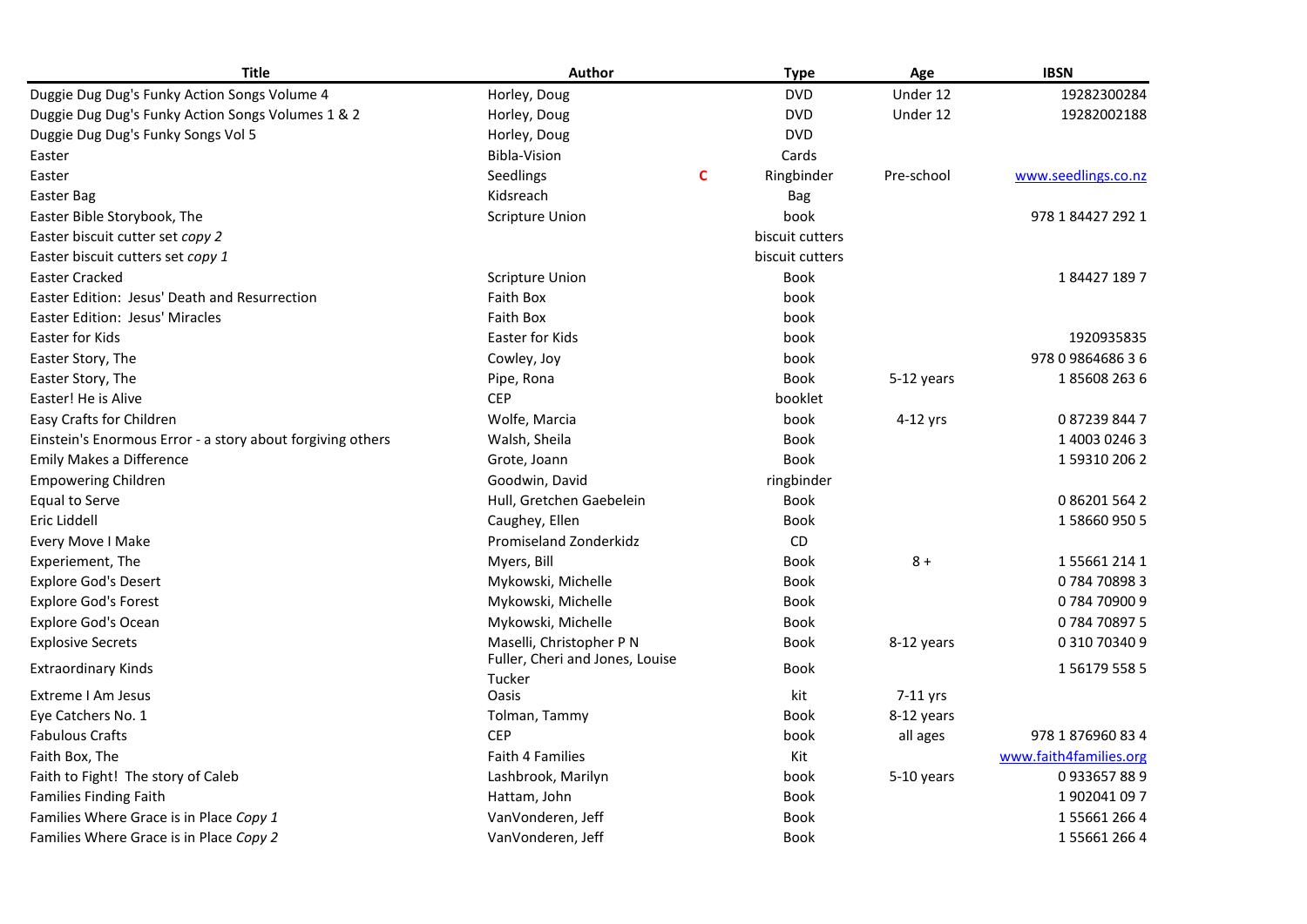| <b>Title</b>                                                           | <b>Author</b>               | <b>Type</b>     | Age             | <b>IBSN</b>             |
|------------------------------------------------------------------------|-----------------------------|-----------------|-----------------|-------------------------|
| Family Celebrations for Christmas                                      | Hibbard, Ann                | <b>Book</b>     |                 | 0 8010 1070 5           |
| Family Fun for Easter                                                  | Butcher, Jane               | <b>Book</b>     |                 | 978 0 85746 049 3       |
| <b>Family Glue</b>                                                     | Simpson, John and Judith    | <b>Book</b>     |                 | 0949720631              |
| Family Messages - Talks for Family services                            | Bourne, lan                 | Book            |                 | 978 0 473 13305 4       |
| Family Reading Bible, The                                              | Zondervan Bibles            | <b>Book</b>     | <b>Families</b> | 5 978 0 310 94196 5     |
| <b>Family Talk</b>                                                     |                             | Cards           |                 | www.roundthetablegames. |
| Family Virtues Guide, The                                              | Popov, Linda Kavelin        | book            |                 | 0452278104              |
| Fandabidozzie                                                          | Horley, Doug                | CD              |                 |                         |
| <b>Fantastic Games</b>                                                 | <b>CEP</b>                  | book            |                 | 978 1 876960 80         |
| Fathers Who Dare Win                                                   | Grant, lan                  | Book            |                 | 0958587019              |
| Fathers Who Dare Win - Pocket Book                                     | Grant, lan                  | Book            |                 | 0958587078              |
| Find Out About God and His World                                       | Sharp, Sam & Puter, Polly   | book            |                 | 0949720674              |
| Fired Up Not burnt out                                                 | Withers, Margaret           | <b>Book</b>     |                 | 1841012092              |
| First Christmas, The                                                   | Larcombe, Jennifer Rees     | book            |                 | 1856080285              |
| First Class - A Child's First Lessons in Knowing God                   | <b>TNT Ministries</b>       | <b>Book</b>     |                 | 185792224-7             |
| First Easter, The                                                      | Heyer, Carol                | book            |                 | 978 0 8249 5578 2       |
| <b>First Prayers</b>                                                   | Gompertz, Helen             | Book            | under 5 yrs     |                         |
| First Steps - A Parents' Guide to Baptism                              | cpas                        | dvd             | to              | 1902041372              |
| First Steps: 75 Devotions for Families with Young Children             | Loth, Paul Jnr              | book            | $6-9$ yrs       | 0 529 11704 5           |
| First Steps: 75 Devotions for Families with Young Children             | Loth, Paul Jnr              | book            | $6-9$ yrs       | 0 5 29 1 1 7 0 4 5      |
| Five Love Languages of Children, The 1997 reprint                      | Chapman, G & Campbell, Ross | Book            |                 | 1881273652              |
| Fizz, Foam & Froth Science Lab                                         | Cook, David                 | book            | 5-7 years       | 978 1 4347 6724 0       |
| Flipt by Jesus                                                         | Promiseland                 | 5 CDs and 1 DVD |                 |                         |
| For Each and Every Child copy 1                                        | Unicef                      | book            |                 | 978 0 7903 3869 9       |
| For Each and Every Child copy 2                                        | Unicef                      | book            |                 | 978 0 7903 3869 9       |
| For Those Who Live - helping children cope with the death of a brother | LaTour, Kathy               | <b>Book</b>     |                 |                         |
| or sister<br>Fours and Fives Teachers                                  | Scutt, Jan                  | Book            | 4-5 years       | 1-86407-206-7           |
| Friendlationships                                                      | Taylor, Jeff                | <b>Book</b>     |                 | 0976364212              |
| Fruits of the Spirit                                                   | <b>Faith Collection</b>     | <b>DVD</b>      |                 |                         |
| Fun Ideas for Bible Memory                                             | Lockwood, Barbara           | book            |                 | 0874035155              |
| <b>Fun Science</b>                                                     | Cook, David                 | book            | $10-12$ years   | 978 0 7814 4558 0       |
| Furry Logic                                                            | Seabrook, Jane              | book            |                 | 1869710193              |
| Fusion, a whole year's worth of teaching materials for 5-12s           | Griffiths, Mark             | book            |                 |                         |
| Gaggle of Giggles and Games, A                                         | Keffer, Lois                | <b>Book</b>     |                 | 078143403               |
| Game is Up - Book 3, The                                               | <b>TNT Ministries</b>       | <b>Book</b>     | 3-11 years      | 1-85792 820 -1          |
| Game is Up - Book 4, The                                               | <b>TNT Ministries</b>       | <b>Book</b>     | 3-11 years      | 1-85792-821-0           |
|                                                                        |                             |                 |                 |                         |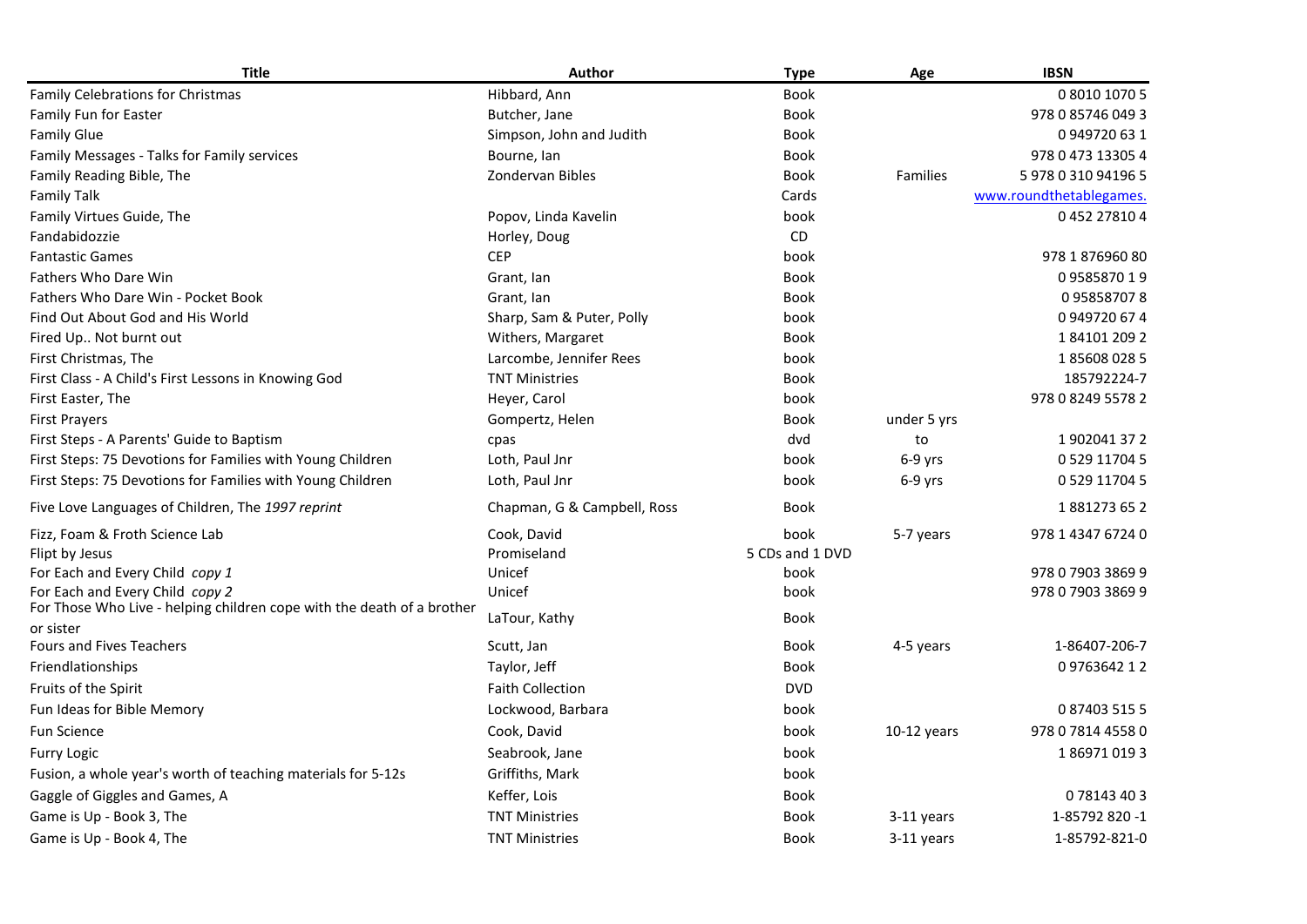| <b>Title</b>                                   | Author                            |     | <b>Type</b>     | Age          | <b>IBSN</b>                           |
|------------------------------------------------|-----------------------------------|-----|-----------------|--------------|---------------------------------------|
| Garth the Giraffe and other stories            | Ogden, Brian                      |     | Book            |              | 0902731505                            |
| <b>Gender and Grace</b>                        | van Leeuwen, Mary Stewart         |     | <b>Book</b>     |              | 0851106935                            |
| Gerbert "Little Ones to Him Belong"            | <b>HSH Educational Media</b>      |     | Video           |              | 0929216016                            |
| Get on Board                                   | Captain Alan Price                |     |                 |              |                                       |
| Giant Snakes & Ladders                         |                                   |     | Game            | $3+$         |                                       |
| Glad Scientist, The                            | Ladd, Karol                       |     | <b>Book</b>     | 5-10 years   | 0805408290                            |
| Gladys Aylward Story, The                      | Torchlighters                     |     | <b>DVD</b>      |              |                                       |
| <b>Glitter and Glue</b>                        | Oliver, Annette                   |     | <b>Book</b>     | under-fives  | 978 1 85999 599 0                     |
| Go for Gold                                    | Fountain, Ron                     | kit |                 |              |                                       |
| Go for Gold                                    | Fountain, Ron                     |     | <b>Book</b>     | $5-11$ yrs   | 185999329X                            |
| Go Mad! A complete holiday Bible club resource | Durn, Pippa                       |     | Book and CD     |              | 978 1 84867 152 2                     |
| God and Me! - Devotions for girls              | Cory, Diane                       |     | book            | $6-9$ yrs    | TO: T 993339 DO T<br>12.0701000000000 |
| God Made Me Special                            | Cordova, Laura                    |     | Book            | 5-8 years    | 0 86653 496 2                         |
| <b>God Our Creator</b>                         | <b>CEP</b>                        |     | book            |              | out - get details writen<br>maturnad  |
| God Our Father                                 | <b>CEP</b>                        |     | book and CD     | 2-3 years    | 978 1 921460 41 8                     |
| God Says Go                                    | Ogden, Brian                      |     | book            |              | 1844270246                            |
| God Stuff                                      | Horley, Doug                      |     | kit             |              |                                       |
| God the Father                                 | <b>Oasis</b>                      |     | kit             | $7-11$ years |                                       |
| God, it's Me Calling! Copy 1                   | <b>Wellington Diocese</b>         |     | <b>Book</b>     |              |                                       |
| God, it's Me Calling! Copy 2                   | <b>Wellington Diocese</b>         |     | <b>Book</b>     |              |                                       |
| Godparents                                     | Watson, Anne                      |     | <b>Book</b>     |              | 0860657472                            |
| God's Amazing Plan Copy 1 E100 Bible Series    | Hague, Hilary                     |     | <b>Book</b>     |              | 978 0 908867 08 0                     |
| God's Amazing Plan Copy 2 E100 Bible Series    | Hague, Hilary                     |     | <b>Book</b>     |              | 978 0 908867 08 0                     |
| God's Awesome Book                             | <b>Wycliffe Bible Translators</b> |     | $DVD \times 2$  |              |                                       |
| God's Happy Helpers                            | Lashbrook, Marilyn                |     | book            |              | 978 1 85985 701 4                     |
| God's Mega Plan                                | Oasis                             |     | Kit             | $7-11$ years | 1876754028                            |
| God's Stuff                                    | Horley, Doug                      |     | Kit             |              |                                       |
| GoFest - Mission Programme One Day Plan        |                                   |     | Clear file      |              |                                       |
| Going to the Supper of the Lord Copy 1         | Brady, Rev Graeme                 |     | book            |              | 0908682212                            |
| Going to the Supper of the Lord Copy 2         | Brady, Rev Graeme                 |     | book            |              | 0908682 212                           |
| Good Bad Guy and other peculiar parables, The  | Piper, Sophie                     |     | <b>Book</b>     |              | 074594695X                            |
| Good 'n Healthy! Cookbooks for Kids            | Ward, Brenda and Jarrell, Jane    |     | <b>Book</b>     |              | 0 8499 3672 1                         |
| Good News by Mark, The (1976)                  | Bible Society in NZ inc           |     | Class Set of 24 |              |                                       |
| Good News by Mark, The (1994)                  | Bible Society in NZ inc           |     | Class Set of 27 |              |                                       |
| Good Samaritan, The                            | Kramer, Janice                    |     | <b>Book</b>     |              | 0 570 06000 1                         |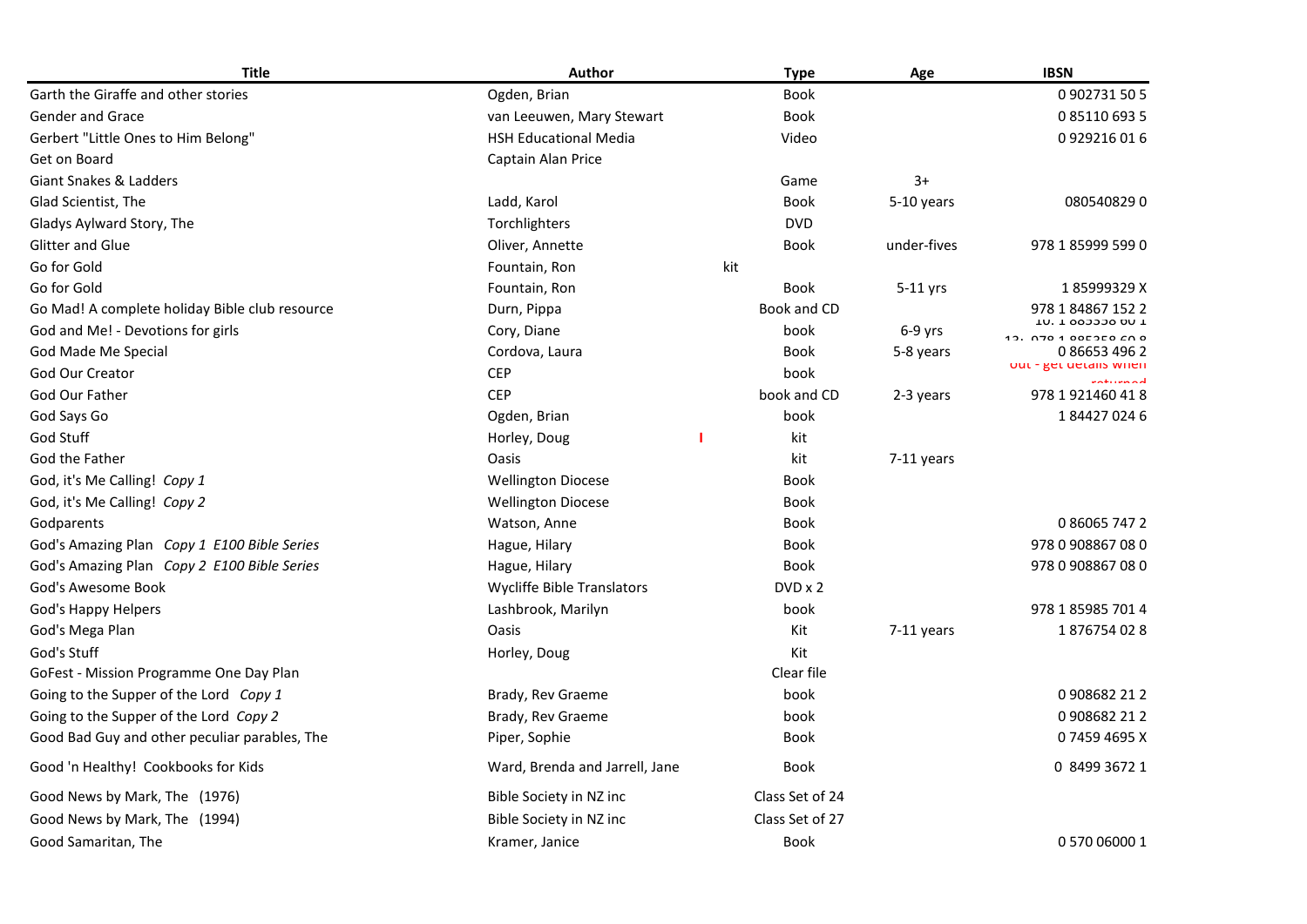| <b>Title</b>                                              | Author                                      | <b>Type</b>     | Age        | <b>IBSN</b>                            |
|-----------------------------------------------------------|---------------------------------------------|-----------------|------------|----------------------------------------|
| Good Samaritan, The                                       | <b>Bibla-Vision</b>                         | set of pictures |            |                                        |
| Good Samaritan, The                                       | McDonough, Andrew                           | Huge book       |            | 1921229063                             |
| Gospel of Mark - NIV Adventure Bible                      | Zonderkidz                                  | book            |            | 978 0 310 72306 6                      |
| Gotta Have God - Cool devotions for guys                  | Washington, Linda and Dall,<br>Jeanette     | book            | 10-12 yrs  | 10:1885358989<br>13: 978 1 885348 98 1 |
| Grand Connections - About Grandparents and Grandparenting | Taylor, Rev Miriam                          | <b>Book</b>     |            | 0473095483                             |
| Grandparenting with love and laughter                     | Gribben, Trish                              | book            |            | 1877178683                             |
| Great Beginnings - the story of God's Creation            | Foreman, Juli and Clem, Tricia              | book            |            | 0883473080                             |
| Great Galaxy Goof, The                                    | Elmer, Robert                               | <b>Book</b>     |            | 0764223569                             |
| Great Ideas for Children's Ministry                       | <b>CEP</b>                                  | <b>Book</b>     |            |                                        |
| Great Plan, The                                           | Drane, John                                 | <b>Book</b>     |            | UK 07459 2171 X<br>Aust 0 7324 0541 6  |
| Great Surprise, The                                       | Warren, Mary                                | <b>Book</b>     |            | 0 5700 06002 8                         |
| Great TV Turn-Off, The                                    | Lewis, Beverley                             | <b>Book</b>     |            | 1556619898                             |
| Greatest Heroes - Legends of the Bible                    | Goodtimes                                   | <b>DVD</b>      |            |                                        |
| Green Book of Must Know Stories, The                      | Brown, Alexander                            | book            |            | 978 1 84427 324 9                      |
| Grid, The Jul-Sept 2011                                   | <b>Scripture Union</b>                      | magazine        |            |                                        |
| Grid, The Jan-Mar 2011                                    | <b>Scripture Union</b>                      | Magazine        |            |                                        |
| Ground Breakers! 5 day holiday club programme             | Moore, Kevin and Val                        | Book            |            | 1859994385                             |
| Growing Reader Book of Prayers, The                       | MacKenzie, Joy                              | <b>Book</b>     | 3-8 years  | 0842384790                             |
| Growing Up Now Copy 1                                     | Wingfield, Jack and Angela                  | <b>Book</b>     |            | 07459 1537 X                           |
| Growing Up Now Copy 2                                     | Wingfield, Jack and Angela                  | <b>Book</b>     |            | 07459 1537 X                           |
| Grumpy Shepherd and other Christmas plays, The            | Butler, Heather and Jackman,<br>Elspeth     | Book            |            | 0862019850                             |
| Haffertee goes exploring                                  | Perkins, Janet and John                     | <b>Book</b>     |            | 085648170x                             |
| <b>Halloween Alternatives</b>                             | Flanagan, Anne Joan                         | book            |            | 0819833738                             |
| Handbook for Those Who Grieve                             | Auz, Martin M and Andrews,<br>Maureen Lyons | book            |            | 0829417931                             |
| Handbook on Counselling Youth                             | McDowell, Josh & Hostetler, Bob             | <b>Book</b>     |            | 08499336X                              |
| Happy Birthday, Jesus!                                    | Seifert, Sheila                             | book            | $6-11$ vrs | 978 0 7814 45115                       |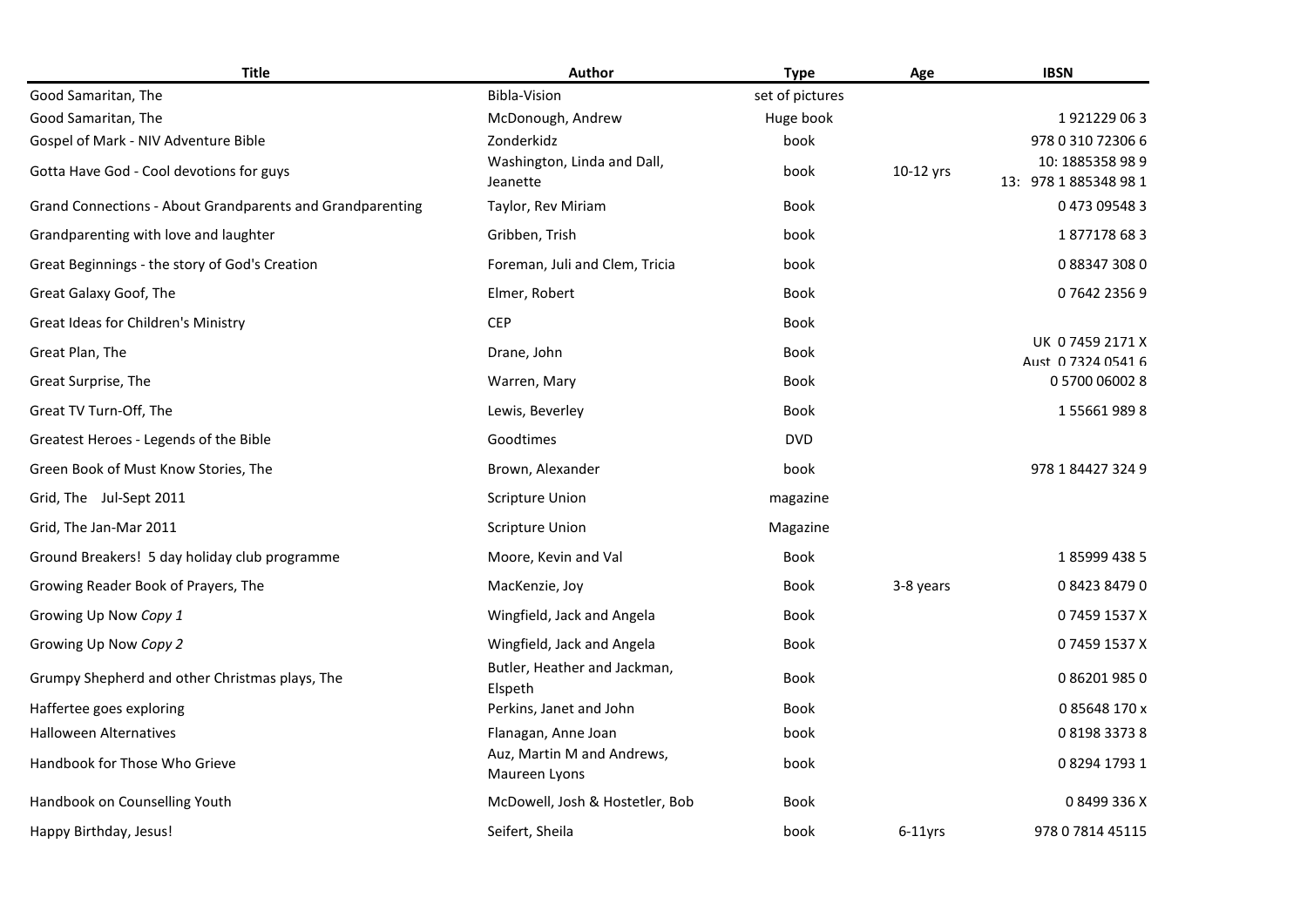| <b>Title</b>                                                                    | Author                                  | <b>Type</b>        | Age          | <b>IBSN</b>              |
|---------------------------------------------------------------------------------|-----------------------------------------|--------------------|--------------|--------------------------|
| Happy to Be Me!                                                                 | Adams, Christine and Butch,<br>Robert J | book               |              |                          |
| Hear What They Say - A listening guide for parents                              | Matthews, Julie F                       | <b>Book</b>        | Parents      | 1875938907               |
| Heart of Parenting, The                                                         | Gottman, John                           | <b>Book</b>        |              | 0747530580               |
| Help Save God's Earth                                                           | Franklin, Jean                          | <b>Book</b>        | 6-9 years    | 0866537627               |
| Henry and Hoppit                                                                | Ogden, Brian                            | <b>Book</b>        |              | 0942731522               |
| Hepzibah's Book of Famous Mice                                                  | de Roo, Anne                            | <b>Book</b>        |              | 0 908949 05 7            |
| Here We Go, Cycle 3, Part 2                                                     | <b>CCES</b>                             | Teacher Book, Work | For ages 6-8 | 1875879714               |
| Heroines of the Bible                                                           | Thaler, Mike                            | book               |              | 0781436516               |
| Hidden in Front of Us                                                           | Simcock, Anthea                         | book               |              | 978 0 9864598 3 2        |
| Holy Communion Book Anglican                                                    | Urquhart, Aileen                        | booklet            |              | 0852312385               |
| Holy Spirit, The                                                                | <b>Oasis</b>                            | kit                | 7-11 years   |                          |
| Home to Home                                                                    | Moynagh, Michael                        | <b>Book</b>        |              | 0 323 51854 8            |
| <b>Hot Pursuit</b>                                                              | Maselli, Christopher P N                | <b>Book</b>        | 8-12 years   | 0 310 70665 3            |
| Hot Pursuit on the High Seas                                                    | Doyle, Peter Reese                      | Book               |              | 1561792594               |
| Hotshots - The Time Everything Exploded with Energy                             | Smith, Sally                            | <b>Book</b>        |              | 094972095X               |
| How Can I Tell? Copy 1                                                          | <b>Child Matters</b>                    | booklet            |              | 978 0473 12405 2         |
| How Can I Tell? Copy 2                                                          | <b>Child Matters</b>                    | booklet            |              | 978 0473 12405 2         |
| How Each Child Learns                                                           | Stankard, Bernadette T                  | book               |              | 9781585952694            |
| How They Lived in Bible Times                                                   | Jones, Graham and Deverell,<br>Richard  | <b>Book</b>        |              | 1859994350               |
| How to be Happy Though Married                                                  | LaHaye, Tim                             | <b>Book</b>        |              | 0842314997               |
| How to Have a Happy Marriage                                                    | Mace, David and Vera                    | <b>Book</b>        |              | 0687178304               |
| How to Help Children Feel at Home in Church                                     | Morris, Margie                          | <b>Book</b>        |              | 1864071389               |
| How to Talk So Kids Will Listen & Listen So Kids Will Talk                      | Faber, Adele and Mazlish, Elaine        | book               |              | 978 1 4516 6388 4        |
| How to Use Stories, Symbols, Songs and Skits for Lively Children's<br>Liturgies | Lee, Anne Marie & Wisdom,<br>Elaine     | <b>Book</b>        |              | 0896226409               |
| <b>Hurting Hope</b>                                                             | Hewlett, Charles and Joanne             | <b>Book</b>        |              | 978 1 903689 74 5        |
| Husbands & Fathers                                                              | Prince, Derek                           | <b>Book</b>        |              | 81 87858 540             |
| I Believe in Jesus Christ - Study book, Where's Woolly and Leaders'<br>Guide    | Joint Board of CE                       | books x 3          |              | 1864070102<br>1864070064 |
| I Love to Tell Bible Stories                                                    | Wright, Karen and Beuschlein,<br>Marti  | <b>Book</b>        | 3-7 years    | 0 570 04570 3            |
| Ideas for Worship July-December 1994                                            | Joint Board of CE                       | Book               |              | 0858199998               |
| I'm a Christian, Now What?                                                      | <b>Lifeway Press</b>                    | book               |              | 978 1 4158 7323 6        |
| I'm Glad I'm Me                                                                 | Rapira, Donna                           | book               |              | 1869440048               |
| Imagine That                                                                    | Smith, Jeff                             | <b>Book</b>        |              | 083 417 1155             |
| Impact - A whole year's worth of teaching materials for 5-12s.                  | Griffiths, Mark                         | book               |              | 978 1 85424 593 9        |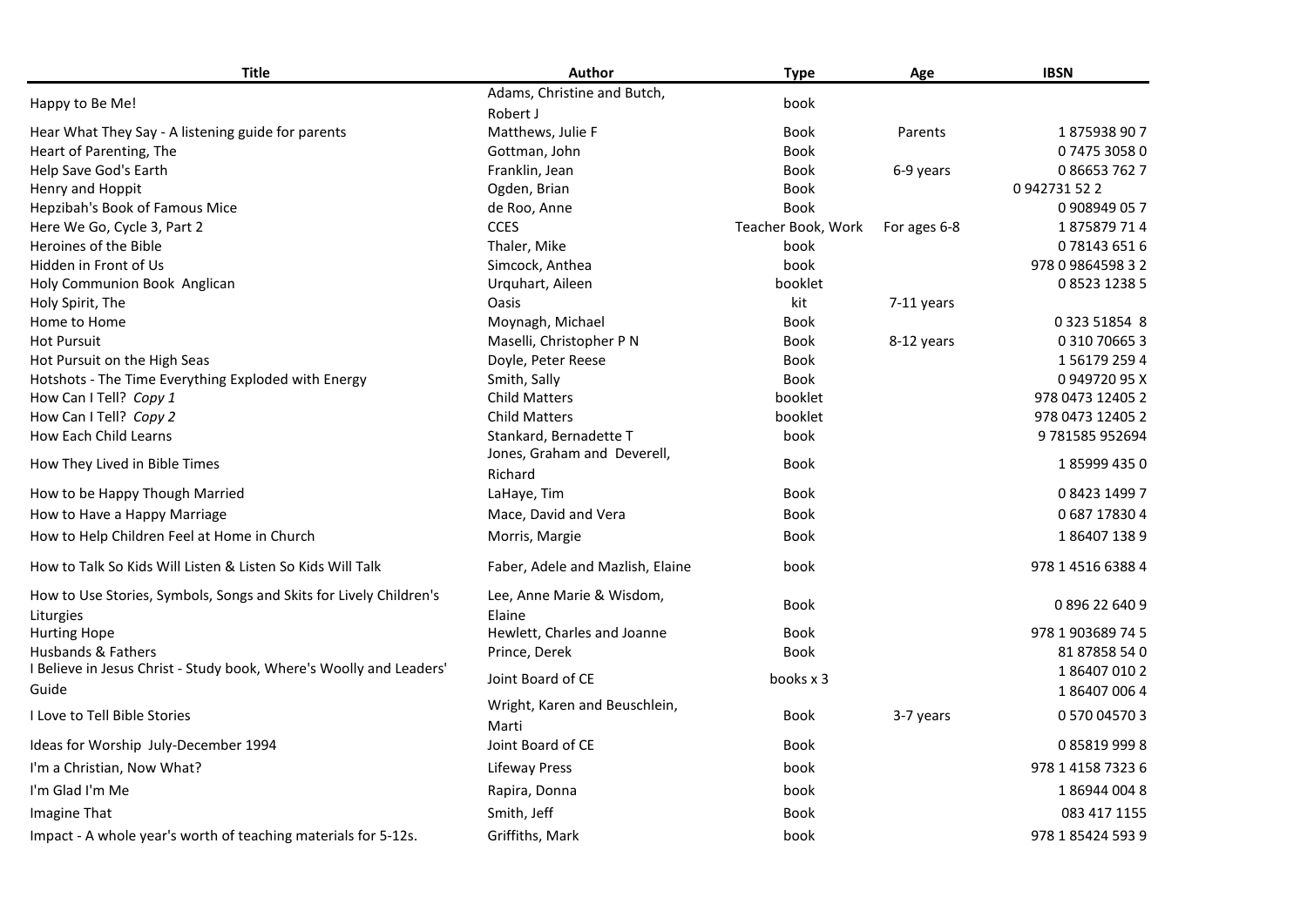| <b>Title</b>                                      | <b>Author</b>                          | <b>Type</b>       | Age         | <b>IBSN</b>          |
|---------------------------------------------------|----------------------------------------|-------------------|-------------|----------------------|
| In the Beginning                                  | Frank, Penny                           | <b>Book</b>       |             | 0745917461           |
| In the Lord's Peace                               | Fischer, Patricia O'Brien              | <b>Book</b>       |             | 0-87973-339-X        |
| Incredible Holiday Activity Book, The             | Wilkes, Angela                         | book              |             | 1875971602           |
| Incredible Years, The                             | Webster-Stratton, Carolyn              | book              |             | 13 978 1 892222 04 6 |
| Inspire - Keynote Messages 2012 Conference        | Kidsreach                              | 3 x DVD discs     |             |                      |
| Inspire, Children's Ministry Tools                | Goodwin, David                         | book              |             |                      |
| Instant Art for Bible Fun Book 2                  | Sayers, Susan                          | book              |             | 086208136X           |
| <b>Instant Puppet Skits</b>                       | Keefer, Mikal and Cutshall, John       | Book and 2 CDs    |             | 0764424580           |
| Instant Puppet Skits - Big Hairy Issues Kids Face | Shallenberger, Larry                   | Book and 2 CDs    |             | 0764426915           |
| Inter Generational Worship - Ideas and resources  | <b>CFM</b>                             | spiral bound Book |             |                      |
| Investigators Inc.                                | Hague, Hilary                          | book and cards    |             | 978 090 8867 257     |
| It's a Boy!                                       | <b>Firece! Distribution</b>            | CD                |             |                      |
| It's Your Move!                                   | <b>Scripture Union</b>                 | book              |             | 1844272125           |
| It's Your Move! Copy 1                            | Scripture Union                        | kit               | High School |                      |
| It's Your Move! Copy 2                            | <b>Scripture Union</b>                 | kit               | High School |                      |
| Jesus' Christmas Party                            | Allan, Nicholas                        | book              |             | 009 9725916          |
| Jesus Grows Up                                    | Harrast, TL                            | <b>Book</b>       | 6-12 years  | 1555133886           |
| Jesus' Hidden Years                               | <b>Bibla-Vision</b>                    | set of pictures   |             |                      |
| Jesus is Alive                                    | Words of Wisdom                        | book              |             | 962 293 467 6        |
| Jesus is Alive                                    | Hong Kong Bible Society                | <b>Book</b>       |             | 962-293-467-6        |
| Jesus is Alive!                                   | Harrast, TL                            | Book              | 6-12 years  | 1 55513 409 2        |
| Jesus is Here                                     | Sayers, Susan                          | book              |             | 0859107566           |
| Jesus' Last Week                                  | Harrast, TL                            | Book              | 6-12 years  | 1555134076           |
| Jesus' Miracles Coloring Book                     | <b>Shining Star Publications</b>       | <b>Book</b>       |             | 0-382-30783-6        |
| Jesus Our Friend - Learning through Play          | <b>CEP</b>                             | <b>Book</b>       | 2-3 years   | 978 1921460 40 1     |
| Jesus Puts the Rainbow in the Sky                 | Goodwin, Therese                       | book              |             |                      |
| Jesus Returns to Heaven and other Bible stories   | Parker, Vic                            | Book              |             | 978 1 84810 403 7    |
| Jesus Shows God's Love                            | Harrast, TL                            | <b>Book</b>       | 6-Dec       |                      |
| Jesus Storybook Bible, The                        | Lloyd-Jones, Sally and Shammas,<br>Sam | kit               |             | 978 0 310 68435 0    |
| Jesus Storybook Bible, The copy 1                 | Lloyd-Jones, Sally                     | <b>Bible</b>      |             | 078 0 310 70825 4    |
| Jesus Storybook Bible, The copy 2                 | Lloyd-Jones, Sally                     | <b>Bible</b>      |             | 978 0 310 72605 0    |
| Jesus Storybook Bible, The Vol 1                  | Lloyd-Jones, Sally                     | <b>DVD</b>        |             | 978 0 310 73843 5    |
| Jesus Storybook Bible, The Vol 2                  | Lloyd-Jones, Sally                     | <b>DVD</b>        |             | 978 0 310 73844 2    |
| Jesus Storybook Bible, The Vol 3                  | Lloyd-Jones, Sally                     | <b>DVD</b>        |             | 978 0 310 73834 9    |
| Jesus Storybook Bible, The Vol 4                  | Lloyd-Jones, Sally                     | <b>DVD</b>        |             | 978 0 310 73846 6    |
| Jesus Teaches Me to Pray                          | Harrast, TL                            | <b>Book</b>       | 6-12 years  | 1555134009           |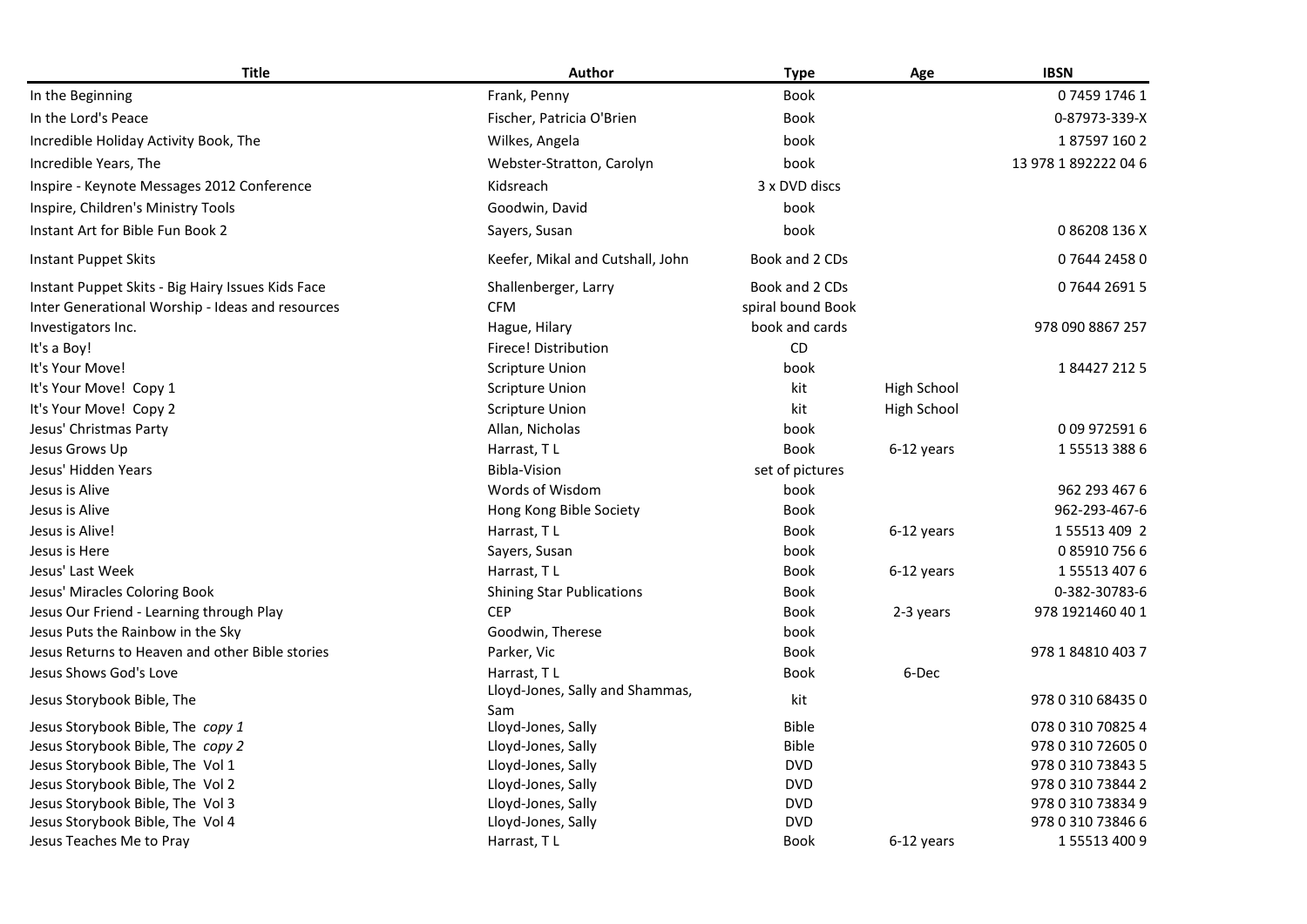| <b>Title</b>                                                                                              | <b>Author</b>               | <b>Type</b>          | Age         | <b>IBSN</b>                                     |
|-----------------------------------------------------------------------------------------------------------|-----------------------------|----------------------|-------------|-------------------------------------------------|
| Jesus Walks on Water and other Bible stories                                                              | Parker, Vic                 | <b>Book</b>          |             | 978 1 84810 401 3                               |
| Jesus Works Miracles                                                                                      | Harrast, TL                 | <b>Book</b>          | 6-12 years  | 1555133908                                      |
| Jim Elliot Story, The                                                                                     | Torchlighters               | <b>DVD</b>           | 8-12 years  |                                                 |
| Jim Elliot Story, The                                                                                     | Torchlighters               | <b>DVD</b>           | 8-12 years  |                                                 |
| Joining Children on the Spiritual Journey                                                                 | Stonehouse, Catherine       | <b>Book</b>          |             | 978 0 8010 5807 3                               |
| Jonah                                                                                                     | Mitchell, Kurt              | Book                 |             | 0891072241                                      |
| Jonah A whale of a Tale                                                                                   | Ryan, John                  | book                 |             | 9780745930336                                   |
| Jonah and the Big Fish                                                                                    | Sully, Katherine            | book                 |             | 978 1 84835 895 9                               |
| Jonah's First Day                                                                                         | Tu'akoi, Feana              | book                 |             | 978 1 86943 920 0                               |
| Joseph's Colourful Coat                                                                                   | Sully, Katherine            | book                 |             | 978 1 84835 893 5                               |
| Joseph's Story                                                                                            | Cowley, Joy                 | <b>Book</b>          |             | 0-473-10885-2                                   |
| Joshua, a Faithful Adventure                                                                              | Oasis                       | Kit                  | 7-11 years  |                                                 |
| Jotham's Journey - A storybook for Advent                                                                 | Ytreeide, Arnold            | <b>Book</b>          |             | 1569552029                                      |
| Journey in the Wilderness                                                                                 | Promisland Band and Friends | CD                   |             |                                                 |
| Journey to Prison, The                                                                                    | Lashlie, Celia              | book                 |             | 1869504747                                      |
| Just You Wait Till Your Mother Gets Home!                                                                 | Hutchins, Graham            | book                 |             | 1869501039                                      |
| Keep the Siblings Lose the Rivalry                                                                        | Cartmell, Dr Todd           | book                 |             | 0780310246800                                   |
| Keeping the Faith                                                                                         | Fortune, Marie M            | <b>Book</b>          |             | 0 06 251 300 1                                  |
| Kids' Ministry on the Web - Volume 2                                                                      | David Goodwin               | <b>CD</b>            |             |                                                 |
| Kid's Praise 3                                                                                            |                             |                      |             |                                                 |
| Kim's Quest                                                                                               | Griffiths, Mark             | <b>Book</b>          | 5-12 years  | 1854246488                                      |
| Kind & Purposeful                                                                                         | Larson Ellen E.             | <b>Book</b>          | 6-12 years  | 0781451019                                      |
| Kiri and the first Easter Copy 1                                                                          | Greene, Carol               | Book                 |             | 0 570 06064 8                                   |
| Kiri and the first Easter Copy 2                                                                          | Greene, Carol               | <b>Book</b>          |             | 0 570 06064 8                                   |
| Knights of the King-Director's pack<br>Knock, Knock! Who's There? A Holiday Programme for Kids - Leaders' | Morrison, Ian               | Book, DVD and CD and |             | 978 1 921460 25 8                               |
| Guide                                                                                                     | Smith, Sally                | <b>Book</b>          |             | 0949720690                                      |
| Landlubbers Holiday Club Programme                                                                        | <b>Scripture Union</b>      | Book and DVD         |             |                                                 |
| Larryboy in the Good the Bad and the Eggly                                                                | Redeker, Kent               | <b>Book</b>          |             | 0 310 70650 5                                   |
| Laurel                                                                                                    | Peart, Jane                 | Book                 | Young adult | 0800757130                                      |
| Leading Kids to Jesus                                                                                     | Staal, David                | <b>Book</b>          |             | <b>IU: U 3 IU Z 03 0 Z 4</b><br>12.0310 26337 1 |
| Leading your Child to Jesus                                                                               | Staal, David                | <b>Book</b>          |             | 10.070 0.010 24507 E                            |
| Let your peace reign                                                                                      | Goodwin, Therese            | book                 |             |                                                 |
| Let your peace reign                                                                                      | Goodwin, Therese            | book                 |             |                                                 |
| Let's Celebrate - Communion: What's It All About? Copy 1                                                  | Children & Family Ministry  | <b>Book</b>          | 7-10 years  |                                                 |
| Let's Celebrate - Communion: What's It All About? Copy 2                                                  | Children & Family Ministry  | Book                 | 7-10 years  |                                                 |
| Level 27                                                                                                  | <b>Bible Society</b>        | book                 |             | 0647508036                                      |
| Level 66                                                                                                  | <b>Bible Society</b>        | book                 |             | 0647 50641 6                                    |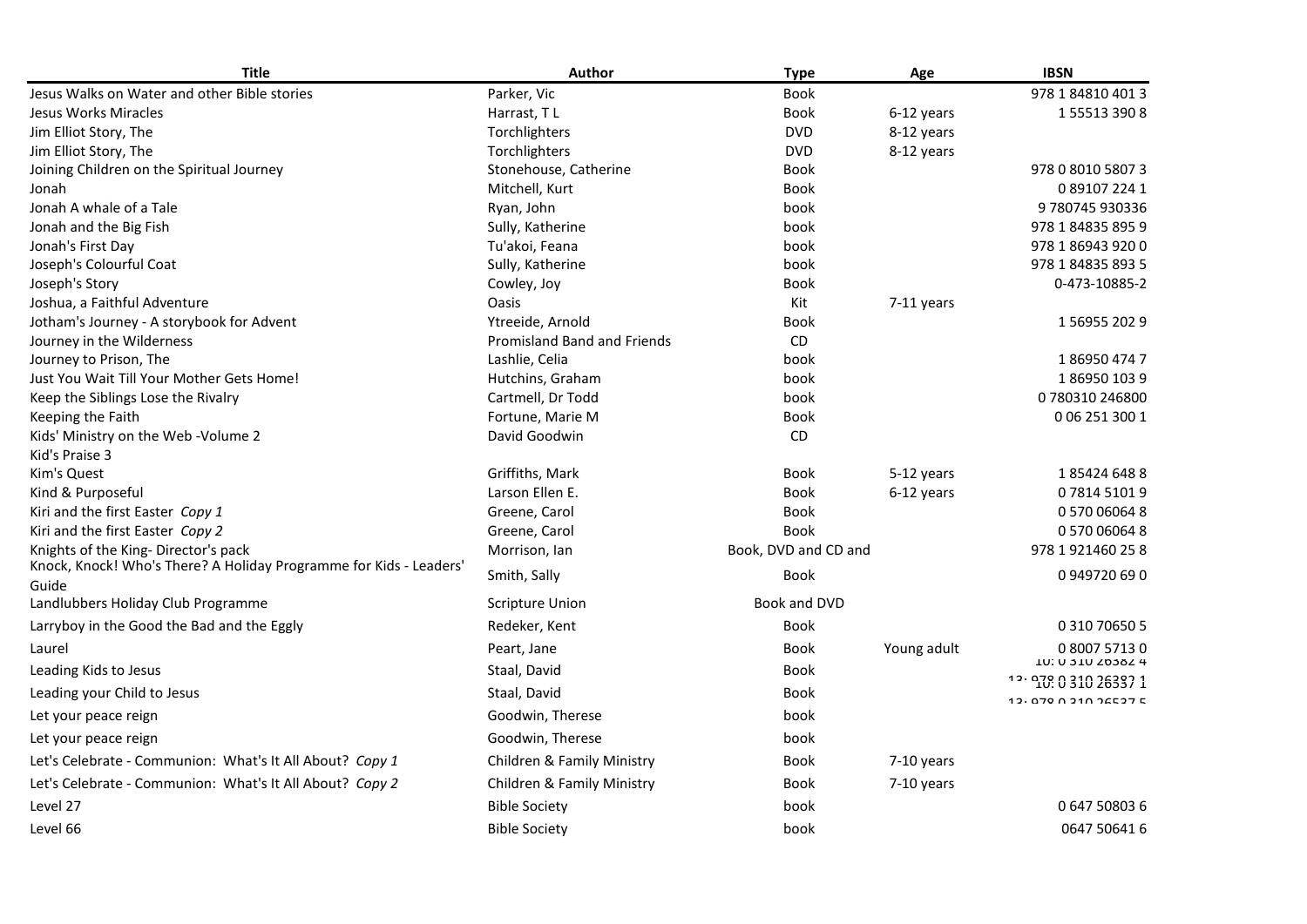| <b>Title</b>                                                          | Author                                | <b>Type</b>  | Age                 | <b>IBSN</b>                    |
|-----------------------------------------------------------------------|---------------------------------------|--------------|---------------------|--------------------------------|
| Lift High the Torch                                                   | Hayward, Dorothy                      | <b>Book</b>  |                     |                                |
| Light Years - April to June 2006                                      | <b>Scripture Union</b>                | Book and CD  |                     |                                |
| Light Years - April to June 2007                                      | <b>Scripture Union</b>                | Book and CD  |                     |                                |
| Light Years - January to March 2005                                   | <b>Scripture Union</b>                | Book and CD  |                     |                                |
| Light, Sky, Land and Sea                                              | Leah, Carole                          | <b>Book</b>  |                     | 1901795140                     |
| Lily the Rebel                                                        | Rue, Nancy                            | <b>Book</b>  |                     | 0 310 23255 4                  |
| Lily's Passport to Paris                                              | Rue, Nancy                            | <b>Book</b>  |                     | 031070555X                     |
| Lion Graphic Bible, The                                               | Anderson, Jerr and Maddox,<br>N       | <b>Book</b>  |                     | 0745927084                     |
| Lion Misses Breakfast                                                 | Dowley, Tim                           | <b>Book</b>  |                     | 0825472881                     |
| Lion, the Witch and the Wardrobe, The                                 | Lewis, CS                             | <b>Book</b>  |                     |                                |
| Little Boat that Almost Sank, The                                     | Warren, Mary                          | <b>Book</b>  |                     | 0 570 06010 9                  |
| Little Book of Prayer, A                                              | Caswell, Helen                        | <b>Book</b>  |                     | 0785280340                     |
| Little Lost Sheep, The                                                | Group Publishing Inc                  | Huge book    |                     | 978 1 55945 429 2              |
| Little Sleeping Beauty, The                                           | Prior, Brenda Grace                   | Book         |                     |                                |
| Live 2 the Max                                                        | <b>Runrig Ministries</b>              | CD           |                     |                                |
| Live 2 the Max - copy 2                                               | <b>Runrig Ministries</b>              | <b>CD</b>    |                     |                                |
| Live It! Building Skills for Christian Living - Being a Friend        | Stoner, Marcia                        | book         |                     | 0 687 495148                   |
| Live It! Building Skills for Christian Living - Building Character    | Stoner, Marcia                        | book         |                     | 0687498155                     |
| Live the Adventure Kit 1                                              | Promiseland Willow Creek              | Kit          | printidiy<br>cchool |                                |
| Living God's Way - Bible stories retold for children in today's world | Milton, Ralph                         | Book         |                     | 0929032888                     |
| Living Legend Powerful Friend                                         | <b>Oasis</b>                          | Kit          | $7-11$ years        |                                |
| Living Stones: Year A Rocks                                           | Sayers, Susan                         | book         | $6-10$ yrs          | 1840032146                     |
| Living Stones: Year A Pebbles                                         | Sayers, Susan                         | book         | pre-school          | 1840032138                     |
| Living Stones: Year B Pebbles                                         | Sayers, Susan                         | book         | pre-school          | 1840033975                     |
| Living Stones: Year B Rocks                                           | Sayers, Susan                         | book         | $6-10$ yrs          | 1840033983                     |
| Living to the Max                                                     | <b>Oasis</b>                          | 2 x CD discs |                     |                                |
| Lord's Prayer for Children, The                                       | Rock, Lois                            | Book         |                     | 0745925421                     |
| Lost in Transition - or Not? Copy 1                                   | Goodwin, David                        | book         |                     | 978 0 9804747 5 6              |
| Lost in Transition - or Not? Copy 2                                   | Goodwin, David                        | book         |                     | 978 0 9804747 5 6              |
| Love Life for every married couple Copy 2                             | Wheat, Ed                             | <b>Book</b>  |                     | 0 551 01141 6                  |
| Love Life Live Lent                                                   | Gooder, Paula and Babington,<br>Peter | booklet      |                     | 978 0715143148                 |
| Love of God Among Us - The Easter Story, The                          | Bryce, Jabez                          | <b>Book</b>  |                     |                                |
| Lovely Jubbly                                                         | Horley, Doug                          | CD           |                     | This has a couple of scratches |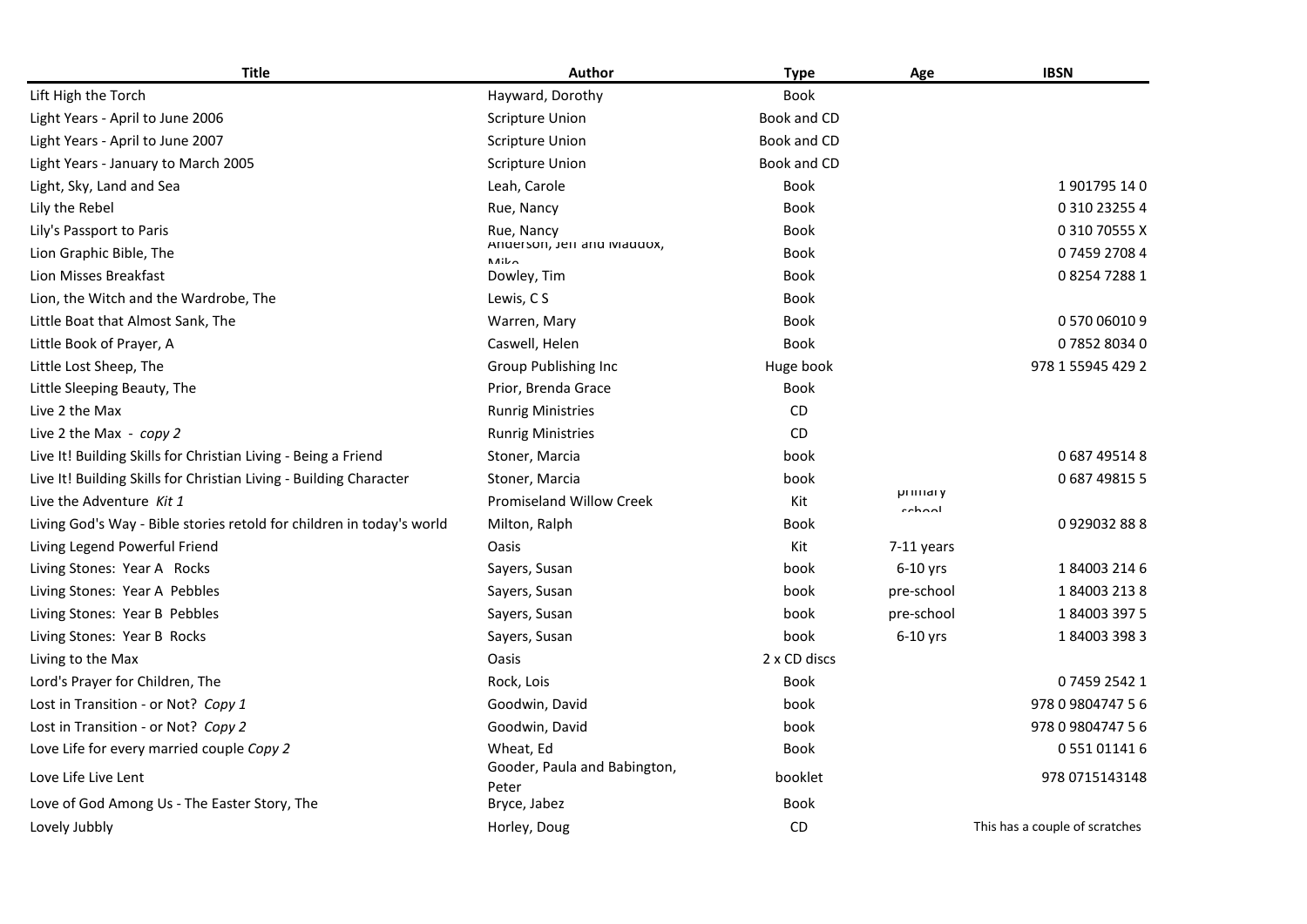| <b>Title</b>                                                      | Author                                |   | <b>Type</b>           | Age         | <b>IBSN</b>       |
|-------------------------------------------------------------------|---------------------------------------|---|-----------------------|-------------|-------------------|
| Loving Other People's Children                                    | Fowler, Deborah                       |   | <b>Book</b>           |             | 0 340 64180 0     |
| Mad Isn't Bad - A Child's book about anger                        | Mundy, Michaelene                     |   | book                  |             |                   |
| Made for Each Other                                               | Guinness, Michele                     |   | <b>Book</b>           |             | 0 281 04859 2     |
| Made to Make a Difference                                         | Lucado, Max & Bishop, Jenna<br>Lucado |   | DVD x 4               |             |                   |
| Magnify - The Complete New Testament for Kids                     | Thomas Nelson Inc                     |   | Book                  | 7-11 years  | 1 4003 0528 4     |
| Making Children Mind Without Losing Yours                         | Leman, Dr Kevin                       |   | book                  |             | 0 8007 5731 9     |
| Making Disciples in Messy Church                                  | Moore, Paul                           |   | book                  |             | 9780857462183     |
| Making it Connect                                                 | Promiseland                           |   | Ringbinder            |             |                   |
| Making your children's ministry the best hour of every kid's week | Sue Miller with David Staal           |   | book                  |             | 0 310 25485 X     |
| Mansion for Me, A                                                 | Focus on the Family                   |   | Book and stickers     |             | 978 0 473 12625 4 |
| Marriage                                                          | Oppenheimer, Helen                    |   | Book                  |             | 0 264 67193 7     |
| Marriage - Patterns of Partnership with study guide               | Wood, Beulah                          |   | <b>Book</b>           |             | 1850783160        |
| Marriage Builder, The                                             | Crabb, Dr Larry                       |   | <b>Book</b>           |             | 0958686629        |
| Maximus Goes on Holiday                                           | Ogden, Brian                          |   | <b>Book</b>           |             | 1859990584        |
| McCall's Costumes - easy to sew patterns                          |                                       |   | Patterns for dress up |             |                   |
| <b>Memory Game-Flags</b>                                          | Fun Factory                           |   | Game                  |             | ORT 31595-1       |
| Merry Go Round The Bible                                          | <b>Scripture Union</b>                |   | <b>Book</b>           |             | 0949720623        |
| Message in Montana                                                | Schaller, Bob                         |   | Book                  | $9+$        | 0 8010 4454 5     |
| <b>Messy Celebration</b>                                          | Moore, Lucy                           |   | book                  |             | 9780857461162     |
| Messy Christmas                                                   | Moore, Lucy                           |   | Craft book            |             | 9 780757 460912   |
| Messy Church                                                      | Moore, Lucy                           |   | Book                  | all ages    | 978 1 84101 503 3 |
| Messy Church 2                                                    | Moore, Lucy                           |   | book                  | all ages    | 978 1 84101 602 3 |
| Messy Church 3                                                    | Moore, Lucy                           |   | book                  |             | 9780857461209     |
| Messy Church DVD                                                  | Moore, Lucy                           |   | <b>DVD</b>            | all ages    | 978 1 84101 602 3 |
| Messy Church Theology copy 1                                      | Lings, George                         |   | Book                  |             | 978 0 85746 171 1 |
| Messy Church Theology copy 2                                      | Lings, George                         |   | <b>Book</b>           |             | 978 0 85746 171 1 |
| <b>Messy Crafts</b>                                               | Moore, Lucy                           |   | Craft book            |             | 978 0 8576 068 4  |
| Messy Nativity                                                    | Leadbetter, Jane                      | J | Book                  | Parents     | 978 0 85746 055 4 |
| <b>Messy Readings</b>                                             | Moore, Lucy                           | J | booklet               |             |                   |
| Metamorphosis                                                     | Promiseland                           |   | 5 CD Roms, 1 Audio CD | Kindy-Grd 5 | 0-744-139-4 65    |
| Metamorphosis                                                     | <b>Bible Society</b>                  |   | book                  |             | 978 0 647 51525 9 |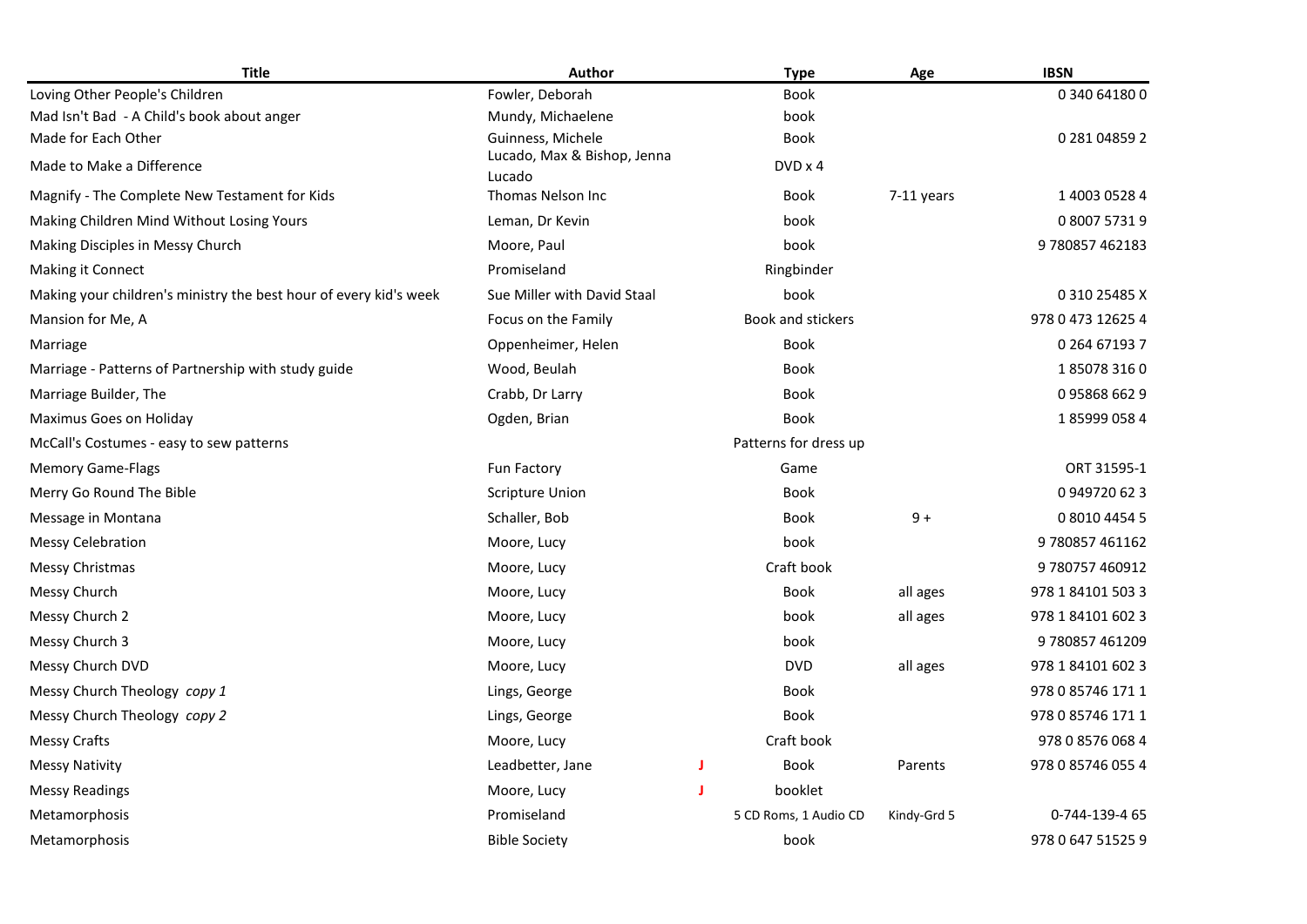| <b>Title</b>                                                                              | <b>Author</b>                         |   | <b>Type</b>    | Age         | <b>IBSN</b>       |
|-------------------------------------------------------------------------------------------|---------------------------------------|---|----------------|-------------|-------------------|
| Miggy and Tiggy                                                                           | Waite, Michael P                      |   | <b>Book</b>    | 4-7 years   | 1555132200        |
| <b>Mighty God</b>                                                                         | Touch the World Media                 |   | <b>DVD</b>     | 6mths-4 yrs |                   |
| Mike's Lonely Summer - A Child's Guide through Divorce                                    | Nystrom, Carolyn                      |   | Book           |             | 0745910165        |
| Ministry With Families - What Your Church Can Do                                          | Busch, Heather                        |   | Book           |             | 1864070129        |
| Miriam Mary and Me                                                                        | Wilson, L M                           |   | <b>Book</b>    |             | 0929032772        |
| Miss Bump                                                                                 | <b>Children's Bible Ministries</b>    |   | Story cards    |             |                   |
| Mission Zone, The                                                                         | <b>OMF</b> International              |   | <b>Book</b>    |             | 1857924460        |
| Mission-Shaped Children                                                                   | Withers, Margaret                     |   | book           |             | 979 0 7151 4232 5 |
| Monsters Stink! Complete holiday Bible club resource                                      | Green, Martin and Wale, Ben           |   | Book           |             | 1844175014        |
| More Christmas Wrapped Up!                                                                | Wright, Christine                     |   | <b>Book</b>    |             | 978 1 84427 261 7 |
| More Easter Cracked                                                                       | <b>Scripture Union</b>                |   | book           |             | 978 1 84427 714 8 |
| More Prime Time Activities with Kids                                                      | Erickson, D                           |   | Book           |             | 0806626062        |
| More Steps Along the Way - Captain Alan's Guide to the Gifts of the<br><b>Holy Spirit</b> | Capt Alan Price CA                    |   | <b>Booklet</b> |             |                   |
| More Than Gold                                                                            | Oasis                                 |   | Kit            |             | 1876754 176       |
| Mosaic - God is Good                                                                      | <b>Scripture Union</b>                |   | book           | all ages    | 978 1 84427 719 3 |
| Mosaic - God with Us                                                                      | <b>Scripture Union</b>                |   | book           | all ages    | 978 1 84427 726 1 |
| <b>Mosaic Celebrations</b>                                                                | Scripture Union                       |   | <b>Book</b>    |             | 978 1 84427 797 1 |
| Mosaic - God's Power                                                                      | <b>Scripture Union</b>                |   | book           | all ages    | 978 1 84427 796 4 |
| Moses in Egypt                                                                            | Banks, Lynne Reid                     |   | <b>Book</b>    |             | 0-14-130217-8     |
| Moses in the Bulrushes                                                                    | <b>Bible Stories</b>                  | L | book and cd    |             | 978 1 84135 747 8 |
| Moses in the Bulrushes                                                                    | Sully, Katherine                      |   | book           |             | 978 1848358966    |
| <b>Motherhood Stress</b>                                                                  | Lewis, Deborah Shaw                   |   | <b>Book</b>    |             | 0 310 57471 4     |
| Mothers & Daughters                                                                       | Chapian, Marie                        |   | <b>Book</b>    |             | 1556610076        |
| Mouse's Tale, The - Jesus and the Storm                                                   | Butterworth, Nick and Inkpen,<br>Mick |   | <b>Book</b>    |             | 0551028750        |
| Moving to Learn                                                                           | Crowe, Robyn and Connell, Gill        |   | book           |             | 099856397 3       |
| <b>Multi-Sensory Parables</b>                                                             | Birkinshaw, Ian                       |   | <b>Book</b>    |             | 978 1 84427 231 0 |
| Multi-Sensory Prayer                                                                      | Wallace, Sue                          |   | <b>Book</b>    |             | 978 1 85999 465 8 |
| Multi-Sensory Scripture Copy 1                                                            | Wallace, Sue                          |   | Book           |             | 978 1 84427 166 5 |
| Multi-Sensory Scripture Copy 2                                                            | Wallace, Sue                          |   | Book           |             | 978 1 84427 166 5 |
| Music, Learning and your Child                                                            | Wylie, Julie                          |   | book           |             | 1877257028        |
| My Baptism Book                                                                           | Piper, Sophie                         |   | book           | be          | 978 0 7459 6040 1 |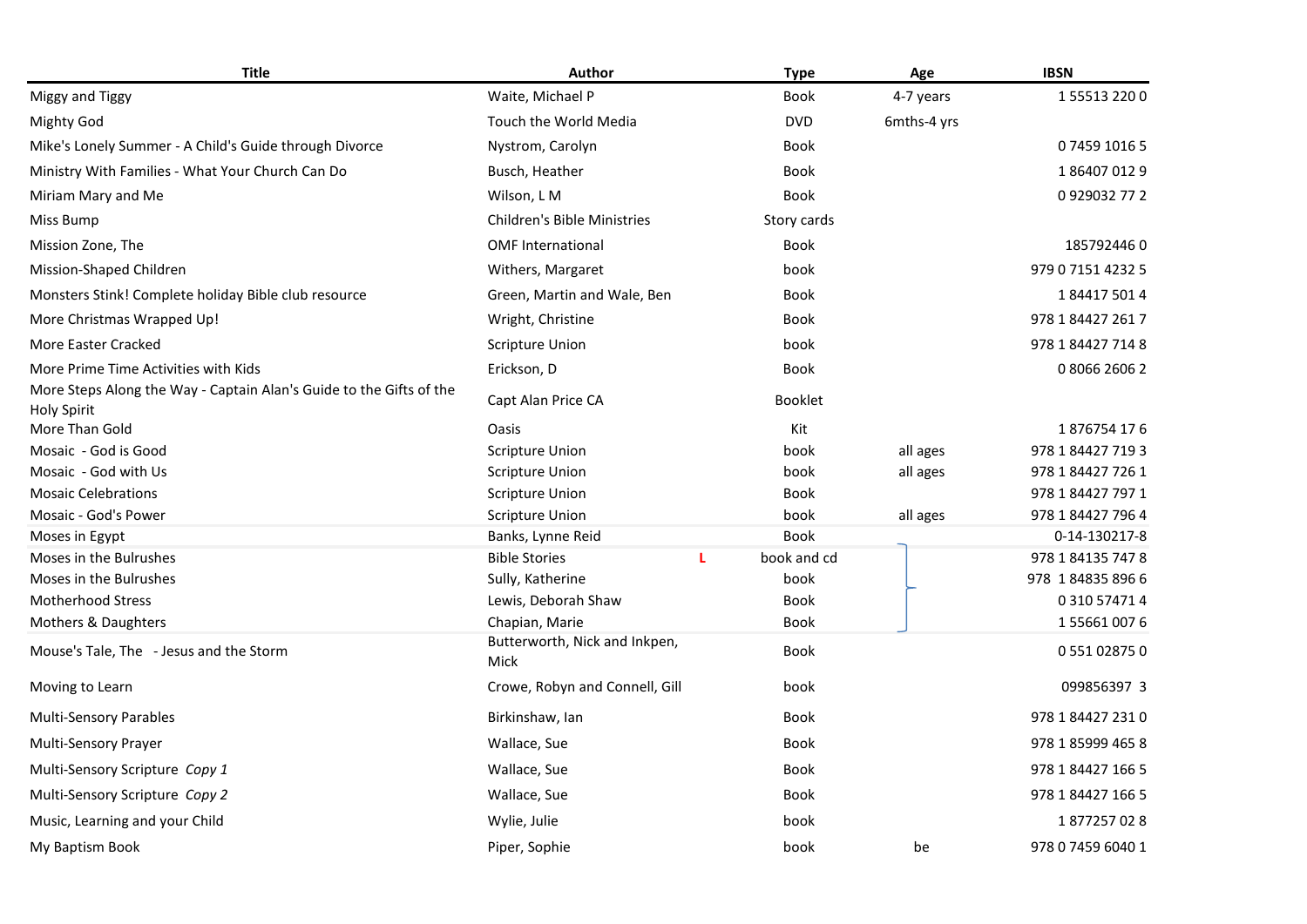| <b>Title</b>                                                                            | <b>Author</b>                     |   | <b>Type</b>         | Age        | <b>IBSN</b>                      |
|-----------------------------------------------------------------------------------------|-----------------------------------|---|---------------------|------------|----------------------------------|
| My Baptism Book - A Child's Guide to Baptism                                            | Murrie, Dina                      |   | book                | kept       | 978 071514226 4                  |
| My Body is Special - A family book about sexual abuse                                   | Geisen, Cynthia                   |   | book                |            |                                  |
| My Book of Prayers                                                                      | Gompertz, Helen                   |   | Book                |            |                                  |
| My Communion Book                                                                       | Murrie, Diana                     |   | Book                |            | 978 07151 4225 7                 |
| My First Bible Board Book                                                               | Deschamps, N                      |   | <b>Book</b>         |            | 075136682X                       |
| My First Nativity                                                                       | Parragon                          |   | Storybook & playset |            | 978 14454 9920 8                 |
| My First Story of Christmas                                                             | Dowley, Tim                       | L | book                | 4-7 yrs    | 978 1 85985 657 4                |
| My First Story of Jesus                                                                 | Dowley, Tim                       |   | book                |            | 13: Y/8 1 85Y85 b 3b Y           |
| My God is so Big                                                                        | Green, Michael                    |   | <b>Book</b>         |            | $10.1$ 25925 636 5<br>0863470416 |
| My God is so Big                                                                        | Mackenzie, Catherine              |   | <b>Book</b>         |            | 1857927397                       |
| My Holy Communion Book                                                                  | Susan Sayers                      |   | Book                | children   | 978 086209 423 2                 |
| My Life as a Broken Bungee Cord                                                         | Myers, Bill                       |   | Book                |            | 0 8499 3404 4                    |
| My Life as Reindeer Road Kill                                                           | Myers, Bill                       |   | Book                |            | 084993866X                       |
| My Little Bible Book                                                                    | <b>Barbour Publishing</b>         |   | Book                | 2-6 years  | 1586604074                       |
| My Little Blue Book - First Steps in Bible Reading                                      | Boshoff, Penny                    |   | Book                |            | 978 1 85999 660 7                |
| My Little Green Book - First Steps in Bible Reading                                     | Wright, Christine                 |   | <b>Book</b>         |            | 1859996965                       |
| My Little Orange Book - First Steps in Bible Reading                                    | Priestley, Pam                    |   | Book                |            | 1 85999 717 1                    |
| My Little Purple Book - First Steps in Bible Reading                                    | Bailey, Jo                        |   | Book                |            | 1859997201                       |
| My Little Red Book- First Steps in Bible Reading                                        | Willoughby, Ro/Scripture U        | C | Book                |            | 978 1 85999 659 1                |
|                                                                                         |                                   |   |                     |            |                                  |
| My Little Yellow Book - First Steps in Bible Reading Copy 1                             | Lane, Leena and Boshoff, Penny    |   | Book                |            | 1859996930                       |
| My Little Yellow Book - First Steps in Bible Reading Copy 2                             | Lane, Leena and Boshoff, Penny    |   | <b>Book</b>         |            | 1859996930                       |
| My Many coloured Days                                                                   | Seuss, Dr                         |   | book                |            | 978 0 099 26659 4                |
| Mystery of the Missing Piece                                                            | Tolman, Tammy and White,<br>Jenni |   | <b>Book</b>         | 8-12 years |                                  |
| Names of Jesus                                                                          | Harrast, TL                       |   | Book                | 6-12 years | 1 55513 405 X                    |
| Names of Jesus, The                                                                     | Mackenzie, Carine                 |   | Book                | 7-11 years | 1857926501                       |
| Nativity Story, The                                                                     |                                   |   | <b>DVD</b>          | PG         |                                  |
| <b>Nature Crafts</b>                                                                    | <b>Sesame Street</b>              |   | book                |            | 978 1 4075 7203 1                |
| New Dare to Discipline, The                                                             | Dobson, James                     |   | <b>Book</b>         |            | 0854763554                       |
| New Father's Survival Guide                                                             | Nelson, Dean                      |   | Book                |            | 0806625910                       |
| New Ideas for Creative Prayer 101 ideas for praying with 3-11 year olds Merrell, Judith |                                   |   | Book                | 3-11 years | N 9070T 204 N                    |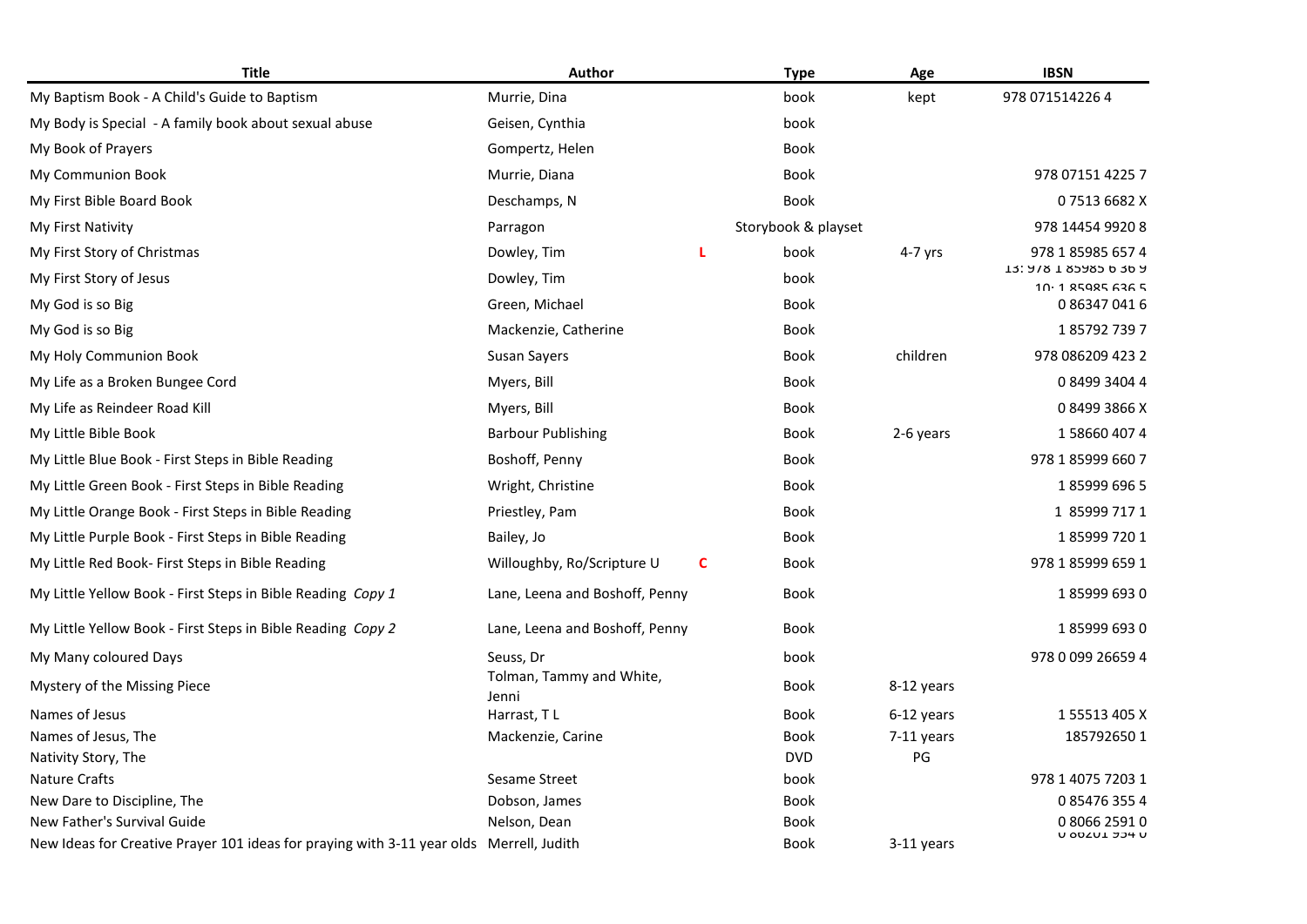| <b>Title</b>                                              | Author                                 |   | <b>Type</b> | Age         | <b>IBSN</b>           |
|-----------------------------------------------------------|----------------------------------------|---|-------------|-------------|-----------------------|
| New Kid in Town                                           | Oke, Janette                           |   | <b>Book</b> |             | 0764224492            |
| Nineteenth of MaQuerk, The                                | Reynolds, Aaron                        |   | <b>Book</b> |             | 13: 978 0 310 70954 1 |
| No Miss Lessons for Pre-Teen Kids                         | Group                                  |   | <b>Book</b> | Pre-Teen    | 0 7644 2015 1         |
| No Tree for Christmas - the story of Jesus' birth copy 1  | Lashbrook, Marilyn                     | L | book        |             | 978 1 85985 706 9     |
| No Tree for Christmas - the story of Jesus' birth copy 2  | Lashbrook, Marilyn                     | L | book        |             | 978 1 85985 706 9     |
| Noah's Ark                                                | Sully, Katherine                       |   | book        |             | 978 1 84835 891 1     |
| Noah's Ark and other Bible stories                        | <b>First Bible Stories</b>             |   | <b>Book</b> |             | 1 40540 362 4         |
| Nonviolent Communication                                  | Rosenberg, Marshall B                  |   | book        |             | 978 1 892005 03 8     |
| <b>Object - Object Lessons from Science Experiments</b>   | Gebhardt, R F and Armstrong, M         |   | <b>Book</b> |             | 0 8010 3811 1         |
| Object - Successful Object Sermons                        | McDonald, Roderick                     |   | <b>Book</b> |             | 0 8010 6270 5         |
| Object Lessons for Very Young Children                    | Bruinsma, Sheryl                       |   | <b>Book</b> |             | 0 8010 0956 1         |
| Object Lessons from the Bible                             | Runk, Wesley T                         |   | Book        |             | 0801076986            |
| <b>Object Talks for Special Occasions</b>                 | Kokmeyer, Verna                        |   | <b>Book</b> | $6-12$ yrs  | 978 0 7847 1269 6     |
| Object Talks that teach about Jesus                       | Lingo, Susan L                         |   | <b>Book</b> | $6-10$ yrs  | 978 0 7847 1372 3     |
| Object: Object Lessons for Children                       | Cross, Luther S                        |   | <b>Book</b> |             | 0 8010 2315 7         |
| Object: Contemporary Object Lessons for Children's Church | Edstrom, Lois                          |   | <b>Book</b> |             | 0 8010 3432 9         |
| Object: Easy Object Stories Copy 1                        | Cross, Luther S                        |   | Book        |             | 0 8010 2502 8         |
| Object: Easy Object Stories Copy 2                        | Cross, Luther S                        |   | <b>Book</b> |             | 0 8010 2502 8         |
| Object: Easy to Use Object Lessons                        | Bruinsma, Sheryl                       |   | <b>Book</b> |             | 0 8010 0832 8         |
| Object: Lessons from Sports and Games                     | Hendricks, W and Den Bleyker,<br>Merle |   | Book        |             | 0 8010 4134 1         |
| Object: Object Lessons for Children's Worship             | Loeks, Mary Foxwell                    |   | <b>Book</b> |             | 0801055849            |
| Object: Object Lessons for Special Days                   | Bruinsma, Sheryl                       |   | <b>Book</b> |             | 0 8010 0920 0         |
| Object: Object Lessons from Nature                        | De Jonge, Joanne                       |   | <b>Book</b> |             | 0801029899            |
| Object-Centred Children's Sermons                         | Bess, CW                               |   | <b>Book</b> |             | 0 8010 0734 8         |
| Ol' Johah's Tossed Into The Ocean                         | Bolton, Martha                         |   | <b>Book</b> | 2-6 years   | 0 310 701880          |
| Old Hu-Hu                                                 | Mewburn, Kyle                          |   | book        |             | 978 1 86943 921 7     |
| Old Testament Alive-O!                                    | Dyer, Kaye                             |   | <b>Book</b> |             |                       |
| On Becoming Baby Wise                                     | Ezzo, Gary and Bucknam, Robert         |   | book        |             | 0971453209            |
| On Becoming Child Wise                                    | Ezzo, Gary and Bucknam, Robert         |   | <b>Book</b> |             | 0971453233            |
| On the Way for 11-14 year olds Book 3                     | <b>TNT Ministries</b>                  |   | Book        | $11-14$ yrs | 1857927060            |
| On the Way for 3-9s Book 11                               | <b>TNT Ministries</b>                  |   | <b>Book</b> | 3-9 years   | 1-85792-406-1         |
| On the Way for 3-9s Book 13                               | <b>TNT Ministries</b>                  |   | Book        | 3-9 years   | 185792408-8           |
| On the Way for 3-9s Book 14 copy 1                        | <b>TNT Ministries</b>                  |   | Book        | 3-9 years   | 185792409-6           |
| On the Way for 3-9s Book 14 copy 2                        | <b>TNT Ministries</b>                  |   | Book        | 3-9 years   | 185792409-6           |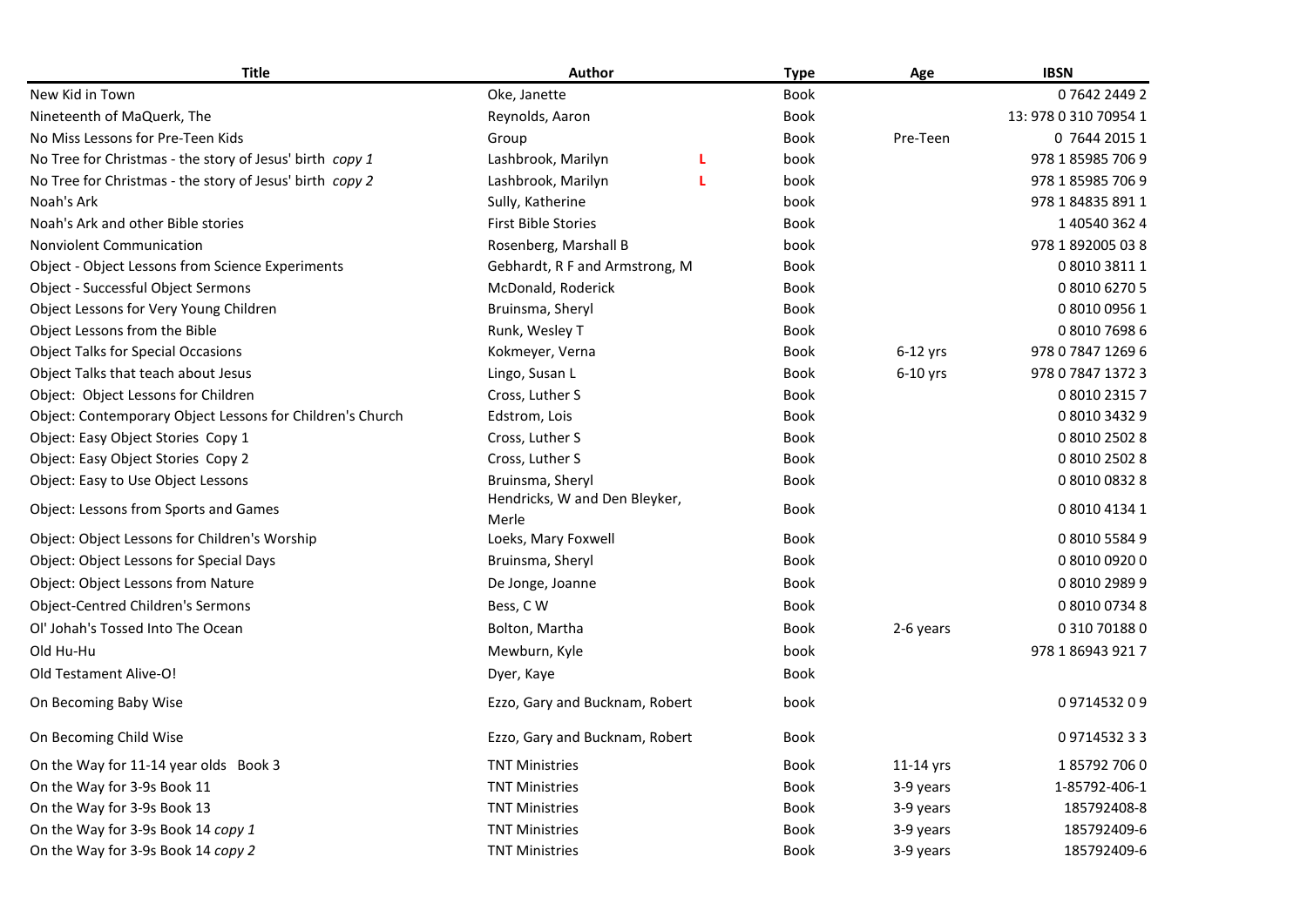| <b>Title</b>                                              | <b>Author</b>                                   | <b>Type</b> | Age             | <b>IBSN</b>       |
|-----------------------------------------------------------|-------------------------------------------------|-------------|-----------------|-------------------|
| On the Way for 3-9s Book 2                                | <b>TNT Ministries</b>                           | <b>Book</b> | 3-9 years       | 185792319-7       |
| On the Way for 3-9s Creation, Abraham and Jacob           | <b>TNT Ministries</b>                           | book        | 3-9 years       | 1856923014        |
| On Track for God's Prize!                                 | Oasis                                           | CD and DVD  |                 |                   |
| One Generation from Extinction                            | Griffiths, Mark                                 | book        |                 | 978 1 85424 929 6 |
| One hundred and one ideas for creative prayers            | Merrell, Judith                                 | book        |                 | 0 86201 954 0     |
| One hundred and one ideas for creative prayers            | Merrell, Judith                                 | book        |                 | 0862019540        |
| One Year Book of Devotions for Kids #3                    | Bible, Debbie                                   | <b>Book</b> |                 | 0842346627        |
| Our Baby's Being Baptized                                 | Wood Lake Books Inc                             | booklet     |                 | 0929032705        |
| Our Family                                                | Cowley, Joy                                     | Cards       |                 |                   |
| Our Family Resource Support Set                           | Pleroma                                         | kit         |                 |                   |
| Our World - How? What? Why? When?                         | Lucas, Ernest and Hazel                         | <b>Book</b> |                 | 0856489           |
| Over 300 Games for all occasions                          | Goodland, Patrick                               | <b>Book</b> | various         | 1859992641        |
| Over the Top: Through the Eyes of Dr Luke                 | <b>CEP</b>                                      | kit         |                 |                   |
| Over the Top: Through the Eyes of Dr Luke                 | <b>CEP</b>                                      | book        |                 |                   |
| Paper Fun                                                 | Telfer, Barbara                                 | <b>Book</b> |                 | 186943241X        |
| Parables of Jesus                                         | MinistertoKids.com                              | folder      |                 |                   |
| <b>Parent Parachute</b>                                   | Pellowe, Myles                                  | book        |                 | 0731807790        |
| <b>Parent Voices</b>                                      | S.K.I.P.                                        | <b>DVD</b>  |                 |                   |
| Parenting Beyond Your Capacity                            | Joiner, Reggie and Nieuwhof,                    | book        |                 | 978 1 4347 6481 2 |
|                                                           | Carey                                           |             |                 |                   |
| Parenting in the Pew                                      | Castleman, Robbie                               | <b>Book</b> |                 | 0 8308 16 27 5    |
| Parenting isn't for Cowards                               | Dobson, Dr James C                              | Book        |                 | 0849933420        |
| <b>Parenting Passages</b>                                 | Veerman, David                                  | book        |                 | 9780842350389     |
| Parenting Through Separation                              | Justice, Ministry of                            | Kit         |                 |                   |
| Parenting with Confidence Handbook                        | Grant, Ian & Mary                               | <b>Book</b> |                 |                   |
| Parenting with Wit and Wisdom in times of chaos and loss  | Coloroso, Barbara                               | book        |                 | 067088622X        |
| Party On Together                                         | Barnett, Beth; Dyer, Dr Keith                   | <b>Book</b> |                 |                   |
| Party! Party! For Children's Ministry                     | Lingo, Susan L                                  | Book        |                 | 1559456094        |
| Pathfinder Electives - Living with yourself and Liking it | Shelley, Marshall, Dill, Brian,<br>Potter, Eric | <b>Book</b> |                 | 155513 464 5      |
| Paul - Ready to Go Lesson Sets                            |                                                 | kit         | $3-5, 6-9, 10+$ |                   |
| Paul Telling the World                                    | <b>Oasis</b>                                    | Kit         | 7-11 years      |                   |
| Pearl that Changed a Life, The                            | Lund, Judy                                      | Book        |                 |                   |
| Pencil and Paper Games for Kids                           | Kemp, Jane and Walters, Clare                   | book        | 3-11 years      | 0600614832        |
| Pens at Christmas                                         | <b>CWR</b>                                      | book        | 3yrs - 6yrs     | 978 1 85345 614 5 |
| Pens Easter                                               | <b>CWR</b>                                      | book        | $3-6$ yrs       | 978 1 85345 652 7 |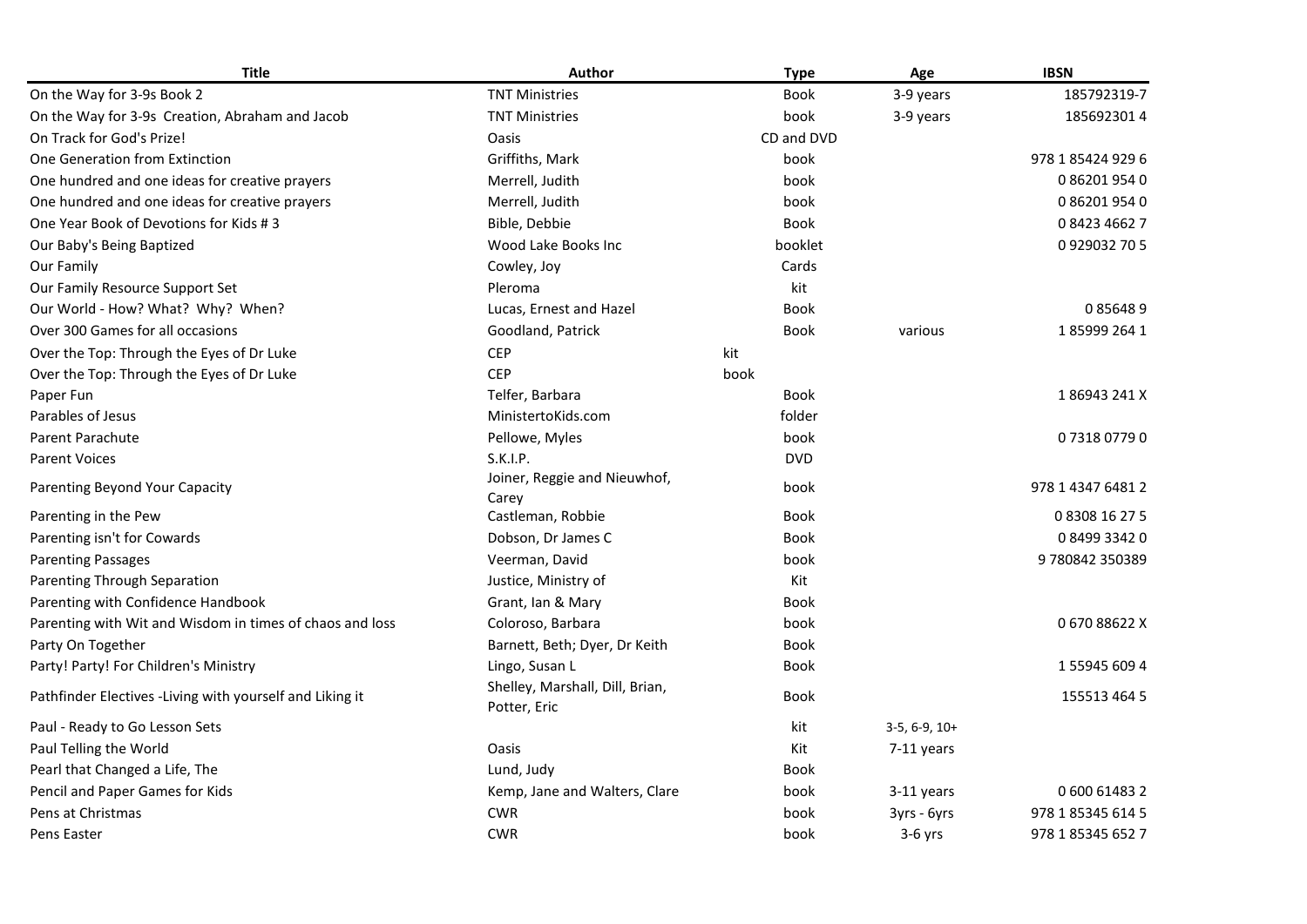| <b>Title</b>                                                     | <b>Author</b>                                            | <b>Type</b>                     | Age        | <b>IBSN</b>         |
|------------------------------------------------------------------|----------------------------------------------------------|---------------------------------|------------|---------------------|
| People                                                           | Leah, Carole                                             | <b>Book</b>                     |            | 1901796 23 X        |
| Perky Puppets with a Purpose                                     | Pearson, Mary Rose                                       | Book                            |            | 0882436775          |
| Perspectives on Children and Spirituality                        | Cupit, Glenn                                             | <b>Book</b>                     |            | 1-876794-47-x       |
| Perspectives on Children's Spiritual Formation                   | Carlson, Ellis, Gravs, May                               | Book                            |            | 978 0 8054 4186 4   |
| Perspectives on Family Ministry                                  | Renfro, Shields, Strother                                | <b>Book</b>                     |            | 978 0 8054 4845 0   |
| Peter Totally Hooked!                                            | Oasis                                                    | DVD and book                    |            | 1876754214          |
| Picking Up the Pieces - A guide for supporting children in grief | Good Grief Ltd                                           | Kit                             |            | 978 0 9805334 0 8   |
| Planning a Baptism                                               | Missionary Diocese of Wakefield                          | <b>Book</b>                     |            |                     |
| Play and Pray Through Advent                                     | Chambers, Lynn, Warrington,<br>Kay, Williams, Nia Catrin | book                            |            | 978 1 84101 567 5   |
| Play It! Great Games for Groups                                  | Rice, Wayne and Yaconelli, Mike                          | <b>Book</b>                     |            | 0 310 35191 X       |
| Point Man                                                        | Farrar, Steve                                            | <b>Book</b>                     |            | 0880706430          |
| Poo Hoo!                                                         | Brown, Jacqueline                                        | Book                            |            | 978 0 473 21596 5   |
| Portal, The                                                      | Myers, Bill                                              | <b>Book</b>                     | $8 + yrs$  | 1556611633          |
| Power of a Woman's Words, The                                    | Jaynes, Sharon                                           | book                            |            | 13 978 0 769 1869 5 |
| Power Play                                                       | Maselli, Christopher P N                                 | <b>Book</b>                     | 8-12 years | 0 310 70341 7       |
| Pray & Play Bible 2                                              | Group Publishing Inc                                     | <b>Book</b>                     |            | 0764425145          |
| Pray Play Bible for young children                               | Group (Brolsma, Judy)                                    | <b>Book</b>                     |            | 0764420240          |
| Preparing for Communion - Teacher's Guide (pink)                 | Atkin, Virginia                                          | <b>Book</b>                     |            |                     |
| Preparing for Communion - Teacher's Guide (red)                  | Atkin, Virginia                                          | Book                            |            |                     |
| Preschoolers Family Story Book                                   | Beers, V Gilbert                                         | Book                            |            | 1564764923          |
| <b>Pressure Points</b>                                           | Moon, Phil & Hewerdine, Alan                             | Book                            | 13-18 yrs  | 0907750435          |
| Prodigal Son, The                                                | <b>Bibla-Vision</b>                                      | set of pictures                 |            |                     |
| Professor Bumblebrain's Absolutely Bonkers Easter                | <b>CWR</b>                                               | booklet                         |            | 978 1 85345 658 9   |
| Professor Bumblebrain's Bonkers Book on Parables                 | Robb, Andy                                               | book                            |            | 978 1 85345 947 4   |
| Professor Bumblebrain's Bonkers Book on Prayer                   | Robb, Andy                                               | book                            |            | 978 1 85345 948 1   |
| Protecting your Child in an x-rated world                        | York, Frank and LaRue, Jan                               | <b>Book</b>                     |            | 1561799076          |
| Proverbs                                                         | Oasis                                                    | Kit                             | 7-11 years |                     |
| Psalty & the Kids - Faith It!                                    | Rettino, Ernie and Debby Kerner                          | CD                              |            |                     |
| Puberty Game, The                                                | Court, John                                              | book                            |            | 07322 57867         |
| Puddles of Knowing                                               | Halpin, Marlene                                          | Book                            |            | 0 697 02003 7       |
| Pyramid Rock                                                     | <b>Scripture Union</b>                                   | <b>Book</b>                     | 5-11 years | 1844271390          |
| Quest 1 third workbook                                           | <b>Access Ministries</b>                                 | book, workbook & answer<br>book |            | 978 0 9803218 5 2   |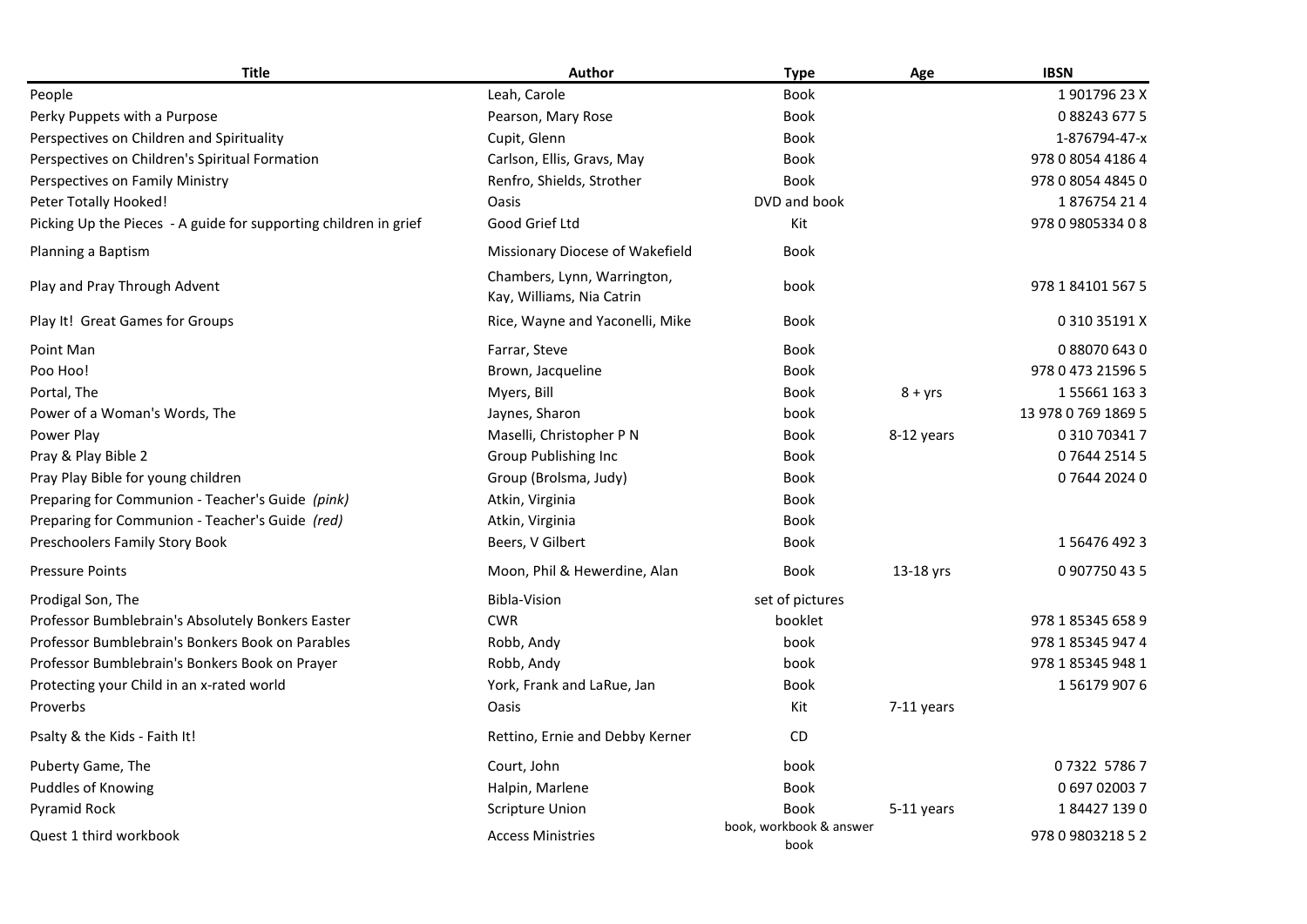| <b>Title</b>                                                  | Author                                      | <b>Type</b>          | Age          | <b>IBSN</b>             |
|---------------------------------------------------------------|---------------------------------------------|----------------------|--------------|-------------------------|
| Quest 1, Blue Series                                          | <b>CCES</b>                                 | Teacher & Work Books |              | 1875879986              |
| Quest 1, Green Series                                         | <b>CCES</b>                                 | Teacher & Work Books |              | 0975824279              |
| <b>Quiet Times With God</b>                                   | Thomas, Mack                                | <b>Book</b>          | 5-8 years    |                         |
| Raising Children Compassionately                              | Rosenberg, Marshall B                       | <b>Book</b>          |              | 978 1 892005 09 0       |
| Raising Children to Love Their Neighbours                     | Brown, Carolyn C.                           | book                 |              | 13: 978 0 687 65142 9   |
| Raising Great Kids                                            | Cloud, Henry & Townsend, Dr<br>John         | <b>Book</b>          |              | 187 682 5189            |
| Raising Kids with a Faith that Lasts                          | Focus on the Family                         | Book and DVD         |              |                         |
| Raising Kids with Faith                                       | <b>Scripture Union</b>                      | book                 |              | 1876794534              |
| Raising Wise Children                                         | Kohlenberger, Carolyn and<br>Wescombe, Noel | book                 |              | 0880703261              |
| Rap, Rhyme & Reason                                           | Haigh, Anita                                | Book                 |              | 1859990363              |
| Reach Up High                                                 | Promiseland                                 | <b>CD</b>            |              |                         |
| Ready to Go                                                   | Captain Alan Price                          |                      |              |                         |
| Ready to Go                                                   | Captain Alan Price                          |                      |              |                         |
| <b>Reality Shift</b>                                          | Maselli, Christopher P N                    | Book                 |              | 0 310 70338 7           |
| Red Book of Must Know Stories, The                            | Brown, Alexander                            | book                 |              | 978 1 84427 325 6       |
| Respectful Parents Respectful Kids                            | Hart, Sura and Hodson, Victoria<br>Kindle   | book                 |              | 978 1 892005 22 9       |
| <b>Resurrection Eggs</b>                                      | Family Life                                 | Kit                  |              |                         |
| Ribbits! The Hero of Hoppers Landing                          | Focus on the Family                         | video                | $3+$         | Apparently doesn't work |
| Rich Farmer, The                                              | Butterworth, Nick and Inkpen,<br>Mick       | book                 |              | 0 551 02880 7           |
| Rich Fool, The                                                | Kramer, Janice                              | Book                 |              |                         |
| Rip-Roaring Tale, A                                           | Rocfish                                     | CD                   |              |                         |
| <b>Rock Patrol</b>                                            | Reid, Carpenter                             | Book                 |              | 1556617208              |
| Rock Solid, the Jesus Alternative                             | <b>Oasis</b>                                | Kit                  | 7-11 years   |                         |
| Ruth's New Family                                             | Frank, Penny                                | Book                 |              | 0745917607              |
| Safe Not Sorry                                                | Simcock, Anthea                             | Book                 |              |                         |
| Saints Alive!                                                 | Robb, Andy                                  | Book                 | $7-11$ years | 1842981242              |
| Sammy's Fantastic Journeys with the Early heroes of the Bible | Hochstatter, Daniel                         | Book                 | all ages     | 0 8407 9161 5           |
| Samson and Delilah and other Old Testament stories            | Parker, Victoria                            | Book                 |              | 1844776778              |
| Sarah and Paul Have a Visitor                                 | Prime, Derek                                | <b>Book</b>          |              | 1871676193              |
| Say "No" to Bottom Games Copy 1                               | Home and Family Counselling                 | Spiral bound book    | 2yrs and up  |                         |
| Say "No" to Bottom Games Copy 2                               | Home and Family Counselling                 | Spiral bound book    | 2yrs and up  |                         |
| Scrap Happy                                                   | King, Joan                                  | <b>Book</b>          |              | 1859990142              |
| Search 1 (blue series)                                        | <b>Access Ministries</b>                    | book and workbook    |              | 978 1 875879 96 0       |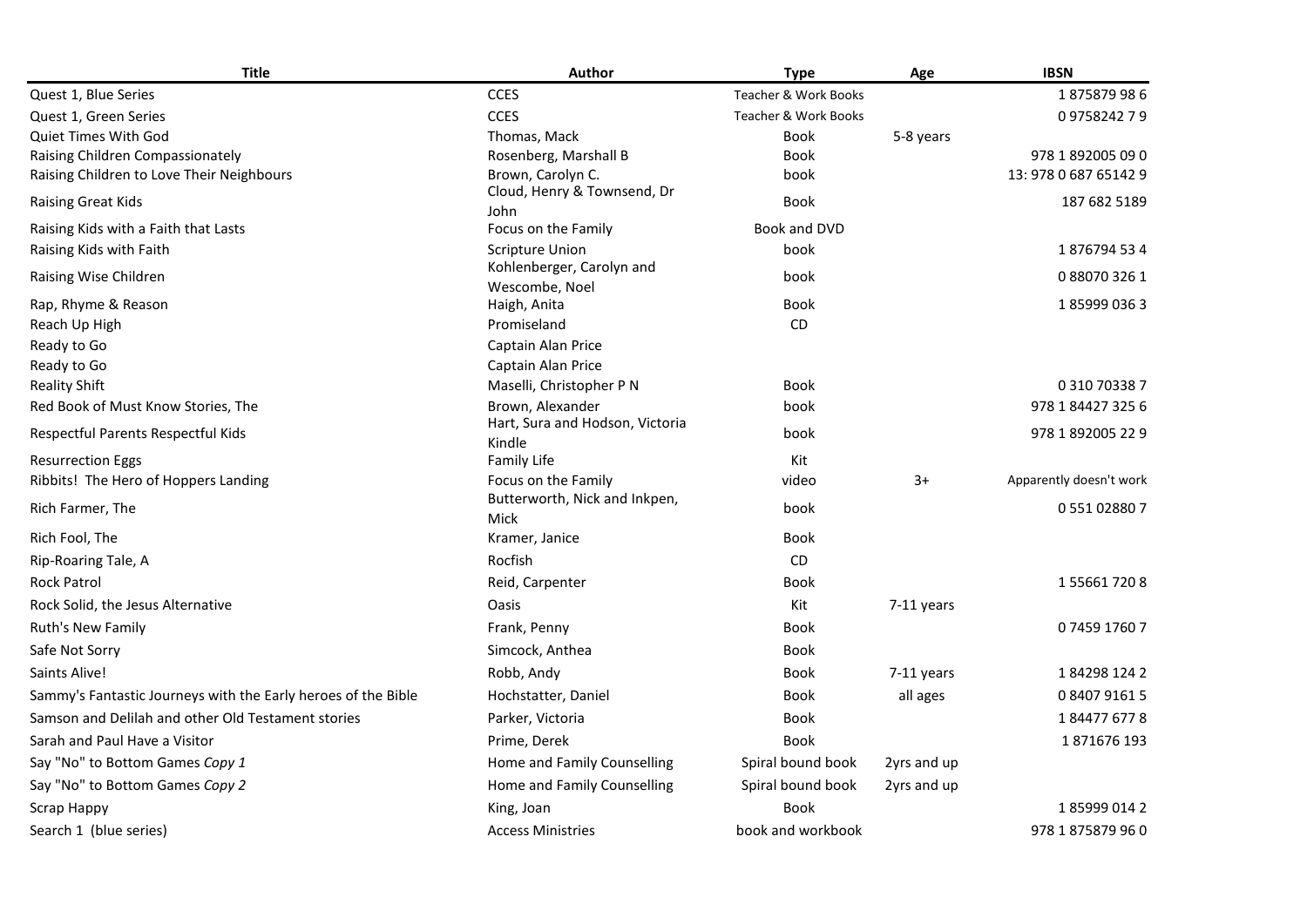| <b>Title</b>                                                         | <b>Author</b>                  |   | <b>Type</b>          | Age        | <b>IBSN</b>         |
|----------------------------------------------------------------------|--------------------------------|---|----------------------|------------|---------------------|
| Search 1 (green series)                                              | <b>Access Ministries</b>       |   | book and workbook    |            | 978 0 9758242 5 2   |
| Search 1 (yellow series)                                             | <b>Access Ministries</b>       |   | teacher book only    |            | 978 0 9803218 7 6   |
| Search 2 (blue series)                                               | <b>Access Ministries</b>       |   | book and workbook    |            | 097582421X          |
| Search for Intimacy, The                                             | Storkey, Elaine                |   | Book                 |            | 0340488999          |
| Seasons for Growth Companion Manual Copy 1                           | Graham, Anne P                 |   | <b>Book</b>          |            | 0958622817          |
| Seasons for Growth Companion Manual Copy 2                           | Graham, Anne P                 |   | <b>Book</b>          |            | 0958622817          |
| Seasons for Growth Journal Level 1                                   | Graham, Anne P                 |   | Book                 |            |                     |
| Seasons for Growth Journal Level 2                                   | Graham, Anne P                 |   | Book                 |            |                     |
| Seasons for Growth Journal Level 3                                   | Graham, Anne P                 |   | Book                 |            |                     |
| Seasons of God's Love - The Church Year                              | Fogle, Jeanne S                |   | <b>Book</b>          |            | 0664250327          |
| <b>Seedlings Helping</b>                                             | Seedlings                      | C | ringbinder           | Pre-school | www.seedlings.co.nz |
| Serious Play - Cradle to crown Jesus' birth to ascension from Luke's |                                |   |                      |            |                     |
| gospel                                                               | <b>CEP</b>                     |   | Book                 | $3-5$ yrs  | 3876960477          |
| Serious Play - Jesus Teaches About God's Kingdom                     | <b>CEP</b>                     |   | Book -loose pictures | $3-5$ yrs  | 1920935096          |
| Serious Play - Who is God? Who is Jesus?                             | <b>CEP</b>                     |   | Book -loose pictures | $3-5$ yrs  | 1020935002          |
| Seriously Awesome Animals                                            | Horley, Doug                   |   | book                 |            | 9780955181696       |
| Sermon on the Mount, and other Bible Stories, The                    | Parker, Vic                    |   | Book                 |            | 978 1 84810 400 6   |
| Sexual Character - Beyond Technique to Intimacy                      | Dawn, Marva J                  |   | Book                 |            | 0802807003          |
| Sharing Faith with Children                                          | Burgess, Nan et al             |   | Book                 |            |                     |
| Shine Shine Shine                                                    | Captain Alan Price             |   |                      |            |                     |
| Shine Shine Shine                                                    | Captain Alan Price             |   |                      |            |                     |
| Shooting the Rapids in a Wooden Canoe                                | McLaughlin, Tim                |   | book                 |            | 978 1 60006 164 6   |
| Should I keep my Baby                                                | Zimmerman, Martha              |   | <b>Book</b>          |            | 0871235781          |
| Signs of God's Love - Baptism and Communion                          | Fogle, Jeanne S                |   | Book                 |            | 0 664 24636 2       |
| Simple Object Lessons for Children                                   | Biller, Rom and Martie         |   | Book                 |            | 0 8010 0793 3       |
| Sing a Song of Seasons                                               | Ogden, Brian                   |   | <b>Book</b>          |            | 1841013641          |
| Sing for Joy                                                         | Wylie, Julie                   |   | kit                  |            |                     |
| <b>Singalong Praise</b>                                              | Perkins, Phil                  |   | book                 |            |                     |
| Single Experience, The                                               | Miller, Keith and Andrea Wells |   | <b>Book</b>          |            | 084990286X          |
| Single in the Church                                                 | Collier-Slone, Kay             |   | Book                 |            | 1566990580          |
| Sir Abner and his Grape Pickers                                      | Kramer, Janice                 |   | Book                 |            |                     |
| Sir Maggie the Mighty                                                | Waite, Michael P               |   | Book                 | 4-7 years  | 1555136168          |
| Sixty Minute Father, The                                             | Parsons, Rob                   |   | Book                 |            | 0 340 63040 X       |
| Sixty Minute Marriage, The                                           | Parsons, Rob                   |   | Book                 |            | 0 340 67145 9       |
| Skateboards, Scooters and Scripture                                  | McFarlane, Anne                |   | Book                 | 8-12 years | 1868529061          |
| Sketch & Tell - Everyone Can Do It                                   | Thompson, Keith                |   | Book                 |            | 0858921510          |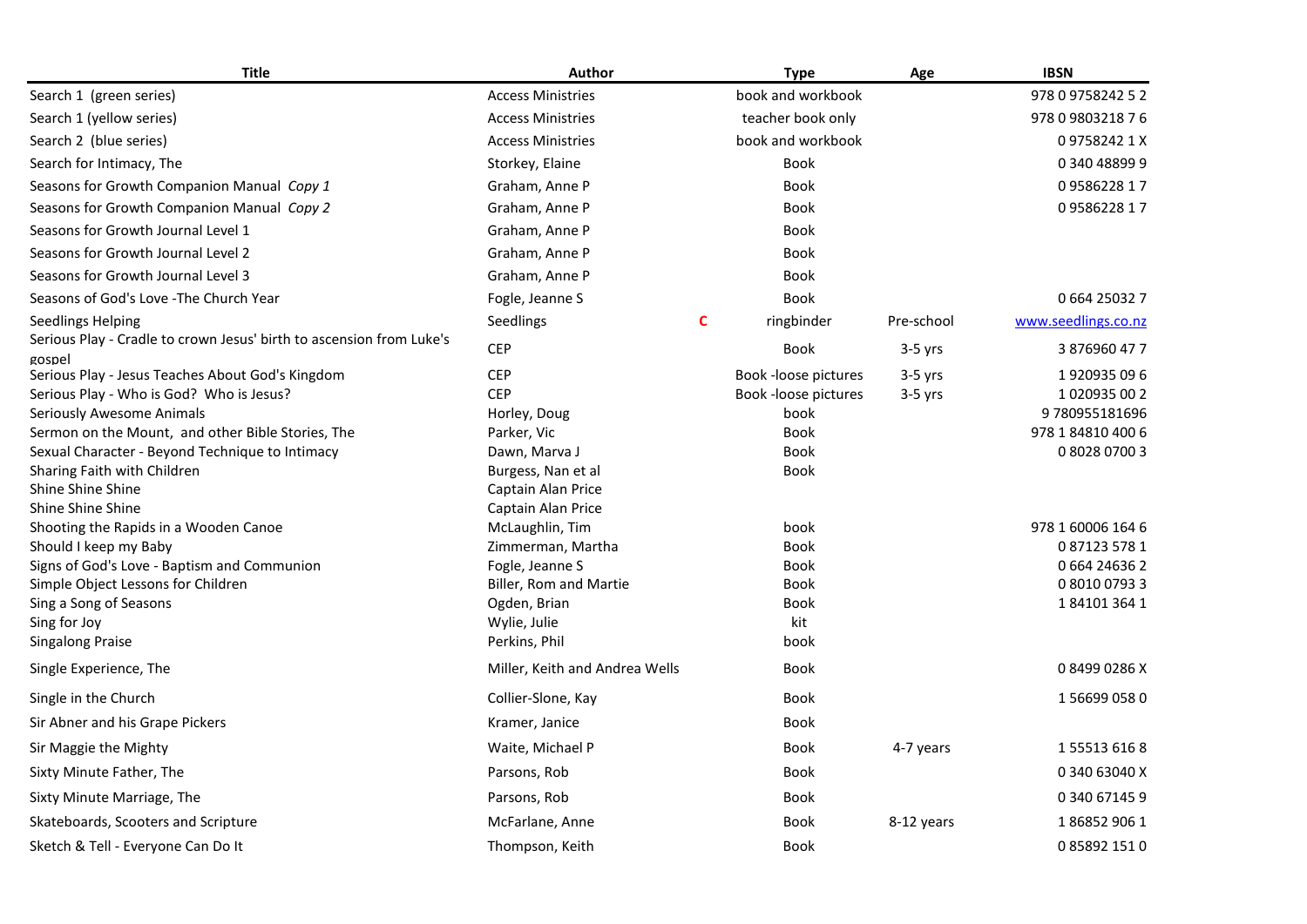| <b>Title</b>                                                       | Author                                              | <b>Type</b>     | Age        | <b>IBSN</b>          |
|--------------------------------------------------------------------|-----------------------------------------------------|-----------------|------------|----------------------|
| Skill Builders & Problem Solvers                                   | Vogel, Jane and Smith, Carol                        | Book            |            | 0781450519           |
| Smashed Tomatoes, Bottle Rockets and other outdoor devotionals you | Shoemaker, Tim                                      | <b>Book</b>     |            | 0889651884           |
| can do with your kids                                              |                                                     |                 |            |                      |
| Snoodle's Tale                                                     | Big Idea                                            |                 |            |                      |
| So You're Getting Married                                          | Wright, H Norman                                    | Book            |            | 0 8307 1095 7        |
| Solo - a positive guide to living alone                            | Flynn, Elizabeth                                    | Book            |            | 0 281 04285 3        |
| Songs Kids Really Love to Sing                                     | Green, Brian (Castlebury                            | cd              |            |                      |
| South Dakota Treaty Search                                         | Productions)<br>Schaller, Bob                       | Book            | $9+$       | 0 8010 4451 0        |
| Special Agents Copy 1                                              | Captain Alan Price                                  |                 |            |                      |
| Splash Oct-Dec 2007                                                | <b>Scripture Union</b>                              |                 |            |                      |
| sports Fun for Messy Churches                                      | Moore, Lucy                                         | book            |            | 978 1 84101 824 9    |
| Spunky's Camping Adventure                                         | Oke, Janette                                        | Book            |            | 0764221450           |
| Spunky's Circus Adventure                                          | Oke, Janette                                        | Book            |            | 0764221949           |
| <b>Stepfamilies</b>                                                | Williams, Merrilyn                                  | <b>Book</b>     |            | 0745933831           |
| Stepping Out With The Holy Spirit                                  | Capt Alan Price CA                                  | Booklet         |            |                      |
| Stepping Up Stepping Out                                           | Seifert, Sheila and Naylor, Beth                    | book            |            | 978 0 7814 4322 7    |
| Stewardship & Fairness                                             | Larson Ellen E.                                     | Book            | 6-12 years | 078145106X           |
| Stick Up For Yourself!                                             | Kaufman, Gershen; Raphael,<br>Lev; Espeland, Pamela | book            |            | 1575420694           |
| Stomach Virus, The                                                 | Peel, Kathy                                         | Book            |            | 084993477X           |
| Stories to Make you Think                                          | Butler, Heather                                     | <b>Book</b>     |            | 1841010340           |
| Story of Christmas, The                                            | CE Scandinavia                                      | Advent Calendar |            | 13 978 87 7247 570 7 |
| Story of Christmas, The                                            | Langley, Andrew                                     | book            |            | 0831780258           |
| Story of Easter, The                                               | Gurrie, Robin                                       | <b>Book</b>     |            | 0784705933           |
| Story of Nicky Cruz, The Copy 1                                    | Children's Bible Crusade                            | set of pictures |            |                      |
| Story of Nicky Cruz, The Copy 2                                    | Children's Bible Crusade                            | set of pictures |            |                      |
| Story of Ruth and Naomi, The                                       | Davidson, Alice Joyce                               | <b>Book</b>     |            |                      |
| Storyteller Volume 1                                               | Salt & Light Ministries                             | CD and DVD set  |            |                      |
| Strategies to Deal with Bullying                                   | Goodwin, David                                      | kit             |            |                      |
| Stress Family Robinson 2- The Birthday Party                       | Plass, Adrian                                       | Book            |            | 0 551 03108 5        |
| Strong-Willed Child, The                                           | Dobson, Dr James                                    | Book            |            | 0854764046           |
| Student Alpha                                                      | Haith, Jamie                                        | DVD x 2         |            |                      |
| Student Bible Guide to Jerusalem, The                              | Backhouse, Robert                                   | Book            |            | 1859850820           |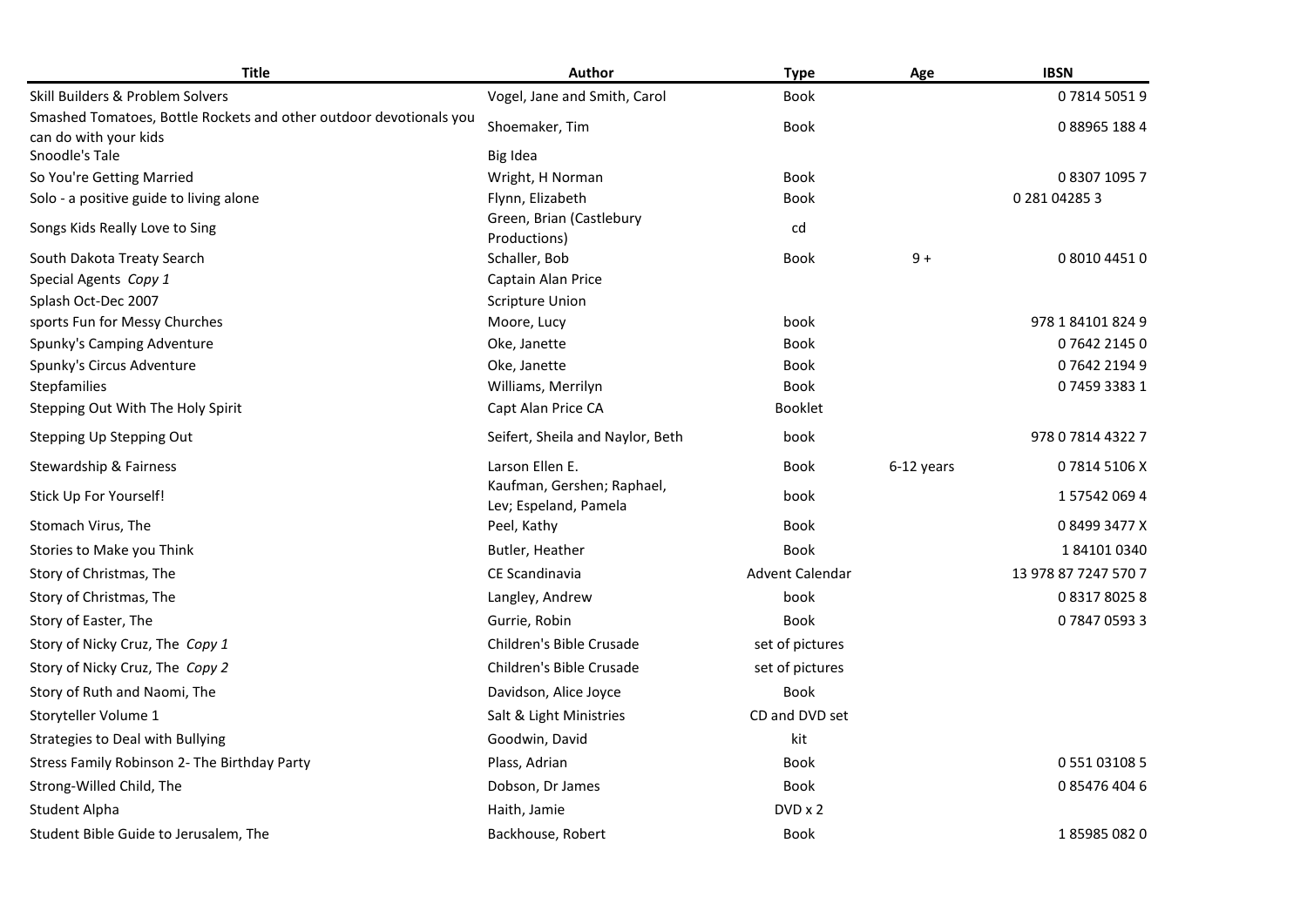| <b>Title</b>                                                                                              | Author                              | <b>Type</b>                                                 | Age        | <b>IBSN</b>         |
|-----------------------------------------------------------------------------------------------------------|-------------------------------------|-------------------------------------------------------------|------------|---------------------|
| Student Bible Guide to the Temple, The                                                                    | Backhouse, Robert                   | <b>Book</b>                                                 |            | 1859850871          |
| Student Bible Guide, The                                                                                  | Dowley, Tim                         | Book                                                        |            | 0948902566          |
| Student Guide To Bible People, The                                                                        | Backhouse, Robert                   | Book                                                        |            | 1859850545          |
| <b>Successful Single Parenting</b>                                                                        | Richmond, Gary                      | book                                                        |            | 1564078608          |
| Sunday School Ark, The                                                                                    | Williamson, N S                     | Book                                                        |            | 0 8010 9720 7       |
| Sunday School Specials 3                                                                                  | Lois Keffer                         | Book                                                        |            | 1 55945 606 X       |
| Sunday School Specials Copy 1                                                                             | Lois Keffer                         | <b>Book</b>                                                 |            | 1559450827          |
| Sword Infants                                                                                             | <b>CEP</b>                          | Visual Aid Pack<br>(photocopyable pages)<br>Visual Aid Pack |            |                     |
| <b>Sword Primary</b>                                                                                      | <b>CEP</b>                          | (photocopyable pages)                                       |            |                     |
| Tablet, The                                                                                               | Myers, Bill                         | <b>Book</b>                                                 | $8+$       | 1556612990          |
| Tad's Messy Day                                                                                           | Fornof, John                        | <b>Book</b>                                                 |            | 0 310 70567 3       |
| Tails - Sunlight and Starry Night                                                                         | Henley, Karyn                       | Book                                                        |            |                     |
| Tails- Who is God?                                                                                        | Henley, Karyn                       | <b>Book</b>                                                 |            | 1-85345-143-6       |
| Taking from the Past to Inspire the Future                                                                | Inspire                             | Cards                                                       |            |                     |
| Tale of the Poisonous Yuck Bugs                                                                           | Reynolds, Aaron                     | <b>Book</b>                                                 |            | 0 310 70955 5       |
| Talking to God - A Child's Guide to Prayer                                                                | Woody, Marilyn J                    | <b>Book</b>                                                 |            | 0781434300          |
| Talking with your kids about discipline                                                                   | Englehardt, L and Sontag, Dr L      | <b>Booklet</b>                                              |            |                     |
| Talking with your kids about school problems                                                              | Englehardt, L and Sontag, Dr L      | <b>Booklet</b>                                              |            |                     |
| Tarore and Her Book, Te Rongopai, Tarore's Greatest Treasure, Good<br>News New Testament (in a kete)      |                                     | kit                                                         |            |                     |
| Teach Me About God                                                                                        | Sattgast, L J and Elkins, Jan       | Book                                                        | 2-5 years  | 0945564643          |
| <b>Teaching Toddlers The Bible</b>                                                                        | Beers, V Gilbert                    | Book                                                        | Parents    | 156476155X          |
| Teaching your children to Tell themselves the Truth                                                       | Backus, William & Candace           | <b>Book</b>                                                 |            | 1556612796          |
| Teen Choices - a game for ages 13-18                                                                      | Rainfall Inc.                       | Game                                                        | Teens      |                     |
| The Adventure Begins                                                                                      | Clutterham, Terry                   | <b>Book</b>                                                 |            | 0-86201-906-0       |
| The Animals Went in Two by Two 5 Little Ducks                                                             |                                     | book                                                        |            |                     |
| The first Christmas                                                                                       | Williams, Marcia                    | Book                                                        |            | 0-7445-6317-8       |
| <b>Theme Games</b><br>Theology of Children, The -A Study of Children's Ministry from God's<br>Perspective | Pinchbeck, Lesley<br>Goodwin, David | Book<br>Ringbinder                                          | 9-13 years | 0862018412          |
| Theology of Children's Ministry, A                                                                        | Richards, Lawrence O.               | Book                                                        |            | 0-31--31990-0       |
| Think Orange and The Orange Leader Handbook                                                               | Joiner, Reggie                      | books x 2                                                   |            | 978 1 4347 6483 5-6 |
| Three Trees, The                                                                                          | Pasquali Elena                      | <b>Book</b>                                                 |            | 978 0 7459 6170 5   |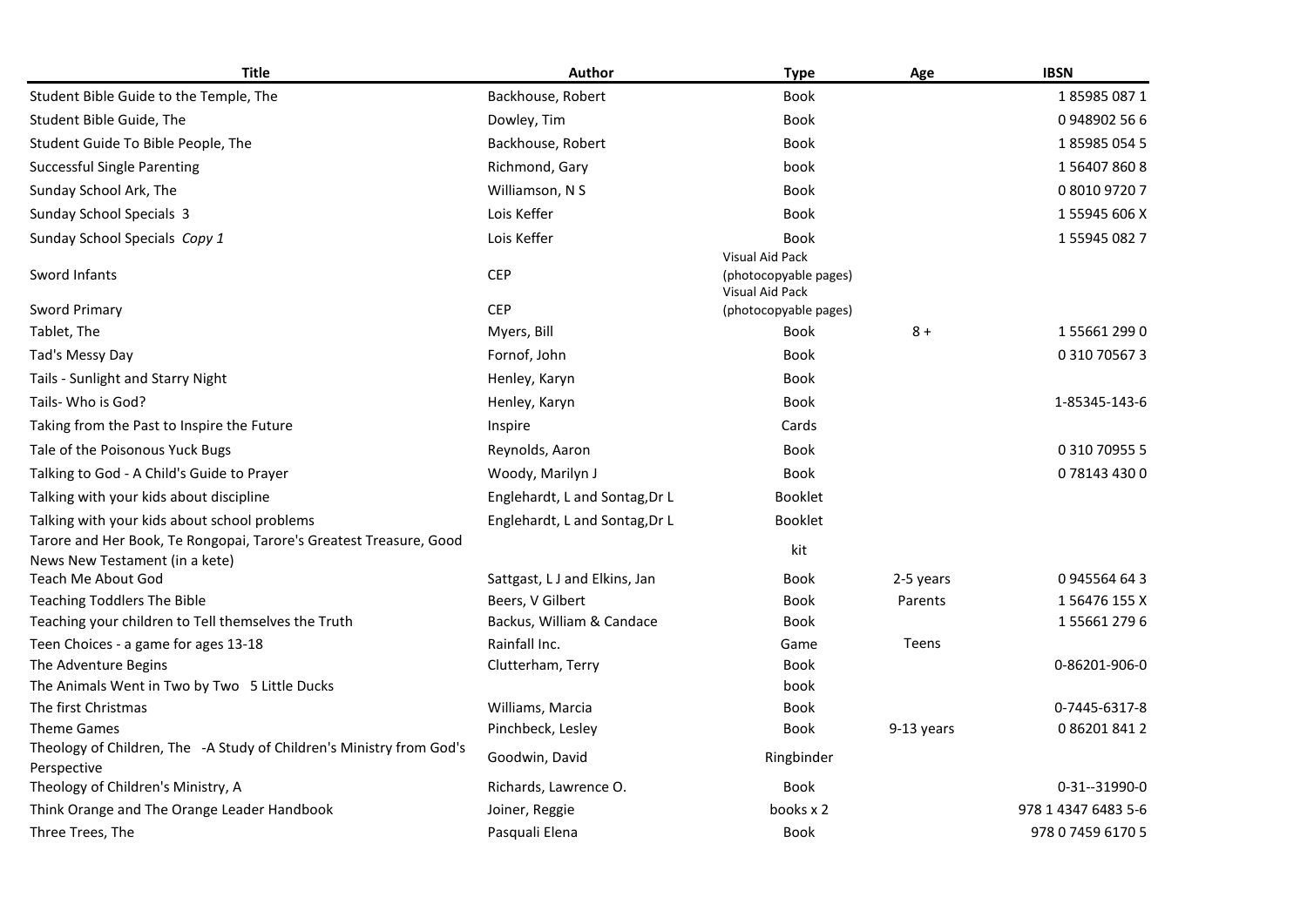| <b>Title</b>                                                                              | Author                                | <b>Type</b>                              | Age         | <b>IBSN</b>       |
|-------------------------------------------------------------------------------------------|---------------------------------------|------------------------------------------|-------------|-------------------|
| Thriving Under 5                                                                          | Plunket                               | book                                     |             |                   |
| Through the Year with Jesus! A Once a month children's programme for<br>small churches    | Zuercher, Eleanor                     | book                                     | 3-11 yrs    | 978 1 84101 578 1 |
| Throw & Tell                                                                              | Group Publishing Inc                  | Ball                                     |             |                   |
| Toby Digz - The Mighty Armor                                                              | Hernadez, David                       | Book<br><b>Visual Aid Pack</b>           |             | 1 4003 0196 3     |
| Toddlers Kit/2 18-36 months                                                               | Bible in Life                         | (photocopyable pages)                    |             |                   |
| Toddy                                                                                     | Peart, Jane                           | Book                                     | Young adult | 08800757165       |
| Too Old for this, Too Young for that! Your Survival Guide for the middle-<br>school years | Mosatche, H, & Unger, K               | Book                                     |             | 1575420678        |
| Too Small to Ignore                                                                       | Stafford, Dr Wess                     | book                                     |             | 1400070430        |
| Too Small to Ignore                                                                       | Stafford, Dr Wess                     | book                                     |             | 1 4000 7043 0     |
| Top 10 Bible Stories About Peter                                                          | <b>Bible Society</b>                  | <b>Book</b>                              |             | 0-647-50708-0     |
| Top 10 Bible Stories from Mark Copy 1                                                     | Mark                                  | Book                                     |             | 0647506386        |
| Top 10 Bible Stories from Mark Copy 2                                                     | Mark                                  | <b>Book</b>                              |             | 0647506386        |
| Top Tips on reaching unchurched children                                                  | Franklin, Helen                       | Book                                     |             | 978 1 84427 127 6 |
| Top Tips on Developing partnerships between church and school                             | Marchant, Gill and Charter, Alan      | Book                                     |             | 978 184427 339 3  |
| Top Tips on growing faith with families                                                   | Burdett, Pauline                      | Book                                     |             | 978 1 4427 249 5  |
| <b>Toy Story</b>                                                                          | Disney                                | <b>DVD</b>                               | Family      | 9 398527610033    |
| Train Up a Child; 365 fun filled devotional activities                                    | Lubin, Jean Ahern                     |                                          |             |                   |
| Treasure Tree, The                                                                        | Trent, J & C, Smalley, G & N          | Book                                     |             | 0849958490        |
| Trek 1                                                                                    | <b>Access Ministries</b>              | Teacher & Work Books                     |             | 978-0-9807656-4-9 |
| Trek 1 Blue - 1 Teacher's Book, 1 Work Book                                               | <b>CRE</b>                            | <b>Books</b>                             |             | 978-0-9805260-3-5 |
| Trek 1 Green - 1 Teacher's Book, 1 Work Book                                              | <b>CRE</b>                            | <b>Books</b>                             |             | 078-09806258-4-4  |
| <b>Tricky Questions #36</b>                                                               | Goodwin, David/Kid Reach<br>D         | Book and CD                              | Older       |                   |
| Tried and True Resources for All Age Worship                                              | Staite, Rosie                         | <b>Book</b><br>Visual Aid Pack           |             | 978 0 473 26206 8 |
| <b>Trowel Beginners</b>                                                                   | <b>CEP</b>                            | (photocopyable pages)<br>Visual Aid Pack |             |                   |
| <b>Trowel Builders</b>                                                                    | <b>CEP</b>                            | (photocopyable pages)                    |             |                   |
| <b>Tween Spirituality</b>                                                                 | Stoner, Marcia Joslin                 | book                                     |             | 978 0 687 07551 5 |
| Two Homes                                                                                 | Masurel, Claire                       | book                                     |             | 0744589258        |
| Two Sons, The                                                                             | Butterworth, Nick and Inkpen,<br>Mick | Book                                     |             | 0 551 01280 3     |
| Twos and Threes - Teachers                                                                | Joint Board of CE                     | Book                                     | 2-3 years   | 1864070110        |
| Ultimate Creative Prayer Copy 1                                                           | Merrell, Judith                       | book                                     |             | 978 1 84427 367 6 |
| Ultimate Creative Prayer Copy 2                                                           | Merrell, Judith                       | book                                     |             | 978 1 84427 367 6 |
| <b>Ultimate Games</b>                                                                     | <b>Scripture Union</b>                | book                                     |             | 978 1 84427 365 2 |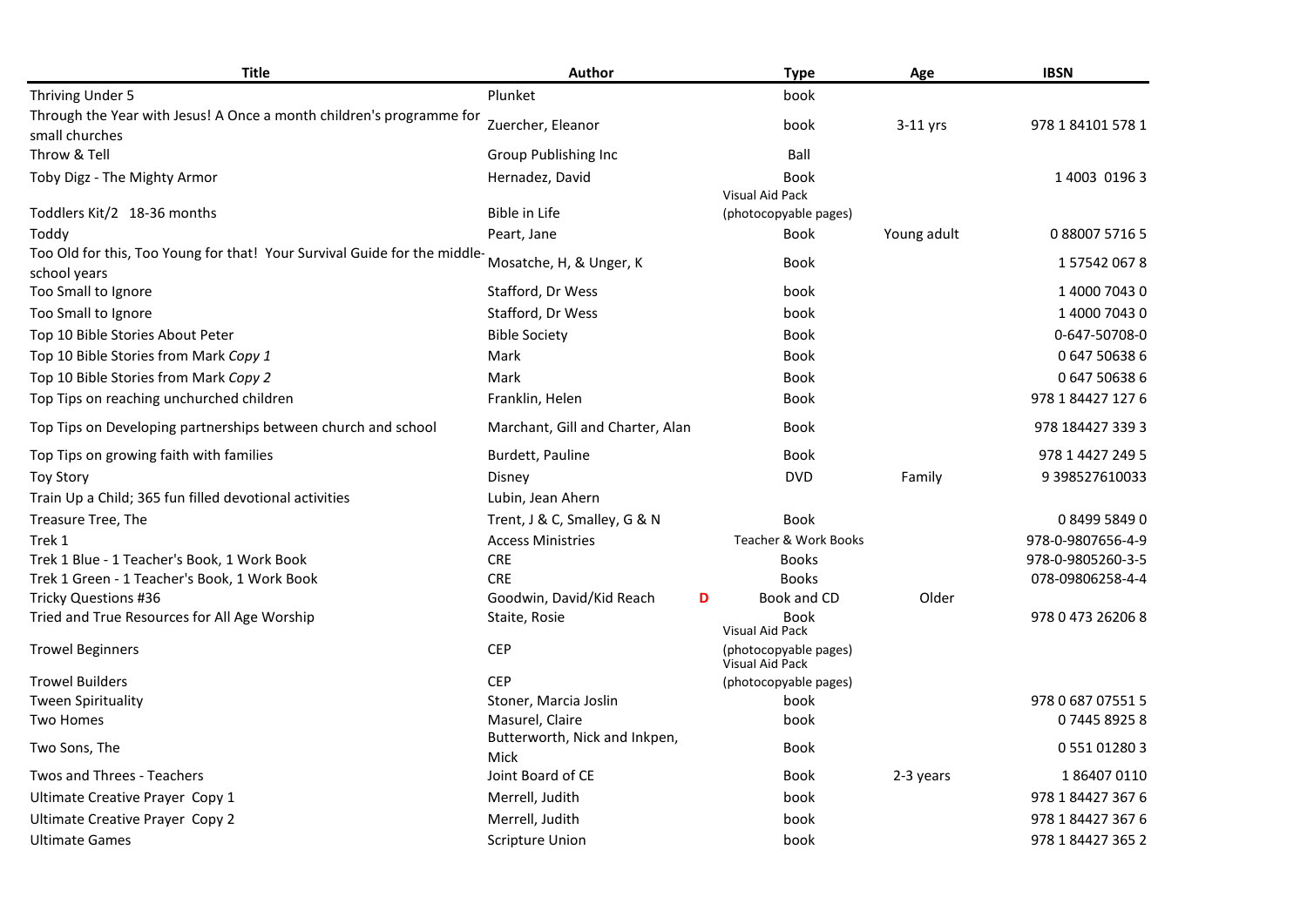| <b>Title</b>                                                                                        | Author                                    | <b>Type</b>       | Age      | <b>IBSN</b>    |
|-----------------------------------------------------------------------------------------------------|-------------------------------------------|-------------------|----------|----------------|
| <b>Understanding ADHD</b>                                                                           | Green, Dr Christopher and Chee,<br>Dr Kit | book              |          | 0868247456     |
| Understanding the Eucharist                                                                         | Croft, May                                | spiral bound Book |          |                |
| Unearth God's Image in You Book 7 Represent the Evidence of God                                     | Explore                                   | kit               |          |                |
| Book 8<br>Untearable Bible for the Terrible Twos, The                                               | Comfort, Ray                              | book              |          | 0882708848     |
| Up, Up, Up and Away Holiday Club                                                                    | Price, Captain Alan & Lunn, Liz           | <b>Book</b>       | 5-11 yrs | 1844170659     |
| Upside-Down Frown and Spashes of Joy, The                                                           | Johnson, Barbara                          | Book              |          | 084995844X     |
| <b>Veggie Tales</b>                                                                                 | Big Idea                                  | Book              |          | 53174          |
| <b>Veggie Tales</b><br>Easter Carol                                                                 | Big Idea                                  | <b>DVD</b>        |          |                |
| Veggie Tales<br>God Wants Me to Forgive Them!?!                                                     | Big Idea                                  | <b>DVD</b>        |          | 82041310029299 |
| <b>Veggie Tales</b><br>King George and the Ducky                                                    | Big Idea                                  | <b>DVD</b>        |          | 82041310139809 |
| Veggie Tales - Abe and the Amazing Promise AND Minnesota Cuke and<br>the Search for Noah's Umbrella | Big Idea                                  | <b>DVD</b>        |          |                |
| <b>Veggie Tales</b><br>Heroes of the Bible                                                          | Big Idea                                  | <b>DVD</b>        |          |                |
| <b>Veggie Tales</b><br>Wonderful Wizard of Ha's                                                     | Big Idea                                  | <b>DVD</b>        |          | 1-4198-6258-8  |
| <b>Veggie Tales</b><br>Are You My Neighbour?                                                        | Big Idea                                  | <b>DVD</b>        |          |                |
| <b>Veggie Tales</b><br>Ballad of Little Joe, The                                                    | Big Idea                                  | <b>DVD</b>        |          |                |
| <b>Veggie Tales</b><br><b>Big River Rescue</b>                                                      |                                           |                   |          |                |
| <b>Veggie Tales</b><br>Christmas Double Feature                                                     | Big Idea                                  | <b>DVD</b>        |          |                |
| <b>Veggie Tales</b><br>Dave and the Giant Pickle                                                    | Big Idea                                  | <b>DVD</b>        |          |                |
| <b>Veggie Tales</b><br>Duke and the Great Pie War                                                   | Big Idea                                  | <b>DVD</b>        |          |                |
| <b>Veggie Tales</b><br>End of Silliness, The?                                                       | Big Idea                                  | <b>DVD</b>        |          |                |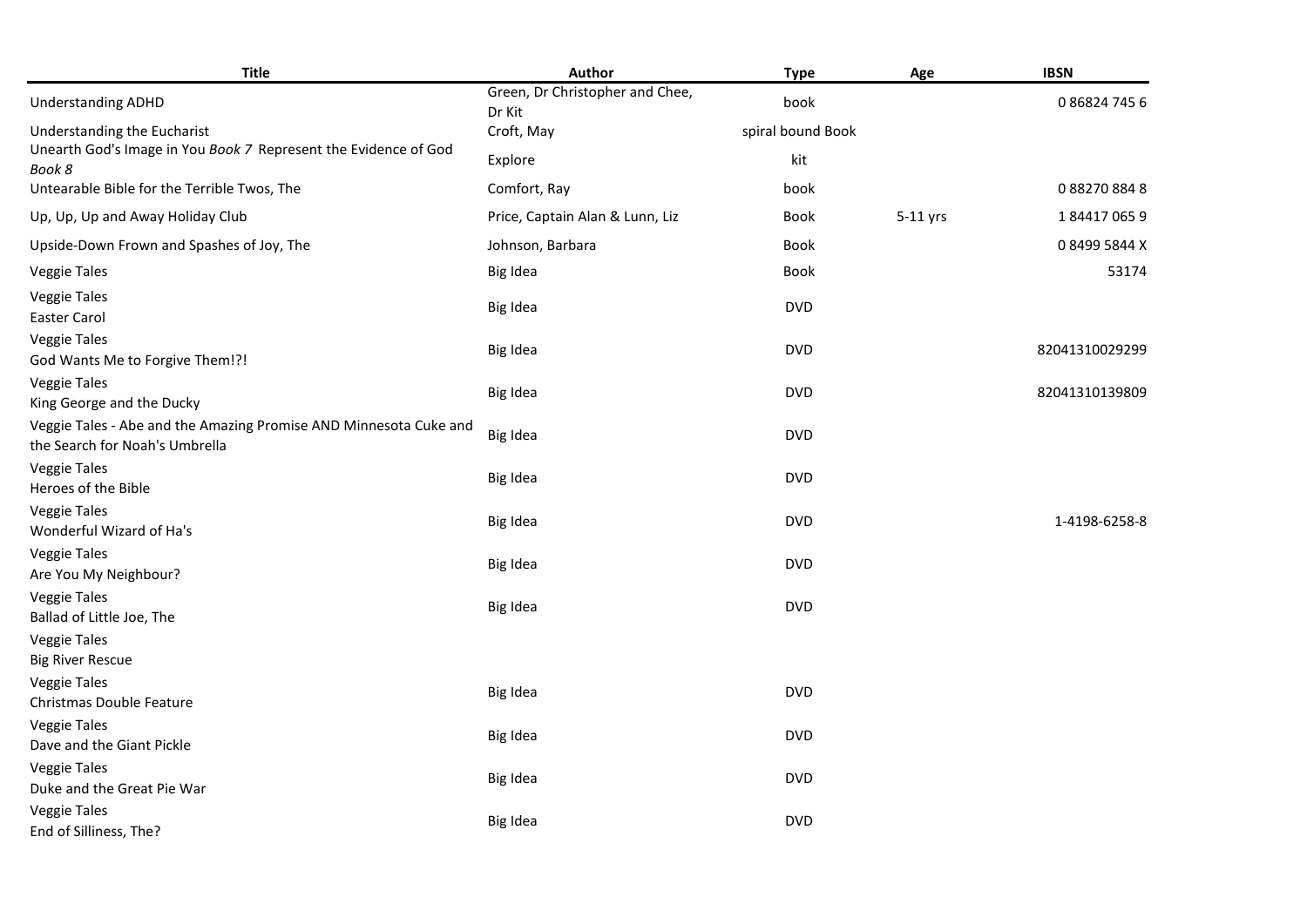| <b>Title</b>                                  | Author           |   | <b>Type</b> | Age       | <b>IBSN</b>        |
|-----------------------------------------------|------------------|---|-------------|-----------|--------------------|
| <b>Veggie Tales</b>                           | Big Idea         |   | <b>DVD</b>  |           |                    |
| Esther, The Girl Who Became Queen             |                  |   |             |           |                    |
| <b>Veggie Tales</b>                           | Big Idea         |   | <b>DVD</b>  |           |                    |
| Gideon Tuba Warrior                           |                  |   |             |           |                    |
| <b>Veggie Tales</b>                           | Big Idea         |   | <b>DVD</b>  |           |                    |
| God made you special                          |                  |   |             |           |                    |
| <b>Veggie Tales</b>                           | Big Idea         |   | <b>DVD</b>  |           |                    |
| God made you special                          |                  |   |             |           |                    |
| <b>Veggie Tales</b>                           | Big Idea         |   | Video       |           |                    |
| Jonah, Sing Along Songs                       |                  |   |             |           |                    |
| <b>Veggie Tales</b>                           | Big Idea         |   | <b>DVD</b>  |           |                    |
| LarryBoy and the Bad Apple                    |                  |   |             |           |                    |
| <b>Veggie Tales</b>                           |                  |   |             |           |                    |
| Lyle the Kindly Viking<br><b>Veggie Tales</b> |                  |   |             |           |                    |
| Moe and the Big Exit                          | Big Idea         |   | <b>DVD</b>  |           |                    |
| <b>Veggie Tales</b>                           |                  |   |             |           |                    |
| Sheerluck Holmes and the Golden Ruler         | Big Idea         |   | <b>DVD</b>  |           |                    |
| <b>Veggie Tales</b>                           |                  |   |             |           |                    |
| Sumo of the Opera                             | Big Idea         |   | <b>DVD</b>  |           |                    |
| <b>Veggie Tales</b>                           |                  |   |             |           |                    |
| The Ultimate Silly Song Countdown             | Big Idea         |   | <b>DVD</b>  |           |                    |
| <b>Veggie Tales</b>                           |                  |   | <b>DVD</b>  |           |                    |
| Where's God When I'm S-scared?                | Big Idea         |   |             |           |                    |
| <b>Veggie Tales</b>                           | Big Idea         |   | Video       |           |                    |
| Where's God When I'm S-scared?                |                  |   |             |           |                    |
| VeggieTales                                   | Big Idea         |   | <b>DVD</b>  |           |                    |
| Little Drummer Boy, The                       |                  |   |             |           |                    |
| VeggieTales                                   | Big Idea         |   | <b>DVD</b>  |           |                    |
| Madame Blueberry                              |                  |   |             |           |                    |
| VeggieTales                                   | Big Idea         |   | <b>DVD</b>  |           |                    |
| Wonderful World of Auto-Tainment!             |                  |   |             |           |                    |
| Very First Christmas, The Copy 2              | Beginner's Bible |   | book        |           | 978 0 310 7 1826 0 |
| Very First Christmas, The Copy 1              | Beginner's Bible | L | book        | 2-May     | 978 0 310 71826 0  |
| Very First Easter, The                        | Beginner's Bible |   | book        |           | 978 1 85985 857 8  |
| Very First Lord's Supper, The                 | Ballman, Swanee  |   | book        | 5-9 years | 0570075289         |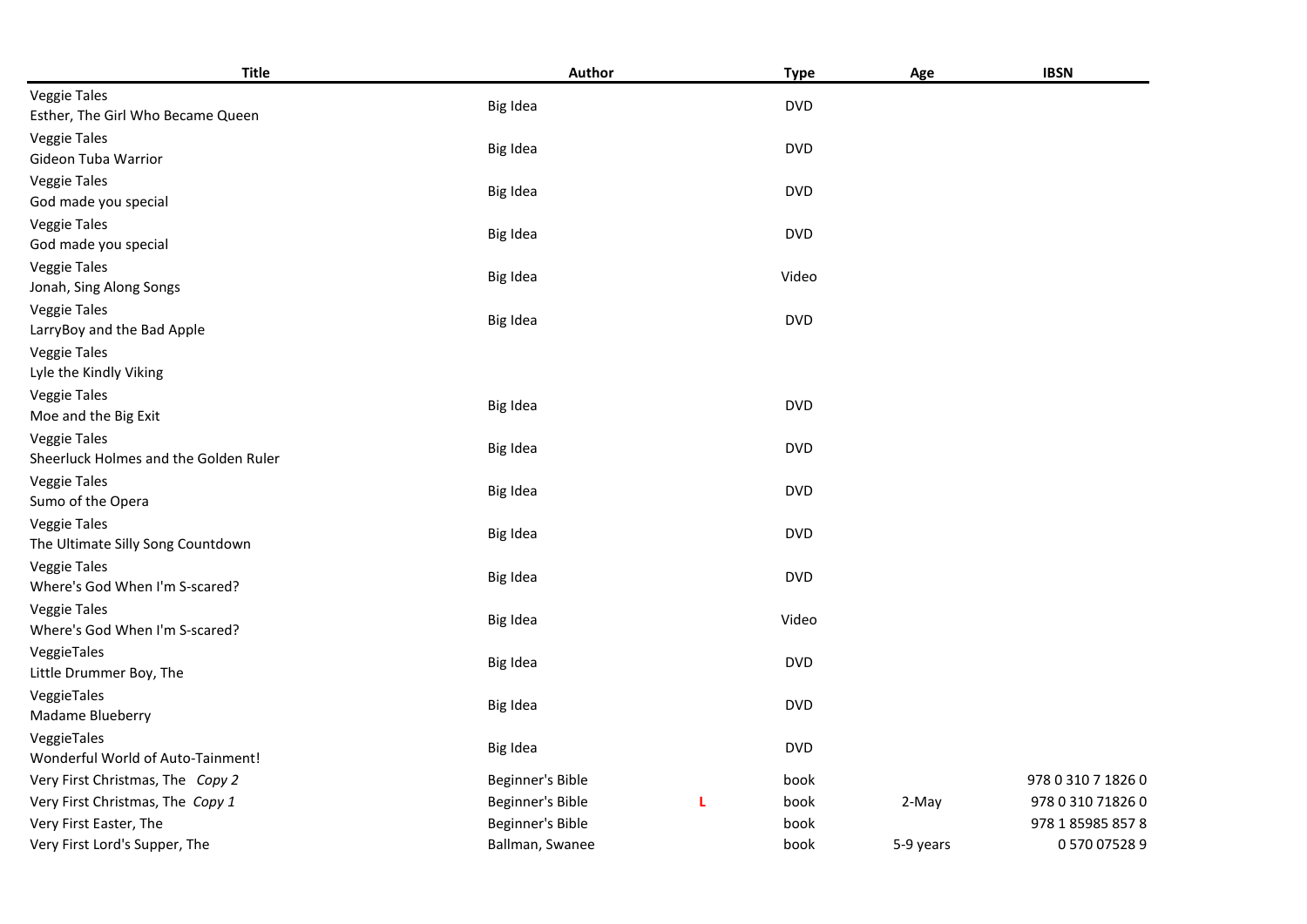| <b>Title</b>                                                                                           | Author                     | <b>Type</b>                          | Age       | <b>IBSN</b>       |
|--------------------------------------------------------------------------------------------------------|----------------------------|--------------------------------------|-----------|-------------------|
| Very Opinionated Christmas Tree, A                                                                     | <b>Abingdon Press</b>      | book                                 |           | 978 0 687 49566 5 |
| Easy dramas, speeches and recitations for children<br>We want to see Jesus Lifted High, King of Heaven | Horley, Doug               | 2 CDs                                |           |                   |
| Wee Secret, A                                                                                          | Brown, Jacqueline          | <b>Book</b>                          |           | 978 0 473 18958 7 |
| Welcome to the Heart                                                                                   | 2011 Victory Village Forum | DVD and user guide                   |           |                   |
| Were It Not For Grace                                                                                  | Montgomery, Leslie         | book                                 |           | 0 805 46594 4     |
| Wet, Wild and Wonderful                                                                                | Dow, lan                   | book                                 |           | 1876794194        |
| Whale of a Tale, A                                                                                     | Rocfish                    | <b>CD</b>                            |           |                   |
| What Every Child Should Know About the Bible                                                           | Beers, V Gilbert           | <b>Book</b>                          |           | 978 0 8423 5308 3 |
| What every kid wished their parents knew  And vice versa!                                              | Parsons, Rob and Lloyd     | book                                 |           | 0 340 73556 2     |
| What God Wants for Christmas Copy 1                                                                    | FamilyLife                 | Interactive kid-friendly<br>nativity |           | 1572299313        |
| What God Wants for Christmas Copy 2                                                                    | FamilyLife                 | Interactive kid-friendly<br>nativity |           | 1572299313        |
| What Happens When Women Pray 10 copies - Copy 1                                                        | Christenson, Evelyn        | Book                                 |           | 094651500X        |
| What Happens When Women Pray 10 copies - Copy 10                                                       | Christenson, Evelyn        | <b>Book</b>                          |           | 094651500X        |
| What Happens When Women Pray 10 copies - Copy 2                                                        | Christenson, Evelyn        | <b>Book</b>                          |           | 094651500X        |
| What Happens When Women Pray 10 copies - Copy 3                                                        | Christenson, Evelyn        | <b>Book</b>                          |           | 094651500X        |
| What Happens When Women Pray 10 copies - Copy 4                                                        | Christenson, Evelyn        | <b>Book</b>                          |           | 094651500X        |
| What Happens When Women Pray 10 copies - Copy 5                                                        | Christenson, Evelyn        | <b>Book</b>                          |           | 094651500X        |
| What Happens When Women Pray 10 copies - Copy 6                                                        | Christenson, Evelyn        | <b>Book</b>                          |           | 094651500X        |
| What Happens When Women Pray 10 copies - Copy 7                                                        | Christenson, Evelyn        | <b>Book</b>                          |           | 094651500X        |
| What Happens When Women Pray 10 copies - Copy 8                                                        | Christenson, Evelyn        | <b>Book</b>                          |           | 094651500X        |
| What Happens When Women Pray 10 copies - Copy 9                                                        | Christenson, Evelyn        | <b>Book</b>                          |           | 094651500X        |
| What happens when women pray - Leaders Guide                                                           | Christenson, Evelyn        | Manual                               |           | 0882079433        |
| What is Prayer                                                                                         | Nystrom, Carolyn           | <b>Book</b>                          | 3-7 years | 0802461565        |
| What is Prayer?                                                                                        | Bostrom, Kathleen Long     | <b>Book</b>                          |           | 0-8423-5355-0     |
| What My Parents Did Right!                                                                             | Gaither, Gloria            | <b>Book</b>                          |           | 1582292566        |
| What on Earth Do You Do When Someone Dies?                                                             | Romain, Trevor             | <b>Book</b>                          |           | 1575420554        |
| What will you give God?                                                                                |                            | Book                                 |           |                   |
| What Wives Wish Their Husbands Knew About Women                                                        | Dobson, Dr James           | Book                                 |           | 8423 7896 0       |
| What Would Jesus Do? (big copy)                                                                        | de Wet, Jan                | <b>Book</b>                          |           | 186920 0438       |
| What Would Jesus Do? (small copy)                                                                      | de Wet, Jan                | <b>Book</b>                          |           | 1869206790        |
| What's in the Bible? 1                                                                                 | Vischer, Phil              | <b>DVD</b>                           |           |                   |
| In the Beginning<br>What's in the Bible? 10                                                            | Vischer, Phil              | <b>DVD</b>                           |           |                   |
| Jesus is the Good News!                                                                                |                            |                                      |           |                   |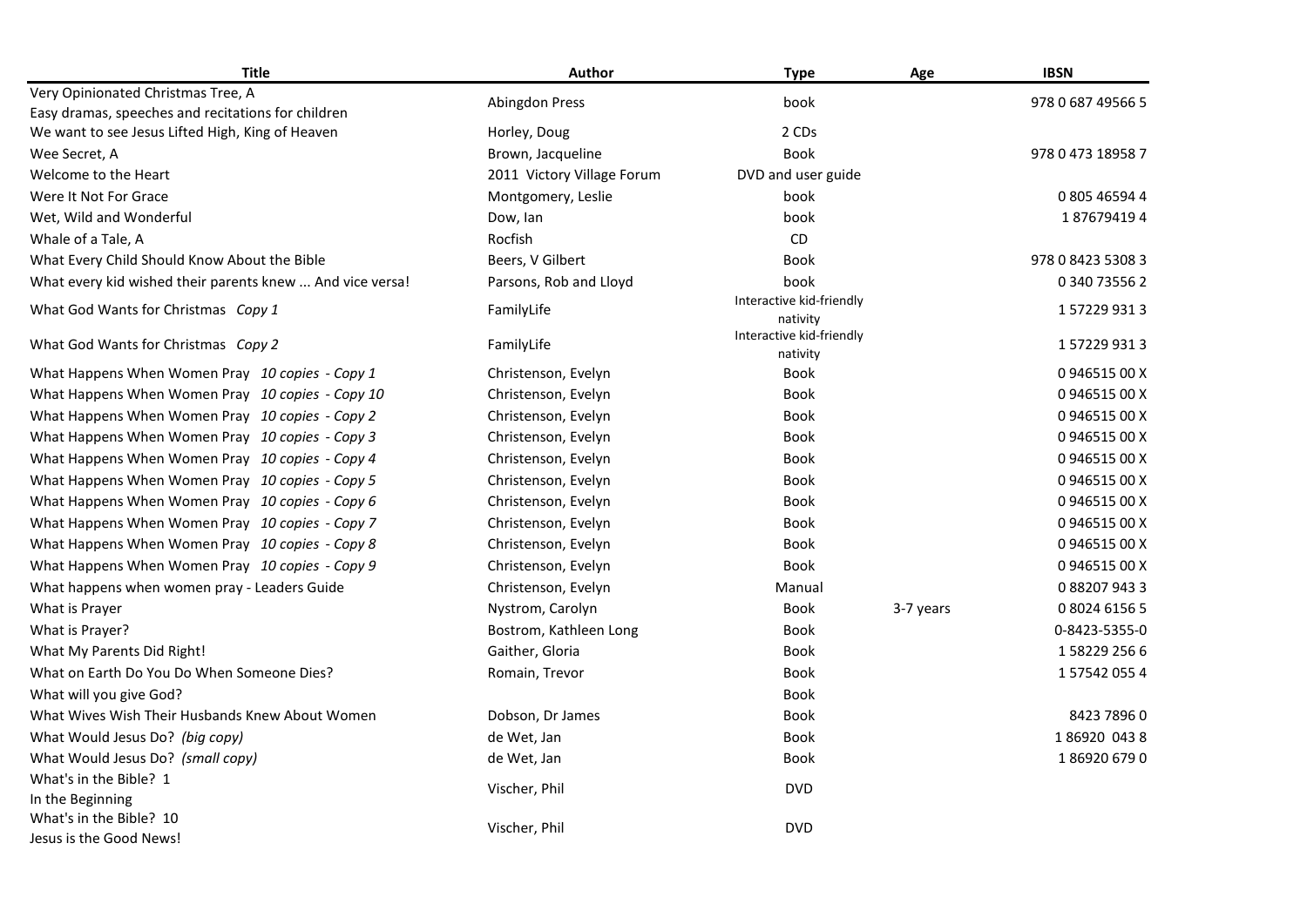| <b>Title</b>                                                                          | Author                 | <b>Type</b>         | Age        | <b>IBSN</b>       |
|---------------------------------------------------------------------------------------|------------------------|---------------------|------------|-------------------|
| What's in the Bible? 11                                                               | Vischer, Phil          | <b>DVD</b>          |            |                   |
| Spreading the Good News!                                                              |                        |                     |            |                   |
| What's in the Bible? 12                                                               | Vischer, Phil          | <b>DVD</b>          |            |                   |
| Letters from Paul!                                                                    |                        |                     |            |                   |
| What's in the Bible? 13                                                               | Vischer, Phil          | <b>DVD</b>          |            |                   |
| God's Kingdom Comes!                                                                  |                        |                     |            |                   |
| What's in the Bible? 2                                                                | Vischer, Phil          | <b>DVD</b>          |            |                   |
| Let My People Go!                                                                     |                        |                     |            |                   |
| What's in the Bible? 3                                                                | Vischer, Phil          | <b>DVD</b>          |            |                   |
| Wanderin' in the Desert                                                               |                        |                     |            |                   |
| What's in the Bible? 4                                                                | Vischer, Phil          | <b>DVD</b>          |            |                   |
| Battle for the Promised Land!                                                         |                        |                     |            |                   |
| What's in the Bible? 5                                                                | Vischer, Phil          | <b>DVD</b>          |            |                   |
| Israel Gets a King!                                                                   |                        |                     |            |                   |
| What's in the Bible? 6                                                                | Vischer, Phil          | <b>DVD</b>          |            | 978 1 4143 3634 3 |
| A Nation Divided                                                                      |                        |                     |            |                   |
| What's in the Bible? 7                                                                | Vischer, Phil          | <b>DVD</b>          |            |                   |
| Exile and Return!                                                                     |                        |                     |            |                   |
| What's in the Bible? 8                                                                | Vischer, Phil          | <b>DVD</b>          |            |                   |
| Words to Make Us Wise!<br>What's in the Bible? 9                                      |                        |                     |            |                   |
| God Speaks!                                                                           | Vischer, Phil          | <b>DVD</b>          |            |                   |
| What's the Big Deal?                                                                  | Jones, Stan and Brenna | book                | 8-11 years | 0891098453        |
| When Men Think Private Thoughts                                                       | MacDonald, Gordon      | <b>Book</b>         |            | 0785274065        |
| When You Are a Single Parent                                                          | Hunt, Jeanne           | book                |            | 0867165197        |
|                                                                                       |                        |                     |            |                   |
| When Your Grandparent Dies - A child's guide to good grief<br>Where are the children? | Ryan, Victoria         | book<br><b>Book</b> |            | 1841013617        |
|                                                                                       | Withers, Margaret      |                     |            |                   |
| Where's Woolly? Module 7:1                                                            | Joint Board of CE      | book                | $6+$       | 1864070099        |
| Whirlwind, The                                                                        | Myers, Bill            | <b>Book</b>         | $8+$       | 1556612583        |
| Who Cares?                                                                            | Heathfield, Rachel     | <b>Book</b>         | back.      |                   |
| Who Let the Dads Out?                                                                 | Chester, Mark          | book                |            | 9 781841 018850   |
| Who Needs a Boat? The Story of Moses                                                  | Lashbrook, Marilyn     | book                |            | 0947468765        |
| Who's New at the Zoo Copy 1                                                           | Oke, Janette           | <b>Book</b>         |            | 0934998558        |
| Who's New at the Zoo Copy 2                                                           | Oke, Janette           | <b>Book</b>         |            | 0934998558        |
| Who's Who & Where's Where in the Bible for Kids                                       | Miller, Stephen M      | <b>Book</b>         |            | 978 1 62029 806 0 |
| Why Can't I Understand my Kids?                                                       | Wagemaker, Herbert     | <b>Book</b>         |            |                   |
| Why Do Some People Use Wheelchairs?                                                   | Atkinson, Mary         | book                |            | 0751356034        |
| Why do we call it Christmas?                                                          | Vischer, Phil          | <b>DVD</b>          |            |                   |